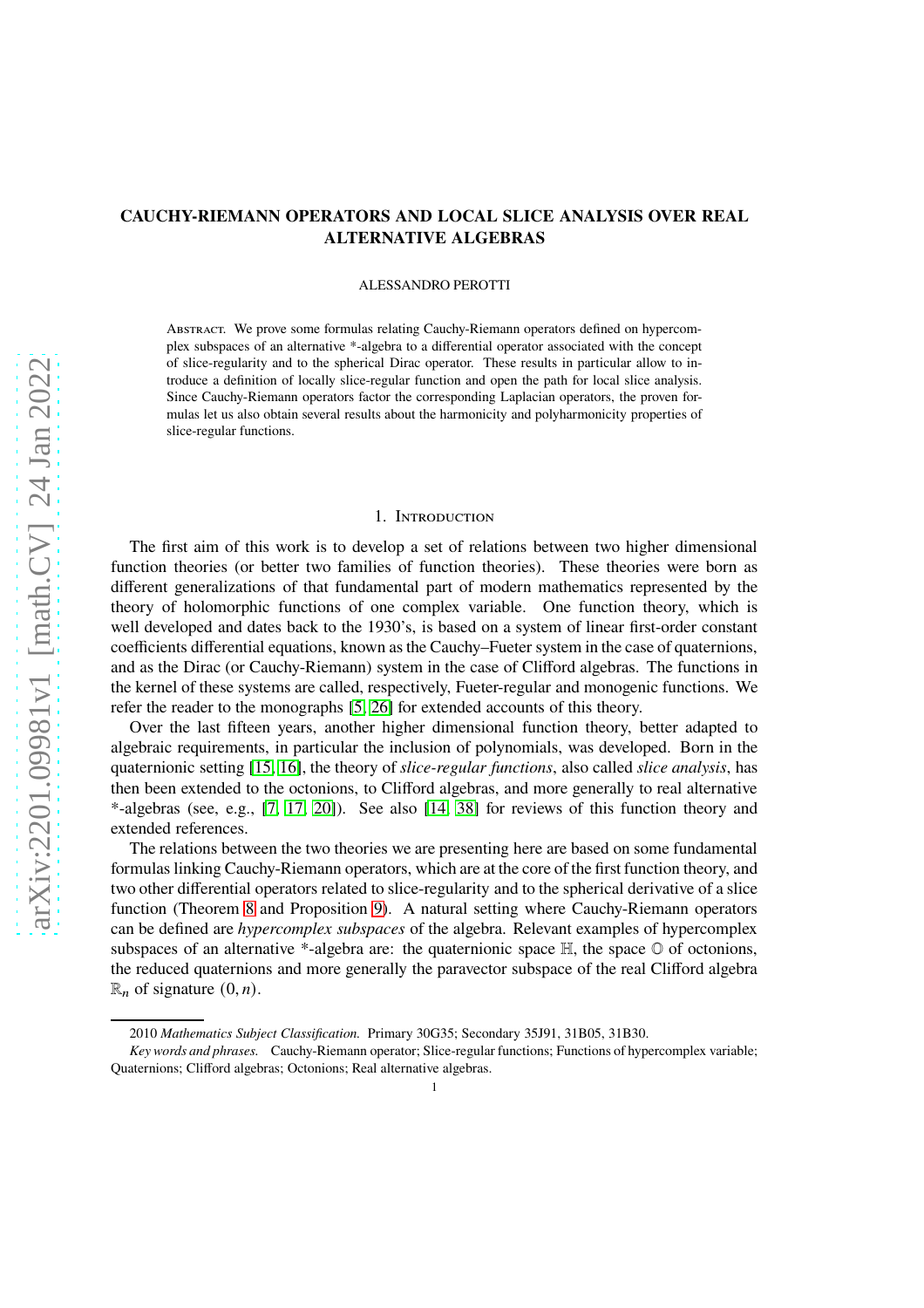One of the peculiar aspects of slice analysis is the non-local character of the existing definitions of slice-regular function. Both in the original approach [\[16\]](#page-32-3), with functions defined on *slice domains*, and then on open sets intersecting the real axis, and in the *stem function* approach [\[20\]](#page-32-6), where functions are defined on domains that are axially symmetric around the real axis, a local definition of slice-regular function is not feasible. The above-mentioned relations with Cauchy-Riemann operators permit to refine the original definition of slice-regularity and find a formulation that has a natural local version. This is a second major aim of this work. We are able to give a definition of *locally slice-regular function* (Definition [13\)](#page-9-0) on any open subset of an hypercomplex subspace of the algebra that is compatible with the existing definitions. In the setting of slice analysis on hypercomplex subspaces, local slice-regularity can be seen as the most faithful generalization of the classic concept of holomorphy.

As an application of this local approach, we present some results of quaternionic *local slice analysis*. In particular we give local versions of some differential topological properties of slice-regular functions. Of course this type of results is not restricted to the quaternionic setting. Thanks to a local extendibility theorem (Theorem [19\)](#page-11-0), every local property satisfied by sliceregular functions, originally proved on axially symmetric domains, remains valid for locally slice-regular functions defined on any open subset of an hypercomplex subspace of the algebra.

We also investigate harmonicity and polyharmonicity properties of slice-regular functions (Theorem [27\)](#page-16-0), extending to any alternative algebra what already known for quaternions and Clifford algebras. We apply the results proved here to obtain a decomposition of any sliceregular function in terms of components in the kernel of the third order operator  $\overline{\partial}\Delta$ , where  $\overline{\partial}$ is the Cauchy-Riemann operator of the hypercomplex subspace  $M$  and  $\Delta$  is the corresponding Laplacian (Theorem [30\)](#page-18-0). If the dimension  $m + 1$  of M is even, this decomposition defines a reallinear map that associates to any slice-regular function a  $(m - 1)/2$ -tuple of axially monogenic functions (𝜕Δ*-Fueter mapping*). This map represents a new generalization of the quaternionic Fueter's Theorem (corresponding to the case  $m = 3$ ), valid on any hypercomplex subspace and gives another strong link between the function theories. We recall that when  $M$  is the paravector subspace of  $\mathbb{R}_m$ , then the Sce's generalization [\[36\]](#page-33-1) of Fueter's Theorem provides a mapping, namely the power  $\Delta^{(m-1)/2}$  of the Laplacian, that associates to any slice-regular function a single axially monogenic function. We prove that, differently from higher power of the  $\Delta$  operator, the  $\overline{\partial}\Delta$ -Fueter mapping has a small kernel for every  $m > 3$  (Proposition [32\)](#page-21-0).

We describe in more detail the structure of the paper. In Section [2,](#page-2-0) we recall some basic definitions about real alternative \*-algebras, slice functions and slice-regularity. In Section [3,](#page-4-0) we give the definition of hypercomplex subspace  $M$  in an alternative \*-algebra  $A$ , and introduce the three fundamental differential operators on M: the Cauchy-Riemann operator  $\overline{\partial}_{\beta}$ , the global operator  $\overline{\vartheta}_B$  associated to slice-regularity and the spherical Dirac operator  $\Gamma_B$ . Then we establish the main relation linking the three operators and relate  $\Gamma_B$  and  $\overline{\partial}_B$  to the slice and spherical derivatives of a slice function. Section [4](#page-9-1) is devoted to the definitions of*strongly slice-regular function* and *locally slice-regular function* and to proving two fundamental extendibility theorems: the global one and the corresponding local version. Subsection [4.1](#page-12-0) contains some results of local slice analysis on the quaternionic algebra: the Quasi-open Mapping Theorem, the Mean value and Poisson formulas. In Section [5](#page-14-0) we study the action of the Laplacian on slice-regular functions and show that every (locally) slice-regular function is  $(m + 1)/2$ -polyharmonic, with  $m + 1$  the dimension of M. We then prove the  $\partial \Delta$ -decomposition of a slice-regular function combining the classical Almansi's Theorem for polyharmonic functions with a polyharmonic zonal decomposition. By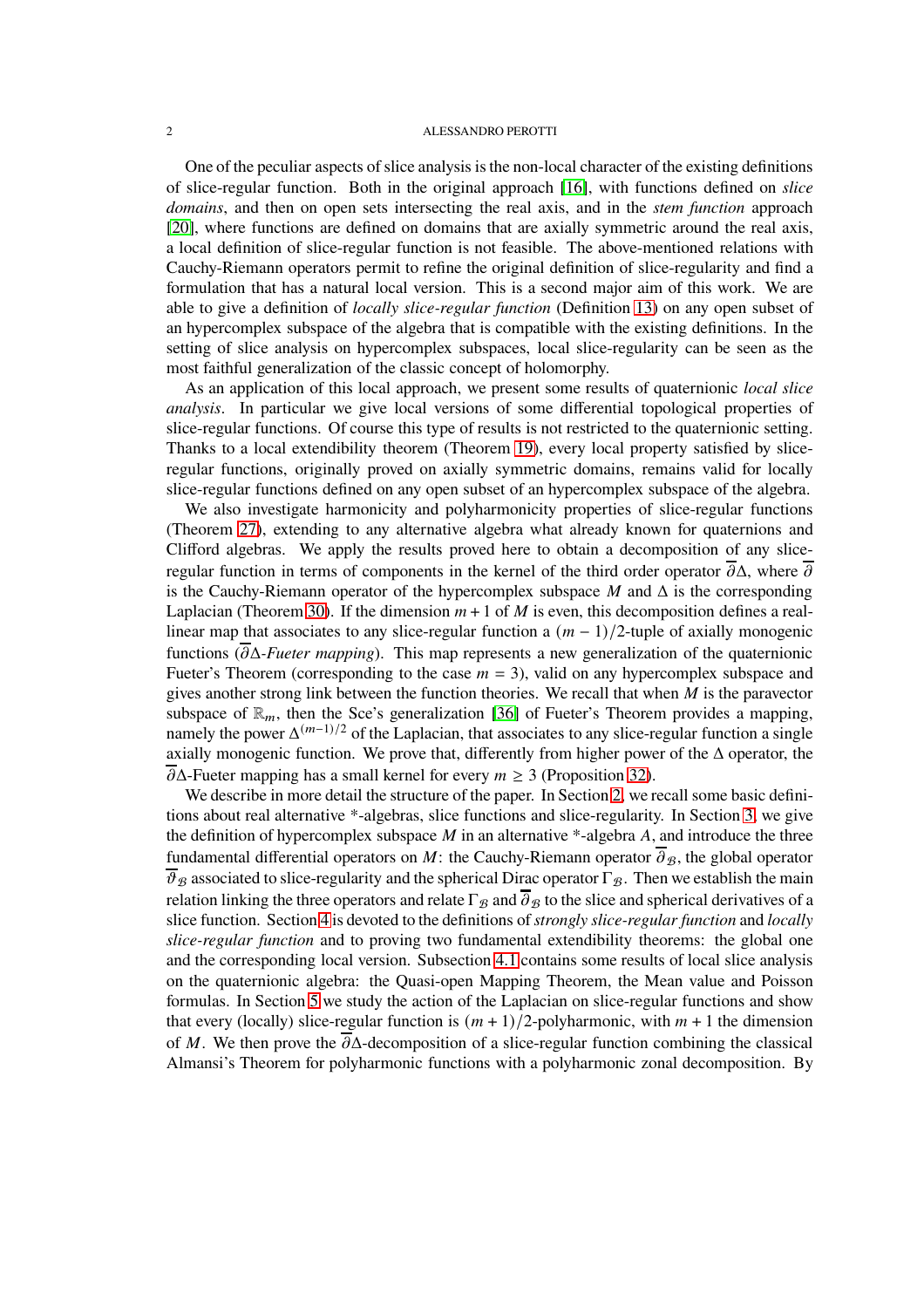composition with the Laplacian operator we obtain the  $\overline{\partial}\Delta$ -Fueter mapping. In Subsection [5.3](#page-23-0) we prove a second polyharmonic decomposition of slice-regular functions. We conclude the section with a list of examples of the previous decompositions in different settings: in a Clifford algebra, in the octonion space or in the space of reduced quaternions. The Appendix contains the proofs of Theorem [8](#page-7-0) and Proposition [5.](#page-6-0)

# <span id="page-2-1"></span>2. Preliminaries

<span id="page-2-0"></span>Let A be a real algebra with unity  $1 \neq 0$ . The real multiples of 1 in A are identified with the field R of real numbers. Assume that A is alternative, i.e., the *associator*  $(x, y, z) := (xy)z - x(yz)$  of three elements of  $A$  is an alternating function of its arguments. Alternativity yields the so-called Moufang identities:

$$
(1) \qquad (xax)y = x(a(xy))
$$

$$
y(xax) = ((yx)a)x
$$

$$
(3) \t\t (xy)(ax) = x(ya)x.
$$

A theorem of E. Artin asserts that the subalgebra generated by any two elements of  $A$  is associative. Assume that A is a \*-algebra, i.e., it is equipped with a real linear anti-involution  $A \to A$ ,  $x \mapsto x^c$ , such that  $(xy)^c = y^c x^c$  for all  $x, y \in A$  and  $x^c = x$  for  $x$  real. Let  $t(x) := x + x^c \in A$  be the *trace* of x and  $n(x) := xx^c \in A$  the *(squared) norm* of x. Let

$$
\mathbb{S}_A := \{ J \in A : t(x) = 0, \ n(x) = 1 \}
$$

be the 'sphere' of the imaginary units of A compatible with the \*-algebra structure of A. Assuming  $\mathbb{S}_A \neq \emptyset$ , one can consider the *quadratic cone* of A (see [\[20,](#page-32-6) Def. 3]), defined as the subset of A

$$
Q_A := \bigcup_{J \in \mathbb{S}_A} \mathbb{C}_J,
$$

where  $\mathbb{C}_J$  = span(1, J) is the complex 'slice' of A generated by 1 and J. It holds  $\mathbb{C}_J \cap \mathbb{C}_K = \mathbb{R}$ for each  $J, K \in \mathcal{S}_A$  with  $J \neq \pm K$ . The quadratic cone is a real cone invariant w.r.t. translations along the real axis. Observe that  $t$  and  $n$  are real-valued on  $Q_A$ . Moreover, it holds

$$
Q_A = \mathbb{R} \cup \{x \in A \setminus \mathbb{R} : t(x) \in \mathbb{R}, n(x) \in \mathbb{R}, 4n(x) > t(x)^2\}.
$$

Each element x of  $Q_A$  can be written as  $x = \text{Re}(x) + \text{Im}(x)$ , with  $\text{Re}(x) = \frac{x + x^c}{2}$  $\frac{2+x^c}{2}$ , Im(x) =  $\frac{x-x^c}{2}$  $rac{1}{2}$  =  $\beta J$ , where  $\beta = \sqrt{n(\text{Im}(x))} \ge 0$  and  $J \in \mathbb{S}_A$ , with unique choice of  $\beta \ge 0$  and  $J \in \mathbb{S}_A$  if  $x \notin \mathbb{R}$ .

Observe that the quadratic cone  $Q_A$  is properly contained in A unless A is isomorphic as a real \*-algebra to one of the division algebras  $\mathbb{C}, \mathbb{H}, \mathbb{O}$  with the standard conjugations (see [\[20,](#page-32-6) Prop. 1]). We refer to [\[19\]](#page-32-8), [\[20,](#page-32-6) §2] and [\[24,](#page-32-9) §1] for more details and examples about real alternative \*-algebras and their quadratic cones.

2.1. **Slice functions and slice-regular functions.** The functions on A which are compatible with the slice character of the quadratic cone are called *slice functions*. More precisely, let  $A \otimes_{\mathbb{R}} \mathbb{C}$  be the complexified algebra, whose elements w are of the form  $w = a + ib$  with  $a, b \in A$ and  $i^2 = -1$ . In  $A \otimes_{\mathbb{R}} \mathbb{C}$  we consider the complex conjugation mapping  $w = a + ib$  to  $\overline{w} = a - ib$ for all  $a, b \in A$ . Let D be a subset of  $\mathbb C$  that is invariant w.r.t. complex conjugation. If a function  $F: D \to A \otimes_{\mathbb{R}} \mathbb{C}$  satisfies  $F(\overline{z}) = \overline{F(z)}$  for every  $z \in D$ , then F is called a *stem function* on D. For every  $J \in \mathbb{S}_A$ , we define the \*-algebra isomorphism  $\phi_J : \mathbb{C} \to \mathbb{C}_J$  by setting

$$
\phi_J(\alpha + i\beta) := \alpha + J\beta \quad \text{for all } \alpha, \beta \in \mathbb{R}.
$$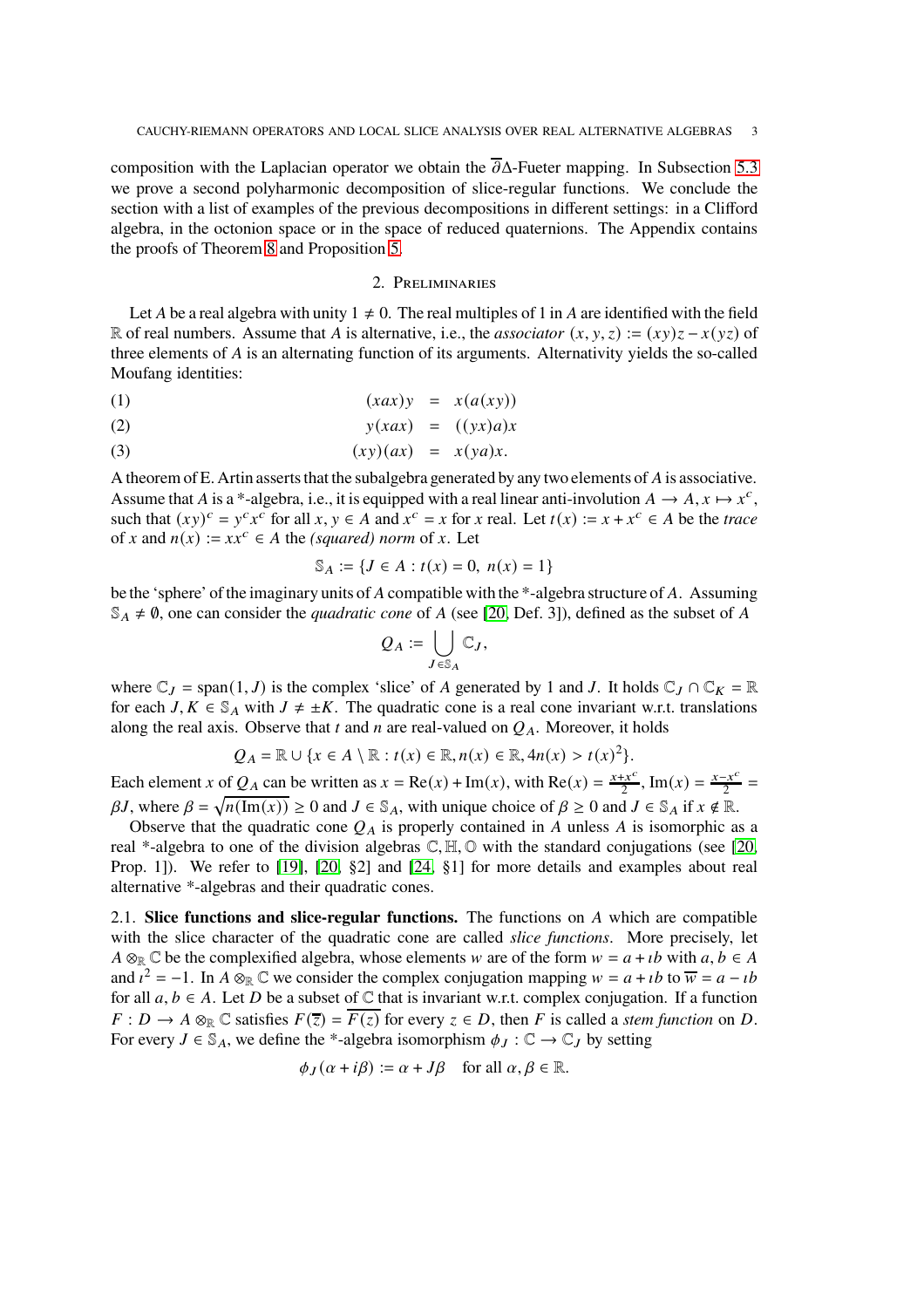Let  $\Omega_D$  be the *axially symmetric* (or *circular*) subset of the quadratic cone defined by

$$
\Omega_D = \bigcup_{J \in \mathbb{S}_A} \phi_J(D) = \{ \alpha + J\beta \in A : \alpha, \beta \in \mathbb{R}, \alpha + i\beta \in D, J \in \mathbb{S}_A \}.
$$

An axially symmetric connected set  $\Omega = \Omega_D$  is called a *slice domain* if  $\Omega \cap \mathbb{R} \neq \emptyset$ , a *product domain* if  $\Omega \cap \mathbb{R} = \emptyset$ . Any axially symmetric open set is union of a family of domains of these two types.

The stem function  $F = F_1 + iF_2 : D \to A \otimes_{\mathbb{R}} \mathbb{C}$  induces the *(left) slice function*  $f = I(F)$ :  $\Omega_D \to A$  in the following way: if  $x = \alpha + J\beta = \phi_J(z) \in \Omega_D \cap \mathbb{C}_J$ , then

$$
f(x) = F_1(z) + JF_2(z)
$$
, where  $z = \alpha + i\beta$ .

Suppose that D is open. The slice function  $f = I(F)$ :  $\Omega_D \rightarrow A$  is called *(left) slice-regular* if F is holomorphic w.r.t. the complex structure on  $A \otimes_{\mathbb{R}} \mathbb{C}$  defined by left multiplication by  $\iota$ . We will denote by  $S^1(\Omega)$  the real vector space of slice functions induced by stem functions of class  $C^1$  on  $\Omega$  and by  $\mathcal{SR}(\Omega)$  the vector subspace of slice-regular functions on  $\Omega$ . For example, polynomial functions  $f(x) = \sum_{j=0}^{d} x^{j} a_{j}$  and convergent power series with right coefficients in A are slice-regular. If  $A = \mathbb{H}$  and  $\Omega_D$  is a slice domain, this definition of slice regularity is equivalent to the original one proposed by Gentili and Struppa in [\[16\]](#page-32-3).

To any slice function  $f = I(F) : \Omega_D \to A$ , one can associate the function  $f_s^{\circ} : \Omega_D \to A$ , called *spherical value* of f, and the function  $f'_s : \Omega_D \setminus \mathbb{R} \to A$ , called *spherical derivative* of f, defined as

$$
f_s^{\circ}(x) := \frac{1}{2}(f(x) + f(x^c))
$$
 and  $f_s'(x) := \frac{1}{2}Im(x)^{-1}(f(x) - f(x^c)).$ 

If  $x = \alpha + \beta J \in \Omega_D$  and  $z = \alpha + i\beta \in D$ , then  $f_s^{\circ}(x) = F_1(z)$  and  $f_s'(x) = \beta^{-1}F_2(z)$ . Therefore  $f_s^{\circ}$  and  $f_s'$  are slice functions, constant on every set  $\mathbb{S}_x := \alpha + \beta \mathbb{S}_A$ . They are slice regular only if  $f$  is locally constant. Moreover, the formula

$$
f(x) = f_s^{\circ}(x) + \operatorname{Im}(x) f_s'(x)
$$

holds for all  $x \in \Omega_D \setminus \mathbb{R}$ . In the case  $A = \mathbb{H}$ , a remarkable property of the spherical derivative of a slice-regular function is its harmonicity in the four real variables. In the higher dimensional case, a polyharmonicity property holds (see [§3\)](#page-4-0).

In general, the pointwise product  $x \mapsto f(x)g(x)$  of slice functions  $f = I(F)$  and  $g = I(G)$  is not a slice function. On the other hand, it is easy to verify that the pointwise product  $FG$  of stem functions F and G is again a stem function. The *slice product* of two slice functions  $f = I(F)$ ,  $g = I(G)$  on  $\Omega = \Omega_D$  is defined by means of the pointwise product of the stem functions:

$$
f \cdot g = \mathcal{I}(FG).
$$

In the case of slice-regular functions, this product is also called *star product* of  $f$  and  $g$ , denoted by  $f * g$ .

The function  $f = I(F)$  is called *slice-preserving* if the A-components  $F_1$  and  $F_2$  of the stem function  $F$  are real-valued. If  $f$  is slice-preserving, then  $f \cdot g$  coincides with the pointwise product of f and g. If f, g are slice-regular on  $\Omega$ , then also their slice product f · g is slice-regular on  $\Omega$ .

The *slice derivatives*  $\frac{\partial f}{\partial x}$ ,  $\frac{\partial f}{\partial x^c}$  of a slice functions  $f = I(F)$  are defined by means of the Cauchy-Riemann operators applied to the inducing stem function  $F$ :

$$
\frac{\partial f}{\partial x} = I\left(\frac{\partial F}{\partial z}\right), \quad \frac{\partial f}{\partial x^c} = I\left(\frac{\partial F}{\partial \overline{z}}\right).
$$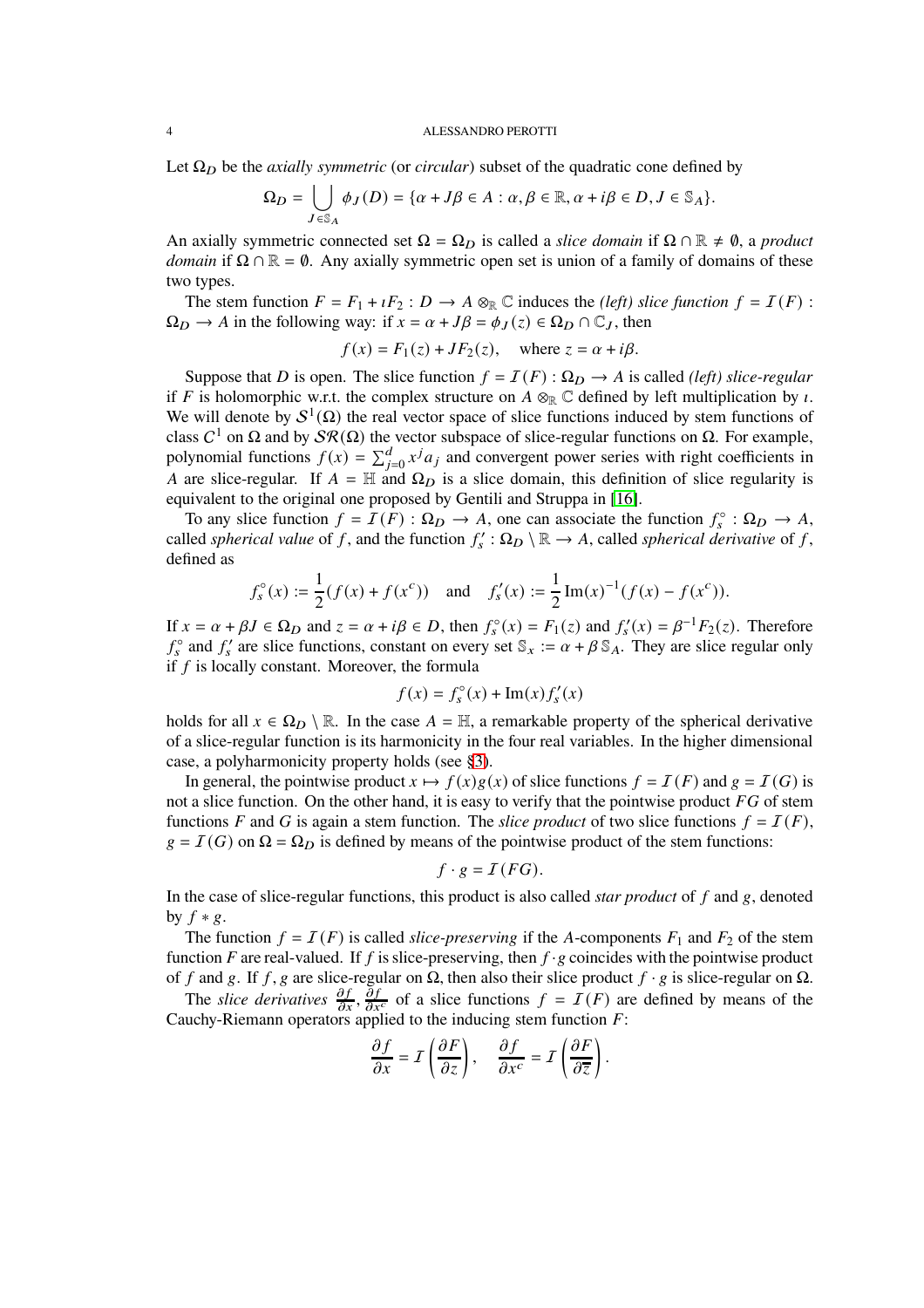It follows that f is slice-regular if and only if  $\frac{\partial f}{\partial x^c} = 0$  and if f is slice-regular on  $\Omega$  then also  $\frac{\partial f}{\partial x}$ is slice-regular on  $\Omega$ . Moreover, the slice derivatives satisfy the Leibniz product rule w.r.t. the slice product. If  $f = \frac{\partial g}{\partial x}$ , we will say that g is a *slice primitive* of f.

A slice-regular function f is called *slice-constant* if  $\frac{\partial f}{\partial x} = 0$  on  $\Omega$ . We will denote by  $SC(\Omega)$  the real vector space of slice-constant functions on  $\Omega$ . If  $\Omega$  is a slice domain, then every  $f \in SC(\Omega)$  is a constant function. If  $\Omega$  is a product domain, then other possibilities arise (see e.g. [\[20,](#page-32-6) Remark 12]). Observe that  $f \in SC(\Omega)$  if and only if f is locally constant on slices  $\Omega \cap \mathbb{C}_I$  or, equivalently, f is induced by a locally constant stem function.

<span id="page-4-0"></span>We refer the reader to [\[20,](#page-32-6) §3,4] for more properties of slice functions and slice regularity.

### 3. Cauchy-Riemann operators on hypercomplex subspaces

We recall a concept introduced in [\[21\]](#page-32-10). A non–empty subset S of A is a *genuine imaginary sphere of* A (a *gis* of A), if there exists a real vector subspace M of A such that  $\mathbb{R} \subset M \subset Q_A$  and  $S = M \cap \mathbb{S}_A$ . If such a M exists, then it is unique, since  $M = \bigcup_{J \in S} \mathbb{C}_J$ . We call M the *vector subspace inducing* S. If  $dim(M) > 2$ , such a subspace M of A will be called a *hypercomplex* subspace of A.

For example, if A is the skew-field  $\mathbb H$  of quaternions or the space  $\mathbb O$  of octonions, then A itself is an hypercomplex subspace, with  $S = \mathcal{S}_A$ . These examples are the unique alternative algebras, except for  $\mathbb{C}$ , which have quadratic cone  $Q_A$  equal to the whole algebra A [\[20,](#page-32-6) Prop.1]. The algebra H contains also the hypercomplex subspace of *reduced quaternions*  $H_r = \{x =$  $x_0 + ix_1 + jx_2 \in \mathbb{H} \mid x_0, x_1, x_2 \in \mathbb{R}$ . More generally, the space  $M = \mathbb{R}^{n+1}$  of *paravectors* in the real Clifford algebra  $\mathbb{R}_n$  of signature  $(0, n)$  is an hypercomplex subspace of  $\mathbb{R}_n$ .

It is easy to verify that every hypercomplex subspace M of A is, in particular, a *strong regular quadratic cone* in A, as defined in [\[35\]](#page-33-2).

**Lemma 1.** [\[21,](#page-32-10) Lemma 1.4] *Let S be a gis of A and let M be the vector subspace inducing S*. *Then there exists a norm*  $|| \cdot ||$  *on A such that*  $||x||^2 = n(x) \forall x \in M$ .

Let  $\mathcal{B} = (v_0, v_1, \dots, v_m)$  be a real vector basis of M with  $v_0 = 1$ , orthonormal w.r.t. the scalar product  $\langle , \rangle$  on A associated to the norm  $\| \cdot \|$ . Complete B to a real vector basis  $\mathcal{B}_A = (v_0, v_1, \ldots, v_{d-1})$  of A, orthonormal w.r.t. the scalar product  $\langle , \rangle$  on A. For every  $x, y \in M$ , it holds  $2\langle x, y \rangle = ||x + y||^2 - ||x||^2 - ||y||^2 = n(x + y) - n(x) - n(y) = t(xy^c)$ . Therefore  $\langle x, y \rangle = \frac{1}{2}$  $\frac{1}{2}t(xy^c)$  on *M*. In particular,

<span id="page-4-1"></span>(4)  $t(v_i) = 2\langle v_i, 1 \rangle = 0$  for every  $i = 1, ..., m$ ,

<span id="page-4-2"></span>(5) 
$$
t(v_i v_j) = -t(v_i v_j^c) = -2\langle v_i, v_j \rangle = 0 \text{ for every } i \neq j \text{ in the set } \{1, \dots, m\}.
$$

Property [\(4\)](#page-4-1) implies that  $v_i^c = -v_i$  for every  $i = 1, ..., m$  and property [\(5\)](#page-4-2) shows that for every  $i \neq j$  in the set  $\{1, \ldots, m\}$ , the elements  $v_i$  and  $v_j$  anticommute, since  $v_i v_j + v_j v_i = t(v_i v_j) = 0$ . Moreover,  $v_i^2 = -v_i v_i^c = -n(v_i) = -||v_i||^2 = -1$  for every  $i = 1, ..., m$ . By Proposition 1 of [\[20\]](#page-32-6), we know that  $\mathbb{S}_A = \{J \in A \mid t(J) = 0, n(J) = 1\}$ . Therefore  $\{v_1, \ldots, v_m\} \subseteq S$  and M is the orthogonal direct sum of  $\mathbb{R} = \text{span}(v_0)$  and  $M \cap \text{ker}(t) = \text{span}(v_1, \dots, v_m)$ . Moreover, every triple  $\{v_i, v_j, v_i v_j\}$ , with  $i \neq j$ ,  $1 \leq i, j \leq m$ , is an *Hamiltonian triple* in A, such that  $span(1, v_i, v_j, v_i v_j) \approx \mathbb{H}.$ 

The Cauchy-Schwarz inequality for the scalar product  $\langle , \rangle$  implies that  $xy^c$  belongs to the quadratic cone  $Q_A$  for every  $x, y \in M$ , since  $t(xy^c) \in \mathbb{R}$ ,  $n(xy^c) = (xy^c)(yx^c) = n(x)n(y) \in \mathbb{R}$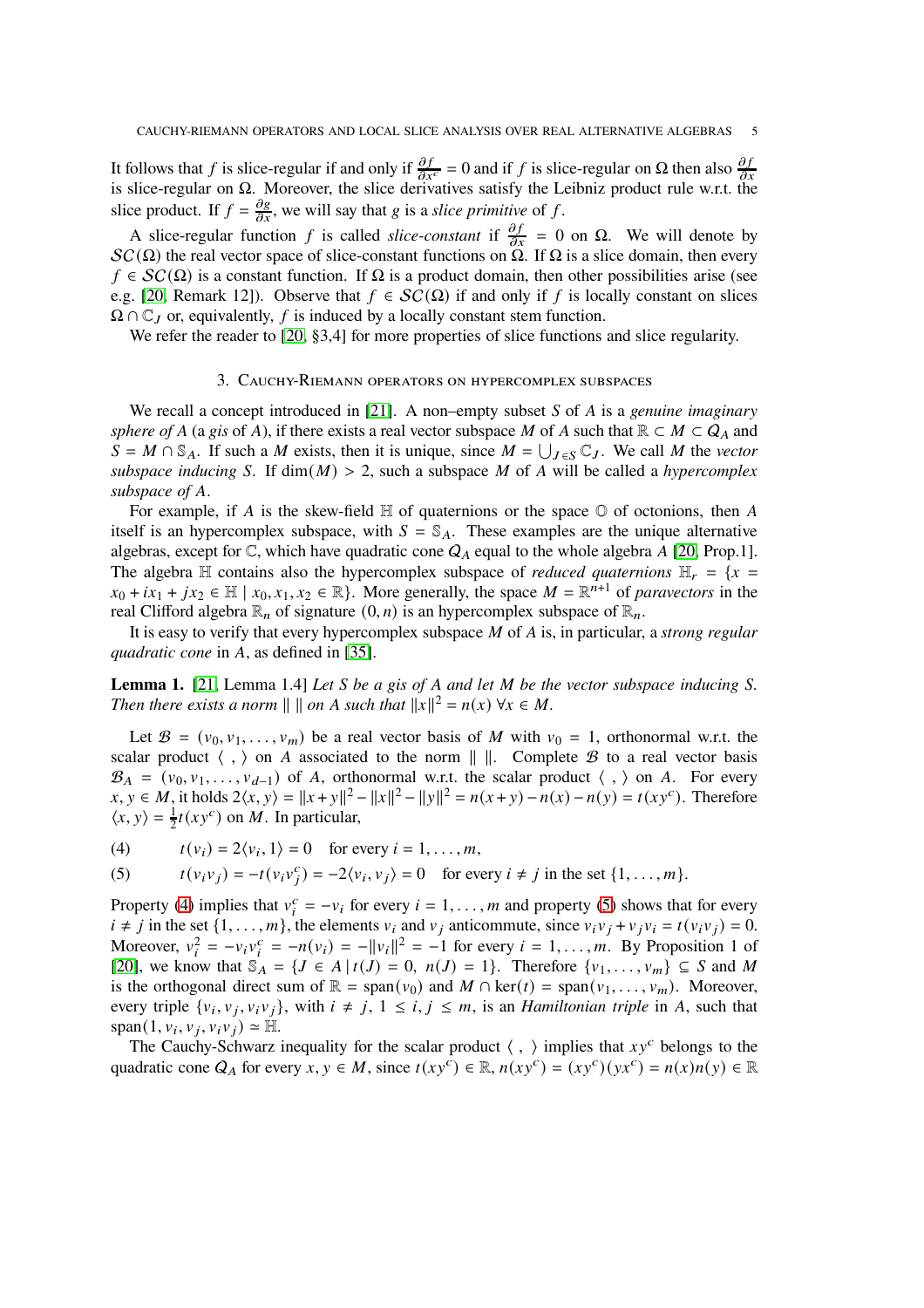(see e.g. [\[24,](#page-32-9) Thm. 1.7]), and it holds

$$
(t(xy^{c}))^{2} = (2\langle x, y \rangle)^{2} \le 4||x||^{2}||y||^{2} = 4n(x)n(y) = 4n(xy^{c}),
$$

with equality if and only if  $xy^c$  is real.

Let  $L : \mathbb{R}^d \to A$  be the real vector isomorphism sending  $x = (x_0, x_1, \dots, x_{d-1})$  into  $L(x) = \sum_{\ell=0}^{d-1} x_{\ell} y_{\ell}$ . Identify  $\mathbb{R}^d$  with A via L and M with  $\mathbb{R}^{m+1} = \mathbb{R}^{m+1} \times \{0\} \subset \mathbb{R}^d$ . The product of  $_{\ell=0}^{d-1} x_{\ell}v_{\ell}$ . Identify  $\mathbb{R}^d$  with A via L and M with  $\mathbb{R}^{m+1} = \mathbb{R}^{m+1} \times \{0\} \subset \mathbb{R}^d$ . The product of A becomes a product on  $\mathbb{R}^d$ . Given  $x, y \in \mathbb{R}^d$ ,  $xy$  is defined as  $L^{-1}(L(x)L(y))$ . Since  $\mathcal{B}_A$  is orthonormal,  $||x||$  coincides with the Euclidean norm  $(\sum_{\ell=0}^{d-1} x_{\ell}^2)^{1/2}$  of x in  $\mathbb{R}^d$ . Moreover,

$$
S = \{L(x) \in M \mid x \in \mathbb{R}^{m+1}, x_0 = 0, \sum_{i=1}^{m} x_i^2 = 1\}.
$$

<span id="page-5-0"></span>**Definition 2.** Let  $\Omega$  be an open subset of the vector subspace M inducing S. The Cauchy-Riemann operator induced by B *is the partial differential operator with constant coefficients*  $\overline{\partial}_{\mathcal{B}}: C^1(\Omega, A) \to C^0(\Omega, A)$  defined by

$$
\overline{\partial}_{\mathcal{B}} := \frac{1}{2} \left( \partial_0 + v_1 \partial_1 + \cdots + v_m \partial_m \right),
$$

where the operators  $\partial_i : C^1(\Omega, A) \to C^0(\Omega, A)$  are defined by  $\partial_i f = L \circ \frac{\partial (L^{-1} \circ f \circ L)}{\partial x_i}$  $rac{f \circ f \circ L}{\partial x_i} \circ L^{-1}$  for  $i = 0, 1, \ldots, m$ .

**Remark 3.** Note that sometimes in the literature the factor  $1/2$  is absent.

**Remark 4.** From the definition, it is immediate to check that  $\partial_i \partial_j f = \partial_j \partial_i f$  for every *i*, *j* and every f of class  $C^2$ . Moreover, the operators  $\partial_i$  satisfy a Leibniz rule with respect to the pointwise product of A-valued functions. This can be easily seen introducing the structure constants of A w.r.t.  $\mathcal{B}$ , i.e., the real numbers  $\{c^{\gamma}_{\alpha,\beta}\}_{\alpha,\beta,\gamma}$  such that

$$
v_{\alpha}v_{\beta} = \sum_{\gamma=0}^{d-1} c_{\alpha,\beta}^{\gamma} v_{\gamma} \quad \text{for every } \alpha, \beta \in \{0, \dots, d\}.
$$

Let  $\Omega = \Omega' \cap M$ , with  $\Omega'$  open subset of A. Let  $f(x) = \sum_{\alpha=0}^{d-1} f_{\alpha}(x) v_{\alpha}$  and  $g(x) = \sum_{\beta=0}^{d-1} g_{\beta}(x) v_{\beta}$ be A-valued functions of class  $C^1$  on  $\Omega'$ , with  $f_\alpha, g_\beta \in C^1(\Omega', \mathbb{R})$  for every  $\alpha, \beta$ . Then  $f(x)g(x) = \sum_{\gamma=0}^{d-1} \sum_{\alpha,\beta=0}^{d-1} f_{\alpha}(x)g_{\beta}(x) c_{\alpha,\beta}^{\gamma} v_{\gamma}$ . Therefore

$$
\partial_i(fg) = \sum_{\gamma=0}^{d-1} \sum_{\alpha,\beta=0}^{d-1} \frac{\partial((f_\alpha \circ L)(g_\beta \circ L))}{\partial x_i} c_{\alpha,\beta}^{\gamma} v_{\gamma}
$$
  
= 
$$
\sum_{\gamma=0}^{d-1} \sum_{\alpha,\beta=0}^{d-1} \left( \frac{\partial (f_\alpha \circ L)}{\partial x_i} (g_\beta \circ L) + (f_\alpha \circ L) \frac{\partial (g_\beta \circ L)}{\partial x_i} \right) c_{\alpha,\beta}^{\gamma} v_{\gamma}
$$
  
= 
$$
(\partial_i f)g + f(\partial_i g).
$$

In particular, it holds  $\partial_i(fa) = (\partial_i f)a$  and  $\partial_i(af) = a(\partial_i f)$  for every  $a \in A$ . In general, when A is non-commutative or non-associative,  $\overline{\partial}_{\beta}$  does not satisfy a Leibniz rule. However, if A is associative, then  $\overline{\partial}_{\mathcal{B}} (fa) = (\overline{\partial}_{\mathcal{B}} f)a$  for every function f and  $a \in A$ .

Let  $c_m := \overline{\partial}_{\mathcal{B}}(L(x_0, \ldots, x_{d-1})) = \overline{\partial}_{\mathcal{B}}(x_0 + \sum_{i=1}^{d-1} x_i v_i)$ . Since  $v_i^2 = -1$  for every  $i = 1, \ldots, m$ , it holds  $c_m = (1 - m)/2$ . Let

$$
\partial_{\mathcal{B}} := \frac{1}{2} \left( \partial_0 - v_1 \partial_1 - \dots - v_m \partial_m \right)
$$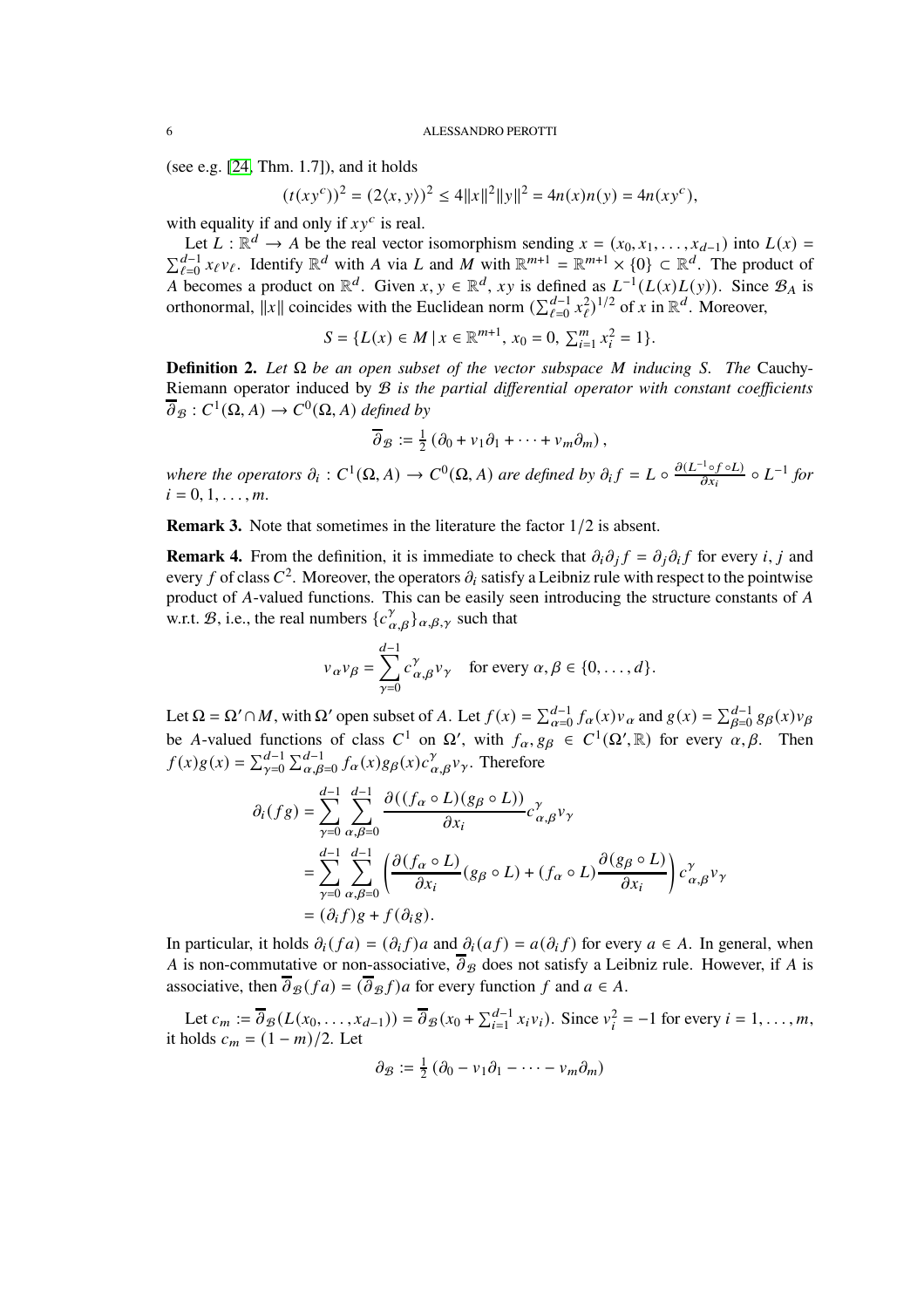be the *conjugated Cauchy-Riemann operator induced by*  $\mathcal B$  and let  $\Delta_{\mathcal B}$  the *Laplacian operator on M* induced by B, acting on functions f of class  $C^2(\Omega, A)$  as

$$
\Delta_{\mathcal{B}}f := \sum_{i=0}^m \partial_i(\partial_i f).
$$

<span id="page-6-0"></span>**Proposition 5.** *Let*  $\Omega$  *be an open subset of the vector subspace M inducing S*.

(a) *For every*  $n \in \mathbb{N}$  *and every*  $x \in M$ *, it holds:* 

$$
\overline{\partial}_{\mathcal{B}}(x^n) = c_m(x^n)'_s = \frac{1-m}{2} (x^n)'_s = \frac{1-m}{2} \sum_{k=0}^{n-1} x^{n-k-1} (x^c)^k.
$$

(b) *For every function*  $f$  *of class*  $C^2(\Omega, A)$ *, it holds:* 

$$
\partial_{\mathcal{B}}(\overline{\partial}_{\mathcal{B}}f) = \overline{\partial}_{\mathcal{B}}(\partial_{\mathcal{B}}f) = \frac{1}{4}\Delta_{\mathcal{B}}f.
$$

We postpone the proof of the proposition to the Appendix to improve the reading of the paper. Let  $\Omega$  be an open subset of the vector subspace M inducing S. We recall from [\[22\]](#page-32-11) the definition of the global differential operators  $\vartheta_{\mathcal{B}}, \overline{\vartheta}_{\mathcal{B}} : C^1(\Omega \setminus \mathbb{R}, A) \to C^0(\Omega \setminus \mathbb{R}, A)$  associated with the slice derivatives. Since we are considering only functions defined on  $M$ , in the formula defining  $\vartheta_B$  and  $\overline{\vartheta}_B$  we can take the derivatives w.r.t. the first  $m + 1$  coordinates:

$$
\vartheta_{\mathcal{B}} = \frac{1}{2} \left( \partial_0 - \frac{\operatorname{Im}(x)}{n(\operatorname{Im}(x))} \sum_{i=1}^m x_i \partial_i \right), \quad \overline{\vartheta}_{\mathcal{B}} = \frac{1}{2} \left( \partial_0 + \frac{\operatorname{Im}(x)}{n(\operatorname{Im}(x))} \sum_{i=1}^m x_i \partial_i \right),
$$

where the operators  $\partial_i : C^1(\Omega, A) \to C^0(\Omega, A)$  were given in Definition [2.](#page-5-0) For every slice function f on  $\Omega$ , it holds  $\vartheta_{\mathcal{B}}f = \frac{\partial f}{\partial x}$  and  $\overline{\vartheta}_{\mathcal{B}}f = \frac{\partial f}{\partial x^c}$  on  $\Omega \setminus \mathbb{R}$  (see [\[22,](#page-32-11) Theorem 2.2]).

Observe that on a slice  $\mathbb{C}_I \subseteq M$ , the operator  $\overline{\vartheta}_B$  coincides with the standard Cauchy-Riemann operator of  $\mathbb{C}_I$ . In particular, when dim(M) = 2, then  $M = \mathbb{C}_I$  and the operators  $\overline{\vartheta}_B$ ,  $\overline{\partial}_B$  are both equal to the Cauchy-Riemann operator of  $M$ .

For any *i*, *j* with  $1 \le i, j \le m$ , let  $L_{ij} = x_i \partial_j - x_j \partial_i$  and let

$$
\Gamma_{\mathcal{B}} = -\frac{1}{2} \sum_{i,j=1}^{m} v_i(v_j L_{ij})
$$

be the *spherical Dirac operator* associated to the basis *B*. It acts on  $C^1$  functions *f* as  $\Gamma_{\mathcal{B}} f =$  $-\frac{1}{2}$  $\frac{1}{2} \sum_{i,j=1}^{m} v_i(v_j L_{ij} f)$ . In the case of octonions, this operator has been introduced also in the recent paper [\[18\]](#page-32-12). The operators  $L_{ij}$  are tangential differential operators for the spheres  $\mathbb{S}_x \cap M = \alpha + S\beta$ , with  $x = \alpha + I\beta \in Q_A$ . The next proposition extends Propositions 3.2 and 6.1 of [\[30\]](#page-33-3) to the setting of  $C<sup>1</sup>$  (not necessarily slice) functions on open domains in M. To take care also of the non-associative case, we firstly need a definition.

**Definition 6.** A function  $f : \Omega \to A$  of class  $C^1$  is said to be M-admissible if  $f(x)$  and  $\overline{\partial}_B f(x)$ *belong to M* for all  $x \in \Omega$ .

Observe that when  $A = \mathbb{H}$  or  $A = \mathbb{O}$ , we can take  $M = Q_A = A$  (see [\[20,](#page-32-6) Prop.1]). In this case every A-valued function is  $M$ -admissible.

<span id="page-6-1"></span>**Proposition 7.** Let  $\Omega$  be an open subset of the vector subspace M inducing S. Let  $\dim(M) = m+1$ . *Then it holds:*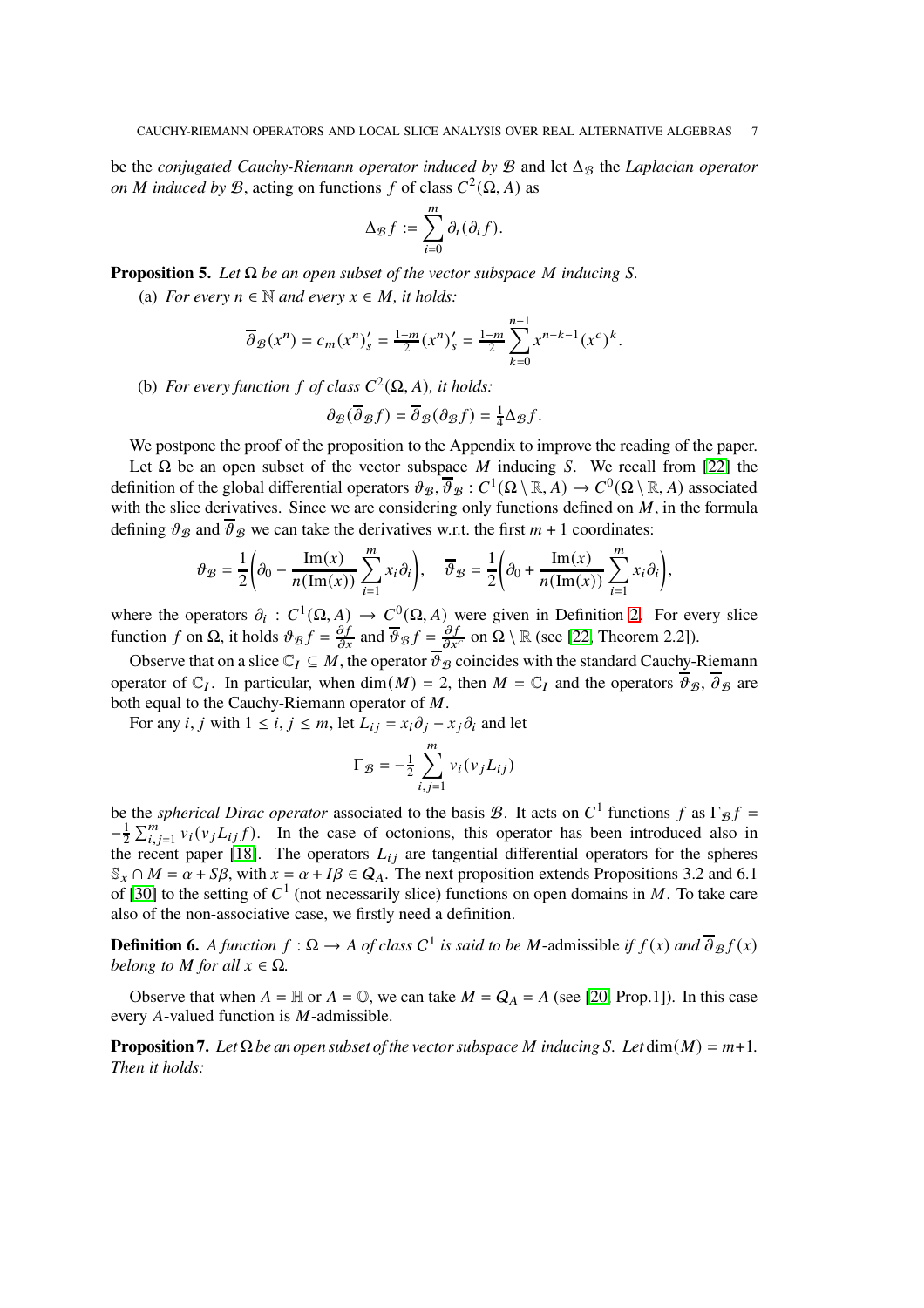- (a)  $\Gamma_{\mathcal{B}}(x) = (m-1) \operatorname{Im}(x)$ .
- (b) Let  $f : \Omega \to A$  be a  $C^1$  function. If A is not associative, assume that f is M-admissible. *Then*  $\Gamma_B$  *and multiplication by x satisfy the following commutation relation*

$$
\Gamma_{\mathcal{B}}(xf(x)) = (m-1)\operatorname{Im}(x)f(x) + x^c \Gamma_{\mathcal{B}}f(x)
$$

*for all*  $x \in \Omega$ *.* 

We postpone also the proof of Proposition [7](#page-6-1) to the Appendix.

We now establish the main relation linking the three operators  $\overline{\partial}_B$ ,  $\overline{\partial}_B$  and  $\Gamma_B$  on an hypercomplex subspace  $M$  of  $A$ . Also the proof of Theorem [8](#page-7-0) will be given in the Appendix.

<span id="page-7-0"></span>**Theorem 8.** Let  $\Omega$  be an open subset of the vector subspace M inducing S. Let  $f : \Omega \to A$  be a C<sup>1</sup> function. If A is not associative, assume that f is M-admissible. Then the following formula *holds on*  $\Omega \setminus \mathbb{R}$ *:* 

$$
\overline{\partial}_{\mathcal{B}}f - \overline{\partial}_{\mathcal{B}}f = -(2 \operatorname{Im}(x))^{-1} \Gamma_{\mathcal{B}}f.
$$

The vector subspace  $M$  inducing the gis  $S$  is contained in the quadratic cone  $Q_A$ . Therefore we can consider the restriction of a slice function on an axially symmetric domain  $\Omega_D$  to the subset  $\Omega = \Omega_D \cap M$  of M. We call such a set  $\Omega$  an *axially symmetric* open subset of M. If  $\Omega$  is also connected, we call it an *axially symmetric domain* of M.

Thanks to the representation formula (see e.g. [\[20,](#page-32-6) Prop.6]), the restriction of a slice function to  $\Omega_D$  uniquely determines the function. We will therefore use the same symbol to denote the restriction.

Proposition [5](#page-6-0) shows that the spherical derivative of a slice-regular polynomial  $\sum_{n=0}^{d} x^n a_n$  with coefficients in A, at least in the associative case, can be obtained by application of a differential operator, namely, the Cauchy-Riemann operator. We now extend this result to all slice-regular functions.

<span id="page-7-1"></span>**Proposition 9.** Let  $\Omega_D$  be an axially symmetric open subset of  $Q_A$  and let  $\Omega := \Omega_D \cap M$ , an *axially symmetric open subset of*  $M$ *. Assume that*  $m = \dim(M) - 1$  *is greater than 1. Let*  $f : \Omega \to A$  be a slice function of class  $C^1(\Omega)$ . If A is not associative, assume that f is *M*-admissible. Let  $c_m = (1 - m)/2$ . Then the following properties hold on  $\Omega \setminus \mathbb{R}$ :

- (a)  $\Gamma_{\mathcal{B}} f = (m-1) \operatorname{Im}(x) f'_{s}.$
- (b)  $\overline{\partial}_{\mathcal{B}} f = \frac{\partial f}{\partial x^c} + c_m f'_s$ , (c)  $\partial_{\mathcal{B}}f = \frac{\partial f}{\partial x} - c_m f'_s$  and  $\frac{\partial (f'_s)}{\partial x} = \partial_{\mathcal{B}} f'_s$ .
- (d) *f* is slice-regular if and only if  $\overline{\partial}_{\mathcal{B}} f = c_m f'_s$ .
- (e)  $f \in \text{ker}(\overline{\partial}_{\mathcal{B}})$  *if and only if*  $\frac{\partial f}{\partial x^c} = -c_m f'_s$ .
- <span id="page-7-2"></span>(f) *If* 𝑓 *is slice-regular, then*

(6) 
$$
\Delta_{\mathcal{B}}f = 4c_m \frac{\partial (f'_s)}{\partial x} \quad and \quad \text{Im}(x)\Delta_{\mathcal{B}}f = 2c_m \left(\frac{\partial f}{\partial x} - f'_s\right).
$$

- (g) *If*  $f \in \text{ker}(\overline{\partial}_B)$  *is slice-regular, then*  $f$  *is locally constant. The same holds if*  $f \in \text{ker}(\partial_B)$ *and it is anti-slice-regular, namely, it satisfies*  $\frac{\partial f}{\partial x} = 0$ .
- (h) *If*  $f \in \mathcal{SR}(\Omega)$  *and*  $\Delta_{\mathcal{B}} f = 0$ *, then*  $f$  *is an affine function of the form*  $xa + b$ *, with*  $a, b \in A$ .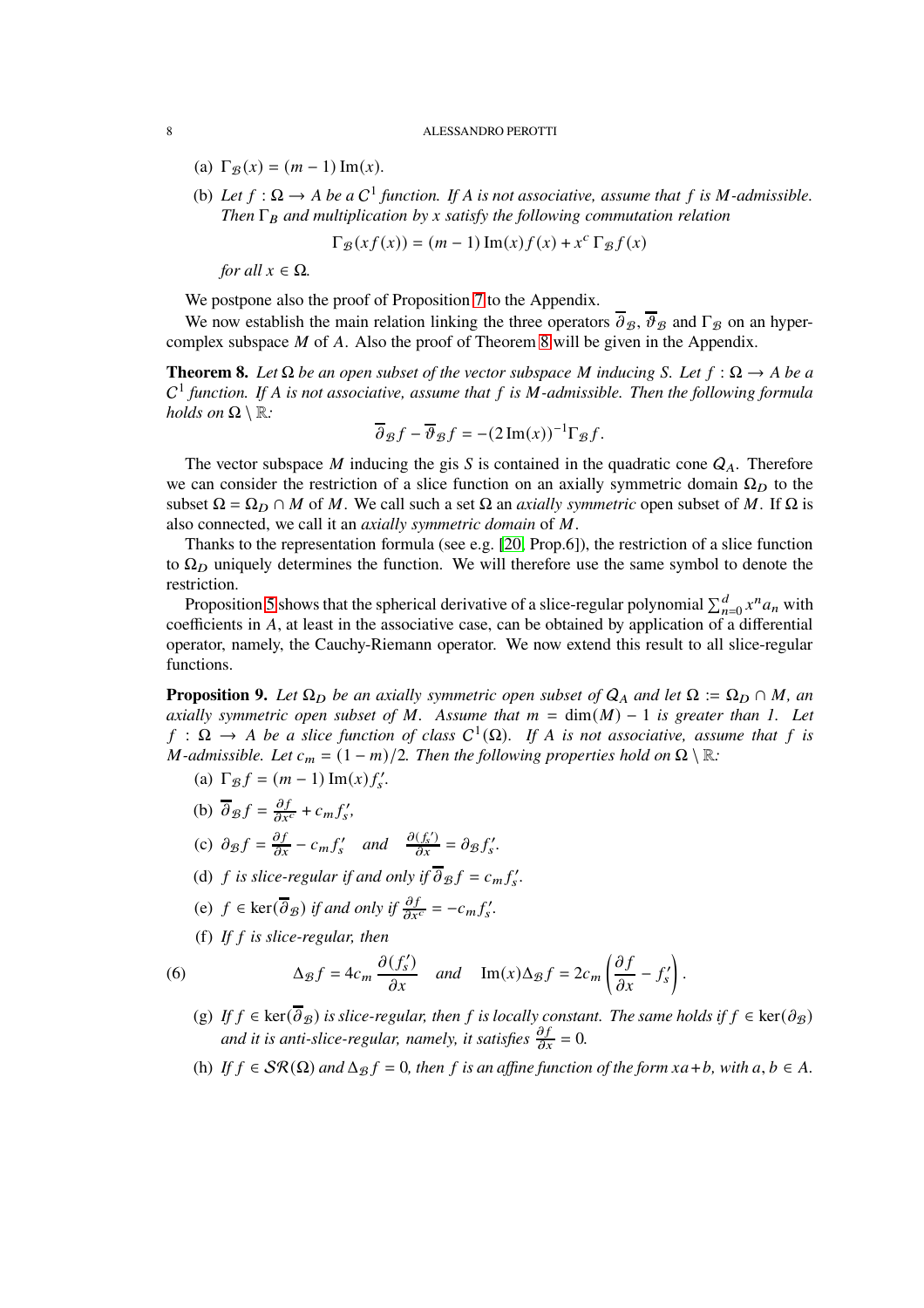*Proof.* Since f is a slice function, the functions  $f_s^{\circ}$  and  $f_s'$  are constant on the spheres  $\mathcal{S}_x \cap M$ . Therefore every operator  $L_{ij}$  vanishes on them. From the formula  $f(x) = f_s^{\circ}(x) + \text{Im}(x) f_s'(x)$ and the Leibniz rule we get

$$
L_{ij} f = L_{ij} (f_s^{\circ}(x)) + L_{ij} (\text{Im}(x) f_s'(x)) = L_{ij} (\text{Im}(x)) f_s'(x) = (x_i v_j - x_j v_i) f_s'(x).
$$

Using again formulas [\(25\)](#page-29-0),[\(26\)](#page-29-1) and point (a) of Proposition [7](#page-6-1) we get

$$
\Gamma_{\mathcal{B}}f = -\frac{1}{2} \sum_{i,j} v_i (v_j ((x_i v_j - x_j v_i) f'_s(x))) = -\frac{1}{2} \sum_{i,j} v_i (v_j ((x_i v_j - x_j v_i))) f'_s(x)
$$
  
=  $\Gamma_{\mathcal{B}}(x) f'_s(x) = (m-1) \operatorname{Im}(x) f'_s(x)$ 

and point (a) is proved. Point (b) follows immediately from (a) and Theorem [8,](#page-7-0) since a slice function f is slice-regular if and only if  $\theta_{\mathcal{B}}f = 0$  on  $\Omega \setminus \mathbb{R}$  and  $\theta_{\mathcal{B}}f = \frac{\partial f}{\partial x^c}$  for every slice function (see [\[22,](#page-32-11) Theorem 2.2]). To prove point (c), we observe that on  $\Omega \setminus \mathbb{R}$  it holds  $\vartheta_{\mathcal{B}}f = \frac{\partial f}{\partial x}$  and

$$
\partial_{\mathcal{B}}f - \partial_{\mathcal{B}}f = (\partial_{\mathcal{B}} + \overline{\partial}_{\mathcal{B}})f - \overline{\partial}_{\mathcal{B}}f - (\partial_{\mathcal{B}} + \overline{\partial}_{\mathcal{B}})f + \overline{\partial}_{\mathcal{B}}f = \partial_{0}f - \overline{\partial}_{\mathcal{B}}f - \partial_{0}f + \overline{\partial}_{\mathcal{B}}f = -c_{m}f'_{s},
$$

using again Theorem [8](#page-7-0) and point (a) above. The last statement in (c) comes from the property  $(f'_s)'_s = 0$ , which holds for every slice function f. Points (d) and (e) are consequences of (b).

From (c) and (d) we get the first equality in [\(6\)](#page-7-2):

$$
\frac{\partial}{\partial x}(f'_{s}) = \vartheta_{\mathcal{B}}(f'_{s}) = c_{m}^{-1} \partial_{\mathcal{B}}(\overline{\partial}_{\mathcal{B}}f) = (4c_{m})^{-1} \Delta_{\mathcal{B}}f
$$

for every slice-regular f. Finally, since f is slice-regular, the function  $\tilde{f} = f_s^{\circ} - \text{Im}(x) f_s'$  is anti-slice-regular, namely, it satisfies  $\frac{\partial \tilde{f}}{\partial x} = 0$ . Therefore

$$
\frac{\partial f}{\partial x} = \frac{\partial (f_s^\circ + \text{Im}(x)f_s')}{\partial x} = 2 \frac{\partial (\text{Im}(x)f_s')}{\partial x} = \frac{\partial ((x - x^\circ)f_s')}{\partial x} = f_s' + 2\text{Im}(x)\frac{\partial (f_s')}{\partial x},
$$

from which also the second equality in [\(6\)](#page-7-2) follows.

From (b) we get that if  $\overline{\partial}_{\mathcal{B}} f = \frac{\partial f}{\partial x^c} = 0$ , then  $f'_s \equiv 0$ . This means that the component  $F_2$  of the inducing stem function  $F$  vanishes identically. From the holomorphicity of  $F$  it follows that  $F_1$  is locally constant, and then also f is locally constant. If instead  $\partial_\mathcal{B} f = \frac{\partial f}{\partial x} = 0$ , then using (c) we conclude in the same way. Then (g) is proved.

Finally, to get (h) we follow the proof given in [\[28,](#page-32-13) Lemma 23(a)] in the quaternionic case. From point (f), we get that  $\frac{\partial (f'_s)}{\partial x} = 0$ , i.e.,  $f'_s = I(\beta^{-1}F_2(\alpha + i\beta))$  is anti-slice-regular on  $\Omega$ . Then the function  $\beta^{-1}F_2(\alpha + i\beta)$  is constant, i.e.,  $F_2 = \beta a$  with  $a \in A$ . Since F is holomorphic, it follows that  $F(z) = \alpha a + b + i\beta a = za + b$ , and  $f = I(F) = xa + b$ , with  $b \in A$ .

**Remark 10.** The previous result shows that the operator  $\Gamma_{\mathcal{B}}$ , when acting on slice functions, depends only on S (equivalently, on  $M$ ) and not on the particular basis  $B$  chosen to represent it.

Let  $\Omega_D$  be an axially symmetric open subset of  $Q_A$  and let  $\Omega := \Omega_D \cap M$ . Assume  $m =$  $\dim(M) - 1 > 1$ , i.e., that M is an hypercomplex subspace of A. Given a slice-regular function  $f : \Omega \to A$ , also the pointwise product x f is slice-regular on  $\Omega$ . It follows that  $f = f_s^{\circ} + \text{Im}(x) f_s' = f_s$  $(x f)'_s - x^c f'_s(x) = h_1 - x^c h_2$ , with functions  $h_1 := (xf)'_s$  and  $h_2 := f'_s$  that are constant on every sphere  $\mathbb{S}_x \cap M$  ( $x \in \Omega$ ). For this reason, we call the equality  $f = h_1 - x^c h_2$  the *zonal decomposition* of f. Since f is real analytic [\[20,](#page-32-6) Prop. 7], also  $h_1$  and  $h_2$  are real analytic.

From Proposition [9\(](#page-7-1)b) we get the following result.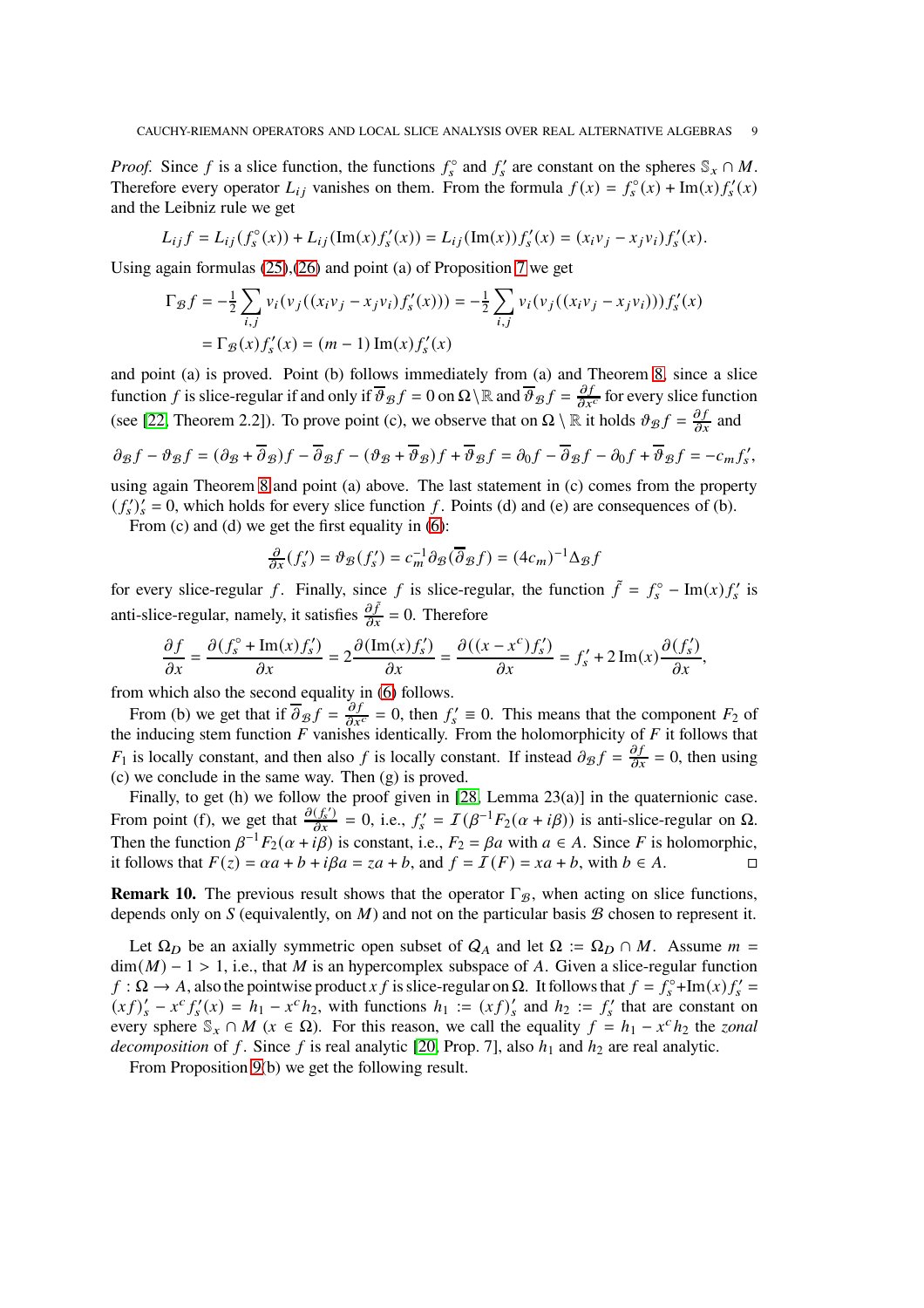<span id="page-9-2"></span>**Corollary 11.** Let  $f \in \mathcal{SR}(\Omega)$ , with  $\Omega$  an axially symmetric open subset of M. If A is not *associative, assume that* 𝑓 *and* 𝑥 𝑓 *are* 𝑀*-admissible. Then the functions* ℎ1, ℎ<sup>2</sup> *in the zonal decomposition*  $f = h_1 - x^c h_2$  *can be computed by means of the Cauchy-Riemann operator of*  $M$ *:* 

(7) 
$$
h_1 = c_m^{-1} \overline{\partial}_{\mathcal{B}}(xf), \quad h_2 = c_m^{-1} \overline{\partial}_{\mathcal{B}}f,
$$

*where*  $c_m = (1 - m)/2$ ,  $m = \dim(M) - 1 > 1$ . Moreover, f is slice-preserving if and only if  $h_1$ *and*  $h_2$  *are real-valued.*  $\Box$ 

**Remark 12.** When  $A = M = H$ , the functions  $h_1, h_2$  in the zonal decomposition are harmonic in the four real variables. This is the content of the Almansi-type theorem proved in [\[31\]](#page-33-4). If A is the real Clifford algebra  $\mathbb{R}_n$ , with  $n \geq 3$  odd, then the functions  $h_1, h_2$  are polyharmonic of degree  $(n-1)/2$ , i.e., in the kernel of the power  $\Delta^{(n-1)/2}$  of the Laplacian of the paravector space  $M = \mathbb{R}^{n+1}$  (see [\[32\]](#page-33-5)). In Section [5](#page-14-0) we will generalize these results to any hypercomplex subspace M.

# 4. Strongly slice-regular and locally slice-regular functions

<span id="page-9-1"></span>Let  $\Omega$  be an open subset of an hypercomplex subspace M of A, not necessarily axially symmetric. We recall that dim( $M$ ) > 2 by definition. Let  $S = M \cap \mathbb{S}<sub>A</sub>$  be the gis associated to  $M$ . We give a refinement of the definition of slice regularity suggested by Corollary [11.](#page-9-2)

<span id="page-9-0"></span>**Definition 13.** Let  $\Omega \subseteq M$  be any open set and let  $f \in C^1(\Omega)$ . The function f is called strongly slice-regular *(and we write*  $f \in \mathcal{SR}^+(\Omega)$ ) if the following properties hold:

(i) *For every*  $I \in S$  *such that*  $\Omega_I := \Omega \cap \mathbb{C}_I \neq \emptyset$ *, the restriction* 

$$
f_I := f_{|\Omega_I} : (\Omega_I, L_I) \to (A, L_I)
$$

*of*  $f$  *is holomorphic w.r.t. the complex structure*  $L_I$  *defined by left multiplication by*  $I$ *.* 

(ii) *The functions*  $\overline{\partial}_{\mathcal{B}} f$  *and*  $\overline{\partial}_{\mathcal{B}} (xf)$  *are* zonal, *i.e., they are constant on*  $\mathbb{S}_y \cap \Omega$  *for every*  $y \in \Omega$ .

*If property (i) holds and the functions*  $\overline{\partial}_B f$  and  $\overline{\partial}_B(x f)$  *in property (ii) are only locally constant on*  $\mathbb{S}_{\nu} \cap \Omega$  *for every*  $\nu \in \Omega$ *, then f is called* locally slice-regular, *and we write*  $f \in \mathcal{SR}_{loc}(\Omega)$ *.* 

Thanks to the orthonormality of the bases, condition (ii) and then also the definitions of strongly or locally slice-regularity are independent from the choice of B.

**Remark 14.** If a function  $f \in C^2(\Omega)$  is locally slice-regular then it satisfies on  $\Omega$  the system of differential equations

<span id="page-9-3"></span>(8) 
$$
\begin{cases} \overline{\vartheta}_{\mathcal{B}} f = 0, \\ L_{ij} \overline{\vartheta}_{\mathcal{B}} f = L_{ij} \overline{\vartheta}_{\mathcal{B}} (xf) = 0 \quad \text{for every } i, j \text{ with } 1 \le i, j \le m. \end{cases}
$$

In a subsequent work we will investigate on the sufficiency of equations [\(8\)](#page-9-3) for the local slice-regularity.

It always holds  $\mathcal{SR}^+(\Omega) \subseteq \mathcal{SR}_{loc}(\Omega)$ . Under axial symmetry conditions, the two function spaces can coincide.

**Proposition 15.** *Let*  $\Omega$  *be an axially symmetric domain of M and let*  $f \in \mathcal{SR}(\Omega)$ *. If A is not associative, assume that*  $f$  *and*  $xf$  *are*  $M$ -admissible. Then  $f \in \mathcal{SR}^+(\Omega)$ . In particular, if A is *associative or*  $M = \mathbb{O}$ , then  $\mathcal{SR}^+(\Omega) = \mathcal{SR}_{loc}(\Omega) = \mathcal{SR}(\Omega)$ .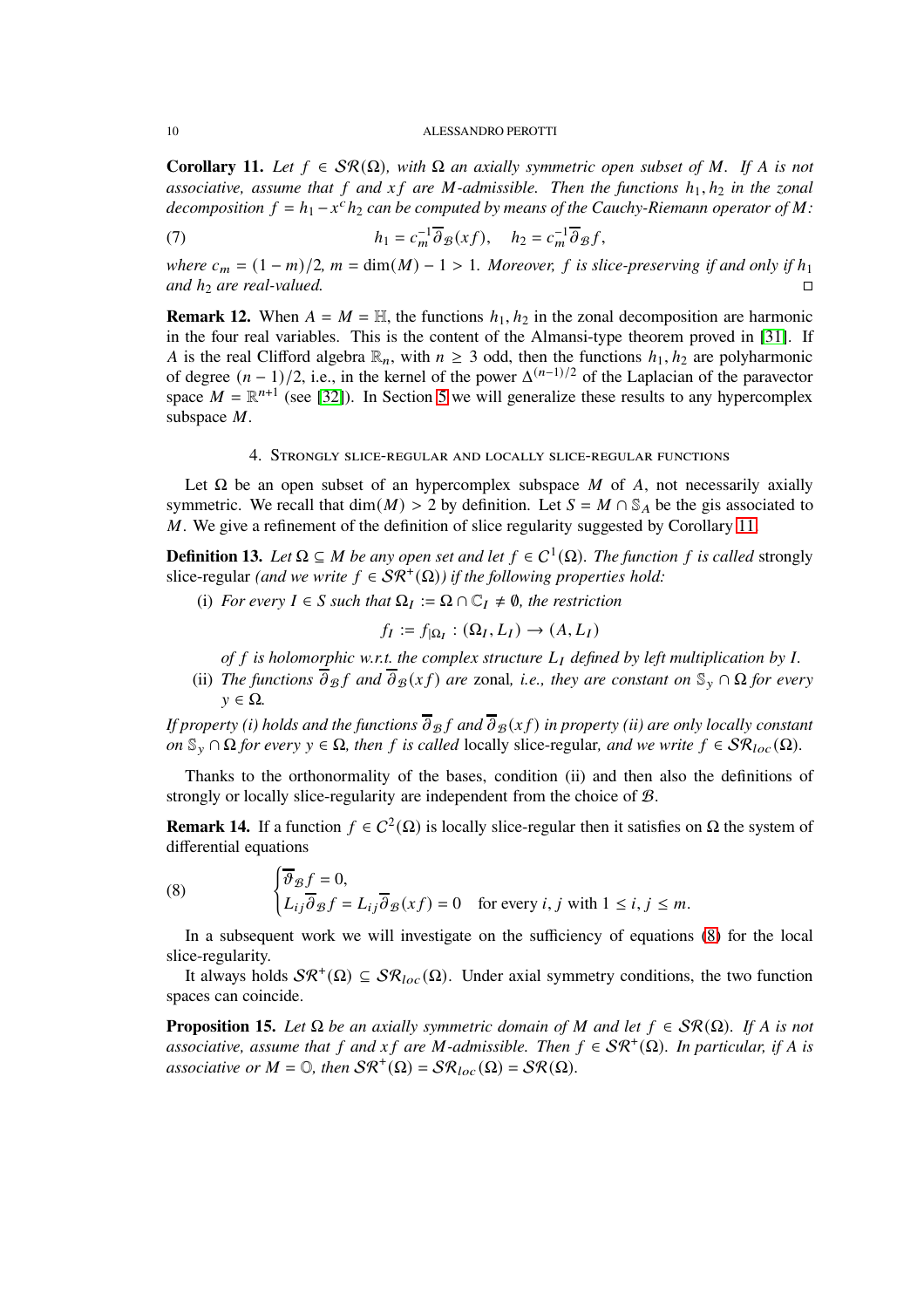*Proof.* The first statement follows from Corollary [11.](#page-9-2) If A is associative, or if the functions  $f$ and x f are M-admissible for every  $f \in \mathcal{SR}(\Omega)$ , then we get the inclusion  $\mathcal{SR}(\Omega) \subseteq \mathcal{SR}^+(\Omega)$ . Since  $\Omega$  is axially symmetric, the sets  $\mathbb{S}_{\nu} \cap \Omega$  are connected for every  $y \in \Omega$ . Therefore it holds also  $\mathcal{SR}_{loc}(\Omega) = \mathcal{SR}^+(\Omega)$ .  $(\Omega)$ .

We now show that strong slice regularity is exactly the condition which assures that the function can be extended slice-regularly to an axially symmetric set. We recall the definition of the *symmetric completion* of any subset  $Ω$  of  $A$ :

$$
\widetilde{\Omega} = \bigcup_{x \in \Omega} \mathbb{S}_x.
$$

It is the smallest axially symmetric subset of  $A$  containing  $\Omega$ .

<span id="page-10-2"></span>**Theorem 16** (Global extendibility of strongly slice-regular functions). Let  $\Omega \subseteq M$  be open and *let*  $f \in C^1(\Omega)$ . If A is not associative, we assume that f and  $xf$  are M-admissible. Then *the function* 𝑓 *is strongly slice-regular on* Ω *if and only if it can be extended to a slice-regular function on the symmetric completion*  $Ω$ *. If this is the case, the extension is unique.* 

*Proof.* Assume that f is strongly slice-regular on  $\Omega$ . Then  $\overline{\vartheta}_{\mathcal{B}} f = \overline{\vartheta}_{\mathcal{B}} (xf) = 0$  on  $\Omega \setminus \mathbb{R}$ , since the restrictions  $f_I$  and  $(xf)_I$  are holomorphic on  $(\Omega_I, L_I)$ . From Theorem [8](#page-7-0) and Proposition [7\(](#page-6-1)b) we get on  $\Omega \setminus \mathbb{R}$ 

<span id="page-10-1"></span>
$$
\overline{\partial}_{\mathcal{B}} f = -(2 \operatorname{Im}(x))^{-1} \Gamma_{\mathcal{B}} f \quad \text{and}
$$

$$
\overline{\partial}_{\mathcal{B}} (xf) = -(2 \operatorname{Im}(x))^{-1} \Gamma_{\mathcal{B}} (xf) = \frac{1-m}{2} f(x) - (2 \operatorname{Im}(x))^{-1} x^c \Gamma_{\mathcal{B}} f.
$$

Since Im(x) $x^c = x^c$  Im(x), we obtain  $\overline{\partial}_{\mathcal{B}}(xf) = c_m f(x) + x^c \overline{\partial}_{\mathcal{B}}f$ , which is equivalent to the equality  $f(x) = h_1(x) - x^c h_2(x)$  for every  $x \in \Omega \setminus \mathbb{R}$ , where  $h_1 := c_m^{-1} \overline{\partial}_{\mathcal{B}}(xf)$  and  $h_2 := c_m^{-1} \overline{\partial}_{\mathcal{B}}f$ . The functions  $h_1, h_2$  are continuous on  $\Omega$ , and they are zonal since f is strongly slice-regular. The zonal decomposition

$$
(9) \t\t f = h_1 - x^c h_2
$$

holds on the whole set  $\Omega$  by continuity.

We now show that  $h_1$  and  $h_2$  are real analytic on  $\Omega \setminus \mathbb{R}$ . Let  $\Phi : \mathbb{C} \times S \to M$  be the map defined by  $\Phi(\alpha + i\beta, K) := \alpha + K\beta$ . Given  $y = \tilde{x}_0 + I\tilde{\beta} \in \Omega \setminus \mathbb{R}$ , let  $W := \Phi(V \times V') \subset \Omega \setminus \mathbb{R}$  be the neighbourhood of y obtained by an open neighbourhood V of  $\tilde{x}_0 + i\tilde{\beta}$  in  $\mathbb{C} \setminus \mathbb{R}$  and an open neighbourhood V' of I in S. Let  $J \in V' \setminus \{I\}$  be fixed. Let  $x = x_0 + K\beta \in W$  and consider the points  $x_I := x_0 + I\beta$ ,  $x_J := x_0 + J\beta$  in W. From the equalities

(10) 
$$
f_I(x_I) = h_1(x) - x_I^c h_2(x), \quad f_J(x_J) = h_1(x) - x_J^c h_2(x)
$$

we deduce

<span id="page-10-0"></span>
$$
h_2(x) = (x_J^c - x_I^c)^{-1} \left( f_I(x_I) - f_J(x_J) \right) = (I - J)^{-1} \beta^{-1} \left( f_I(x_I) - f_J(x_J) \right).
$$

Since  $f_I$  and  $f_J$  are holomorphic, the preceding formula shows that  $h_2$  is real analytic on W, and therefore on  $\Omega \setminus \mathbb{R}$ . Since from [\(10\)](#page-10-0) we have  $h_1(x) = f_1(x_1) + x_1^c h_2(x)$ , also  $h_1$  and f are real analytic on  $\Omega \setminus \mathbb{R}$ .

Let  $\tilde{h}_1$  and  $\tilde{h}_2$  be the functions defined on the symmetric completion  $\tilde{\Omega}$  obtained by imposing their constancy on the spheres  $\mathbb{S}_y$  for each  $y \in \Omega$ , and set  $\widetilde{f}(x) := \widetilde{h}_1(x) - x^c \widetilde{h}_2(x)$ . From [\(9\)](#page-10-1),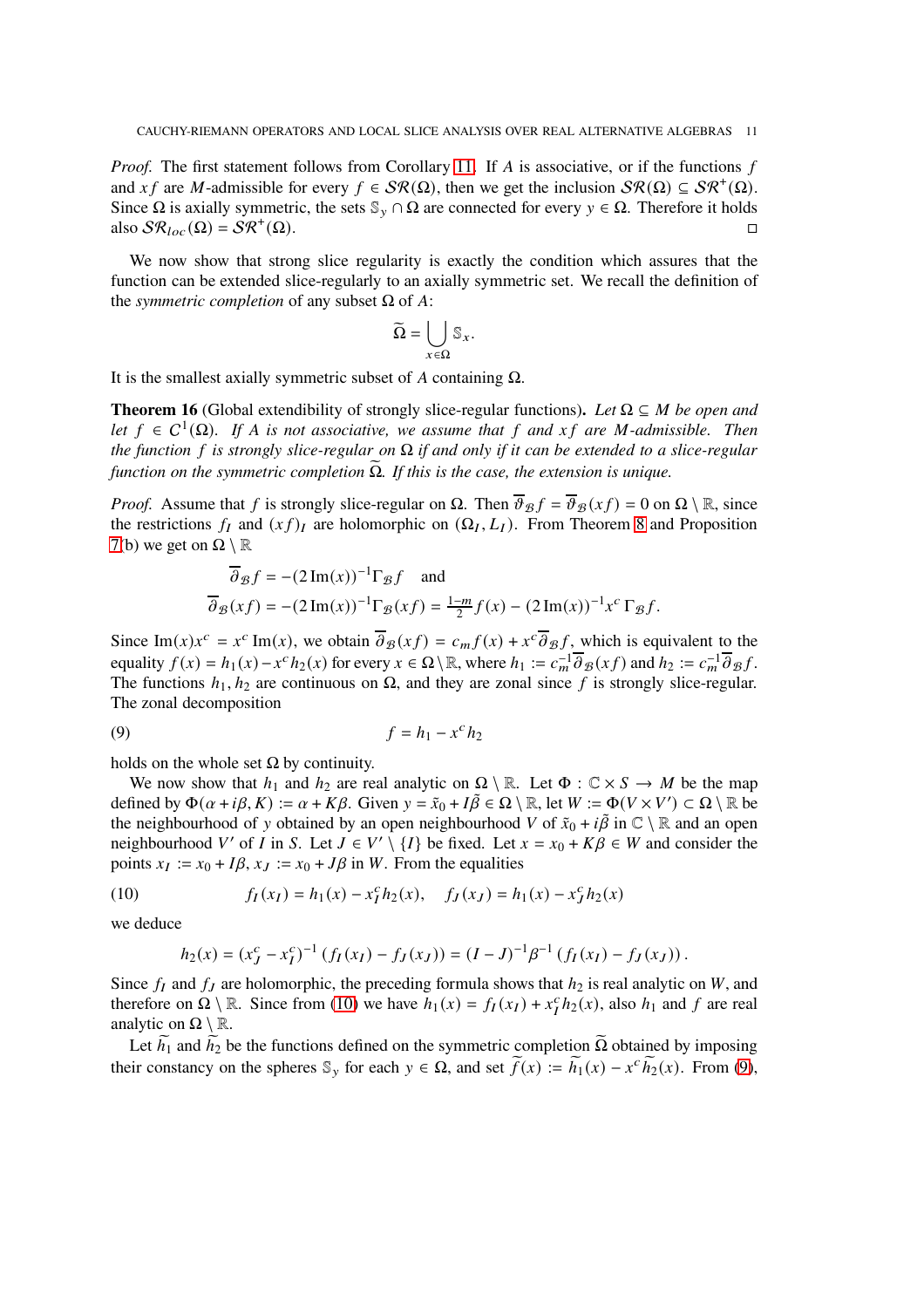it follows that  $\tilde{f} = f$  on  $\Omega$ . The functions  $\tilde{h}_1$  and  $\tilde{h}_2$  are real analytic on  $\tilde{\Omega} \setminus \mathbb{R}$ . This can be obtained as before, from the formula

$$
\widetilde{h_2}(x) = (x_J^c - x_I^c)^{-1} \left( f_I(x_I) - f_J(x_J) \right) = (I - J)^{-1} \beta^{-1} \left( f_I(x_I) - f_J(x_J) \right),
$$

valid for every  $x = x_0 + K\beta \in \overline{W} = \Phi(V \times \mathbb{S}_A)$ , where *I* and *J* are fixed units chosen as above. Since  $\Omega \cap \mathbb{R} = \Omega \cap \mathbb{R}$ ,  $\widetilde{h_1}$  and  $\widetilde{h_2}$  are continuous on  $\Omega$ . From the formula  $\widetilde{h_1}(x) = f_I(x_I) + x_I^c \widetilde{h_2}(x)$ , we get that also  $\widetilde{h}_1$  and  $\widetilde{f}$  are real analytic on  $\widetilde{\Omega} \setminus \mathbb{R}$  and continuous on  $\widetilde{\Omega}$ .

Let  $D := \{x_0 + i\beta \in \mathbb{C} \mid \text{there exists } I \in S \text{ such that } x_0 + I\beta \in \Omega\}$ . Then  $\Omega_D = \Omega$ . In view of the axial symmetry of  $h_1$  and  $h_2$ , given  $x = x_0 + IB \in \Omega$  and  $z = x_0 + i\beta \in D$ , the function

$$
G(z) = G_1(z) + iG_2(z),
$$

with  $G_1(z) := \widetilde{h_1}(x) - x_0 \widetilde{h_2}(x)$  and  $G_2(z) = \beta \widetilde{h_2}(x)$ , is a continuous stem function on D that induces  $\widetilde{f}$ . If  $x \in \widetilde{\Omega} \cap \mathbb{R}$ , then  $\mathcal{I}(G)(x) = G_1(x_0) = h_1(x_0) - x_0h_2(x_0) = f(x)$ , while if  $x \in \widetilde{\Omega} \setminus \mathbb{R}$ , it holds

$$
I(G)(x) = G_1(z) + \frac{\text{Im}(x)}{\|\text{Im}(x)\|} G_2(z) = \widetilde{h_1}(x) - x_0 \widetilde{h_2}(x) + \text{Im}(x) \widetilde{h_2}(x) = \widetilde{f}(x).
$$

We now prove that the slice function  $\hat{f}$  is slice-regular on  $\Omega_D = \Omega$ . Since  $\hat{\theta}_B f = \hat{\theta}_B f = 0$  on  $\Omega \setminus \mathbb{R}$ , from the real analyticity of  $\overline{\vartheta}_{\mathcal{B}} f$  and the fact that every connected component of  $\overline{\Omega} \setminus \mathbb{R}$ intersects at least one connected component of  $\Omega \setminus \mathbb{R}$ , it follows that  $\overline{\vartheta_{\mathcal{B}}f} = 0$  on  $\Omega \setminus \mathbb{R}$ . This means that  $(f)_I$  is holomorphic on  $\Omega_I \setminus \mathbb{R}$  for every  $I \in \mathbb{S}_{\mathbb{H}}$ . In view of the continuity of  $\widehat{f}$ ,  $(\widehat{f})_I$ is holomorphic on  $\widetilde{\Omega}_I$  for all I (by Painlev $\widetilde{A} \mathbb{C}$ 's theorem applied to the  $\mathbb{C}_I$ -components of  $(\widetilde{f})_I$ ), and then  $\widetilde{f} \in \mathcal{SR}(\widetilde{\Omega})$ . In particular,  $\widetilde{f}$  is real analytic on the whole set  $\widetilde{\Omega}$ .

Conversely, if  $f \in C^1(\Omega)$  has an extension  $\widetilde{f} \in \mathcal{SR}(\widetilde{\Omega})$ , then Corollary [11](#page-9-2) implies that f is strongly slice-regular on  $\Omega$ .

The uniqueness of the extension is immediate from the identity principle for slice-regular functions on axially symmetric domains (see [\[24,](#page-32-9) Thm. 4.11]).  $\square$ 

**Remark 17.** If  $\underline{f} \in \mathcal{SR}^+(\Omega)$ , then Proposition [9\(](#page-7-1)b) gives  $\overline{\partial}_{\mathcal{B}}(xf) = c_m((\widetilde{f})_s^{\circ}$  $\int_{s}^{\infty} (x) + x_0 \left( \widetilde{f} \right)'_{s}$  $\int_{S}(x)$ and  $\overline{\partial}_{\mathcal{B}} f = c_m(\widetilde{f})_s'(x)$  for every  $x \in \Omega$ , where  $\widetilde{f}$  is the extension of Theorem [16.](#page-10-2)

<span id="page-11-1"></span>**Remark 18.** If  $\Omega$  is not axially symmetric in M, it can happen that a locally slice-regular function does not extend slice-regularly to  $\tilde{\Omega}$  and therefore  $\mathcal{SR}_{loc}(\Omega) \neq \mathcal{SR}^+(\Omega)$  (for an example in the quaternionic case  $A = M = \mathbb{H}$ , see [\[9,](#page-32-14) [10\]](#page-32-15) and [\[12,](#page-32-16) Example 3.4]). If the intersections  $\mathbb{S}_{\gamma} \cap \Omega$ are connected for every  $y \in \Omega$ , then  $\mathcal{SR}_{loc}(\Omega) = \mathcal{SR}^+(\Omega)$  by continuity of the functions  $\overline{\partial}_{\mathcal{B}} f$ and  $\overline{\partial}_{\mathcal{B}}(xf)$ . For example, this is true for every open ball in M w.r.t. the norm  $\| \cdot \|$ .

<span id="page-11-0"></span>**Theorem 19** (Local extendibility of locally slice-regular functions). Let  $\Omega \subseteq M$  be open and *let*  $f \in C^1(\Omega)$ . If A is not associative, we assume that f and xf are M-admissible. Then  $f \in \mathcal{SR}_{loc}(\Omega)$  *if and only if for each*  $y \in \Omega$  *there exists an open neighbourhood*  $\Omega_y \subseteq \Omega$  *of*  $y$ and a slice-regular function  $g_y \in \mathcal{SR}(\overline{\Omega_y})$  that extends the restriction  $f_{|\Omega_y}$ .

*Proof.* Let  $f \in \mathcal{SR}_{loc}(\Omega)$ . If  $y \in \Omega \setminus \mathbb{R}$ , we can find an open neighbourhood  $\Omega_y \subseteq \Omega$  of y such that  $f_{|\Omega_y} \in \mathcal{SR}^+(\Omega_y)$  and apply Theorem [16.](#page-10-2) For example, with the same notations used in the proof of Theorem [16,](#page-10-2) if  $y = \tilde{x}_0 + I\tilde{\beta} \in \Omega \setminus \mathbb{R}$  we can take  $\Omega_y := \Phi(V \times V') \subset \Omega \setminus \mathbb{R}$  with V open neighbourhood of  $\tilde{x}_0 + i\tilde{\beta}$  in  $\mathbb{C} \setminus \mathbb{R}$  and V' open connected neighbourhood of I in S. Then for every  $x = x_0 + K\beta \in \Omega_y$ , the set  $\mathbb{S}_x \cap \Omega_y = \Phi(\{x_0 + i\beta\} \times V')$  is connected. If  $y \in \Omega \cap \mathbb{R}$ , then any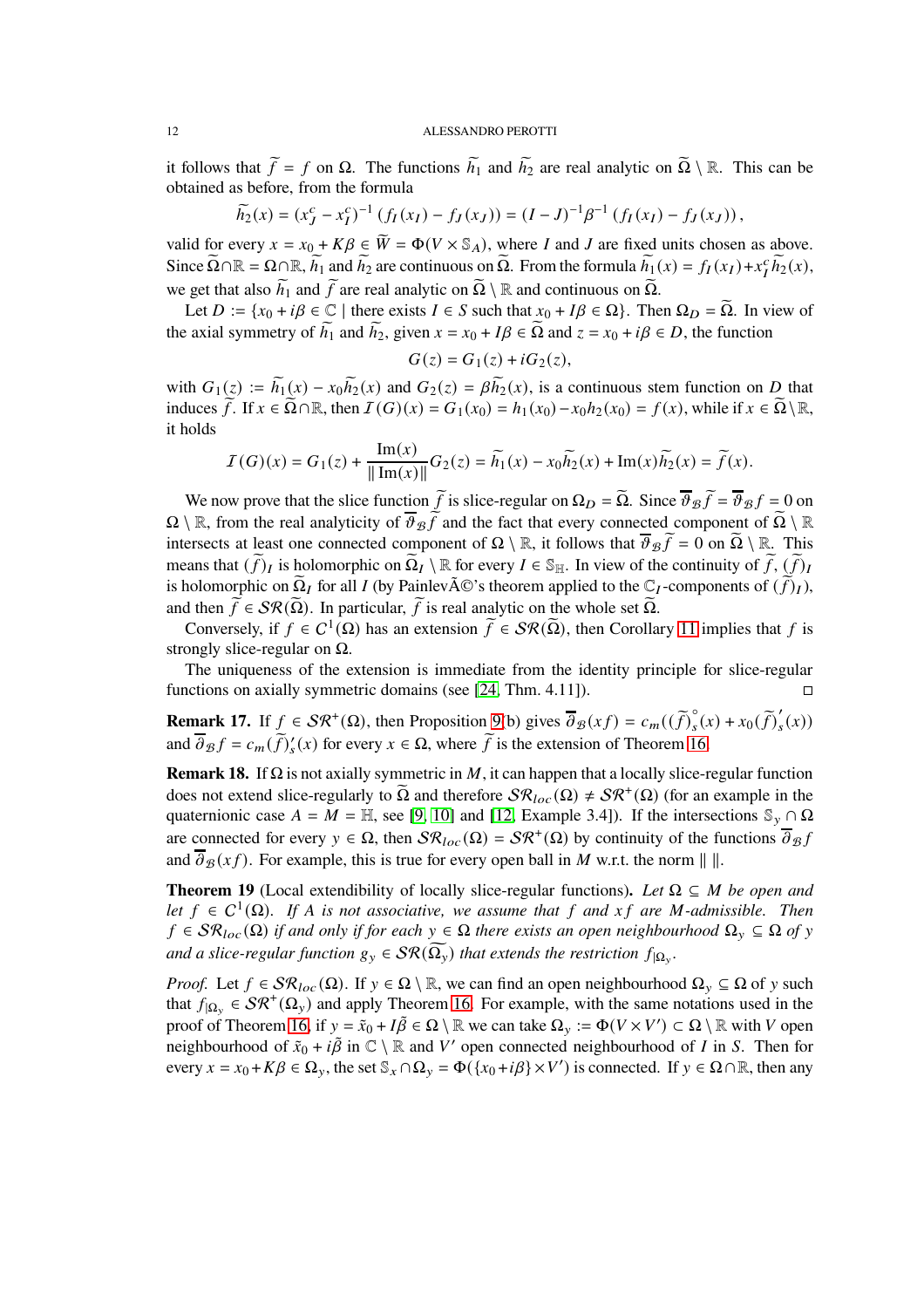open ball  $\Omega_y$  ⊆ Ω centred in y is axially symmetric, and therefore  $f_{|\Omega_y}$  ∈  $\mathcal{SR}(\Omega_y) = \mathcal{SR}(\Omega_y)$ . The converse is immediate.

If  $f \in \mathcal{SR}_{loc}(\Omega)$  and  $y \in \Omega$ , then  $\overline{\partial}_{\mathcal{B}} f(x) = c_m(g_y)'$  $'_{s}(x)$  for all  $x \in \Omega_{y}$  (Proposition [9\(](#page-7-1)b)), where  $g_y$  is the local extension at y of Theorem [19.](#page-11-0) Since  $g_y$  is real analytic [\[20,](#page-32-6) Prop. 7], also  $\overline{\partial}_{\mathcal{B}} f$  is real analytic on  $\Omega$ . Since dim(M) > 2 and  $c_m < 0$ , we can then extend to every locally slice-regular function the definitions of spherical derivative and degenerate set.

<span id="page-12-1"></span>**Definition 20.** *The* spherical derivative *of a locally slice-regular function*  $f \in C^1(\Omega)$  *is the real*  $\text{analytic function } f_s := c_m^{-1} \overline{\partial}_{\mathcal{B}} f$  on  $\Omega$ . Its zero set  $D_f := \{x \in \Omega \mid \overline{\partial}_{\mathcal{B}} f(x) = 0\}$  is called the degenerate set *of f*.

Note that when  $\Omega$  is axially symmetric and  $f \in \mathcal{SR}(\Omega)$ , the spherical derivative is defined, a priori, on  $\Omega \setminus \mathbb{R}$  [\[20,](#page-32-6) Def. 6]. Definition [20](#page-12-1) gives the continuous extension of  $f'_s$  to the whole  $\Omega$ and  $D_f$  is the closure in  $\Omega$  of the zero set of  $f'_s$ .

**Remark 21.** In the quaternionic case, with  $A = M = H$ , it has been proved [\[13\]](#page-32-17) that if  $\Omega$  is a *slice domain* (i.e.,  $\Omega \cap \mathbb{R} \neq \emptyset$  and every slice  $\Omega \cap \mathbb{C}_I$  is a domain in  $\mathbb{C}_I$ ), then every function  $f \in C^1(\Omega)$  satisfying condition (i) in Definition [13](#page-9-0) (i.e., *slice regular* on U in the sense of the original definition [\[16\]](#page-32-3)), has the local slice-regular extension property, i.e., it is locally sliceregular. In the same paper [\[13\]](#page-32-17) it has been identified a large class of domains, the one of *simple*  $domains$ , such that  $f$  is also strongly slice-regular. This class includes, for example, every convex slice domain. Observe that every locally slice-regular function is also a *locally slice function* in the sense of [\[12,](#page-32-16) Def. 3.6].

The function introduced in [\[9,](#page-32-14) Example 2.5] (see also [\[12,](#page-32-16) Example 2.10]) has a local but not a global slice-regular extension to the symmetric completion. In view of Theorems [16](#page-10-2) and [19,](#page-11-0) that function is locally slice-regular but not strongly slice-regular.

**Remark 22.** If one assumes dim( $M$ ) = 2, then  $M = \mathbb{C}<sub>I</sub>$  for some  $I \in \mathbb{S}<sub>A</sub>$  and the definition of local slice-regularity given in Definition [13](#page-9-0) reduces to  $L_I$ -holomorphy. Every holomorphic function on  $\Omega \subseteq M$  satisfies the local extendibility property (and not necessarily the global one if Ω is not axially symmetric, i.e.,  $\Omega \neq \Omega^c := \{z \in M \mid z^c \in \Omega\}$ ). In this sense, in the setting of slice analysis on hypercomplex subspaces, local slice-regularity can be seen as the most faithful generalization of the concept of holomorphy.

<span id="page-12-0"></span>4.1. **Quaternionic local slice analysis.** In this section we review some results of local slice analysis in its original setting, when the hypercomplex subspace  $M$  is the whole skew-field  $\mathbb H$ of quaternions. Let  $\mathcal{B} = \{1, i, j, k\}$  be the standard basis of H. Then the operator  $\partial \mathcal{B}$  is the Cauchy-Riemann-Fueter operator. By *local slice analysis* we mean the set of properties satisfied by local slice-regular functions. Thanks to the Local Extendibility Theorem (Theorem [19\)](#page-11-0), every *local* property satisfied by slice-regular functions, originally proved on axially symmetric domains, remains valid for locally slice-regular functions defined on any open subset of H. Of course, this principle is not restricted to the quaternionic setting, but can be rephrased over any hypercomplex subspace.

In particular, given any open set  $\Omega \subseteq \mathbb{H}$ , without any assumptions about axial symmetry or non-empty intersection with the real axis, we can state that every quaternionic  $f \in \mathcal{SR}_{loc}(\Omega)$ is real analytic on  $\Omega$  and it is sense-preserving, i.e., its Jacobian determinant det( $J_f$ ) is never negative (see [\[23\]](#page-32-18)). Moreover, the *singular set*

$$
N_f := \{x \in \Omega \mid \det(J_f(x)) = 0\}
$$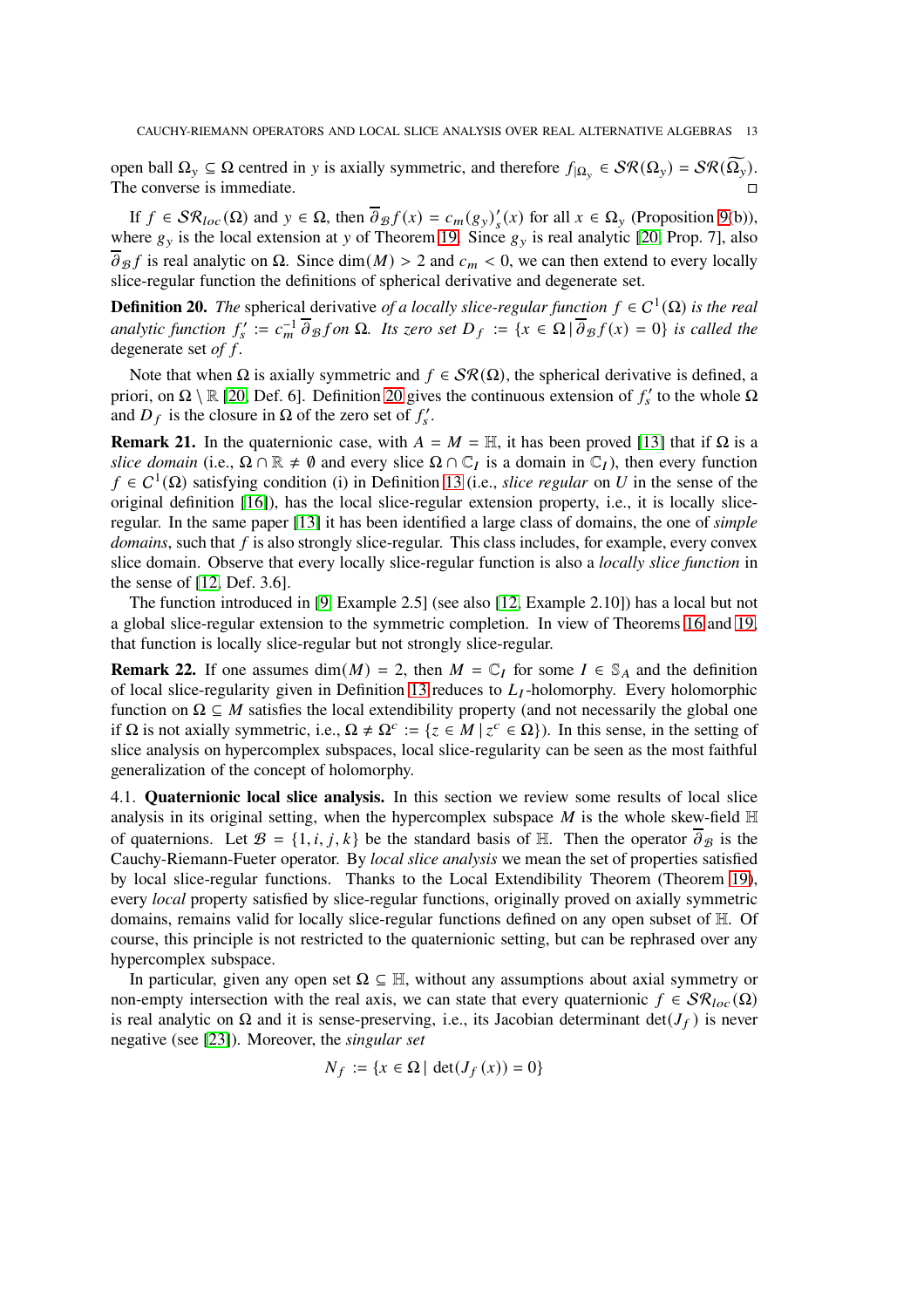of f is a real analytic subset of  $\Omega$ .

Another result one can obtain is the Quasi-open Mapping Theorem (see [\[23,](#page-32-18) Theorem 6.5] for the case of strongly slice-regular functions). We recall that a continuous map  $g$  between topological spaces X and Y is called *quasi-open* if, for each  $y \in g(X)$  and for each open set U in X that contains a compact connected component of  $g^{-1}(y)$ , y is in the interior of  $g(U)$ . If g is quasi-open and each of its fibers has a compact component then  $g(X)$  is open in Y (see e.g. [\[39\]](#page-33-6)).

We will denote by  $SC<sub>loc</sub>(\Omega)$  the set of functions  $f \in SR<sub>loc</sub>(\Omega)$  such that  $\vartheta_B f = 0$  on  $\Omega \setminus \mathbb{R}$ . Given  $y \in \Omega$ , Theorem [19](#page-11-0) gives a neighbourhood  $\Omega_y$  of y and  $g_y \in \mathcal{SR}(\Omega_y)$  that extends  $f_{|\Omega_y}$ . Then  $f \in SC_{loc}(\Omega)$  if and only if for every  $y \in \Omega$  it holds  $\frac{\partial g_y}{\partial x^c} = 0$  and  $\frac{\partial g_y}{\partial x} = 0$  on  $\Omega_y$ , i.e.,  $g_y$ is slice-constant on  $\Omega_{v}$ .

Given  $f \in \mathcal{SR}_{loc}(\Omega)$  not locally constant and  $y \in \Omega$ , let  $\Omega_y$  and  $g_y \in \mathcal{SR}(\Omega_y)$  be as above. We will denote by  $W_f$  the set of all the *wings* of  $f$ , i.e., the union

$$
W_f = \cup_{y \in \Omega} (W_{g_y} \cap \Omega_y)
$$

of the family of wings of  $g_y$  in  $\Omega_y$ . These are real analytic submanifolds of  $\Omega$  of dimension 2 contained in particular fibers  $f^{-1}(c) \supseteq g_y^{-1}(c) \cap \Omega_y$  of f, for some  $c \in \mathbb{H}$ . If  $\Omega_y \cap \mathbb{R} \neq \emptyset$ , then  $W_{g_v} = \emptyset$  (see [\[23,](#page-32-18) §5] for definition and properties of the wings of a slice-regular function). Observe that when  $\Omega$  is a slice domain, the wing set  $W_f$  is empty. This follows from the properties of the zero sets of slice-regular functions on slice domains [\[12,](#page-32-16) Cor. 5.3].

**Theorem 23** (Quasi-open Mapping Theorem). Let  $f \in \mathcal{SR}_{loc}(\Omega) \setminus \mathcal{SC}_{loc}(\Omega)$ . Then

- $(1)$  *f is quasi-open.*
- (2) *The restriction*  $f|_{\Omega \setminus (D_f \cup W_f)}$  *is open.*

*Proof.* Since  $f$  is not slice-constant, the real analytic set  $N_f$  has dimension less then four. This follows from [\[23,](#page-32-18) Theorem 6.4] applied to the local extensions of  $f$  provided by Theorem [19.](#page-11-0) Since the Jacobian does not change sign on  $\Omega$ , it follows from results of Titus and Young [\[39\]](#page-33-6) that  $f$  is quasi-open.

For any  $y \in \Omega$ , let  $\Omega_y$  and  $g_y \in \mathcal{SR}(\Omega_y)$  be as in the Local Extendibility Theorem [19.](#page-11-0) It holds  $D_f \cap \Omega_y = D_{g_y} \cap \Omega_y$  and  $W_f \cap \Omega_y = W_{g_y} \cap \Omega_y$ . The first equality is immediate from definitions. The second one follows from the characterization of the wings of  $g_y \in \mathcal{SR}(\Omega_y)$ :  $g_y$  has a wing  $W_{g_y,c} \subseteq W_{g_y}$  if and only if  $N(g_y - c) \equiv 0$  [\[23,](#page-32-18) Cor. 5.3]. Therefore, if  $x \in W_f \cap \Omega_y$ , then there exists  $\overline{z} \in \Omega$  such that  $x \in W_{g_z} \cap \Omega_z$ , with  $g_z \equiv f \equiv g_y$  on the intersection  $\Omega_z \cap \Omega_y \ni x$ . Then  $N(g_y - c) = N(g_z - c) = 0$  on  $\Omega_z \cap \Omega_y$ , and  $x \in W_{g_y} \cap \Omega_y$ . The other inclusion  $W_f \cap \Omega_v \supseteq W_{g_v} \cap \Omega_v$  is obvious.

If U is an open subset of  $\Omega \setminus (D_f \cup W_f)$ , then  $U \cap \Omega_y$  is an open subset of  $\Omega_y \setminus (D_{g_y} \cup W_{g_y})$ and in view of [\[23,](#page-32-18) Theorem 6.5]  $g_y$  is an open map when restricted to  $\Omega_y \setminus (D_{g_y} \cup W_{g_y})$ . Therefore

$$
f(U) = \cup_{y \in \Omega} f(U \cap \Omega_y)
$$

is open in H. This proves that  $f|_{\Omega \setminus (D_f \cup W_f)}$  is open.

In the case of slice domains, the Open Mapping Theorem (point (2) of the previous Theorem) was proved in [\[12,](#page-32-16) Theorem 10.5].

Two further results of local slice analysis are related to the Almansi-type decomposition obtained in [\[31\]](#page-33-4). Let B be the open unit ball in  $\mathbb{R}^4$  and let  $\mathbb{S}^3 = \partial \mathbb{B}$  be the three-dimensional unit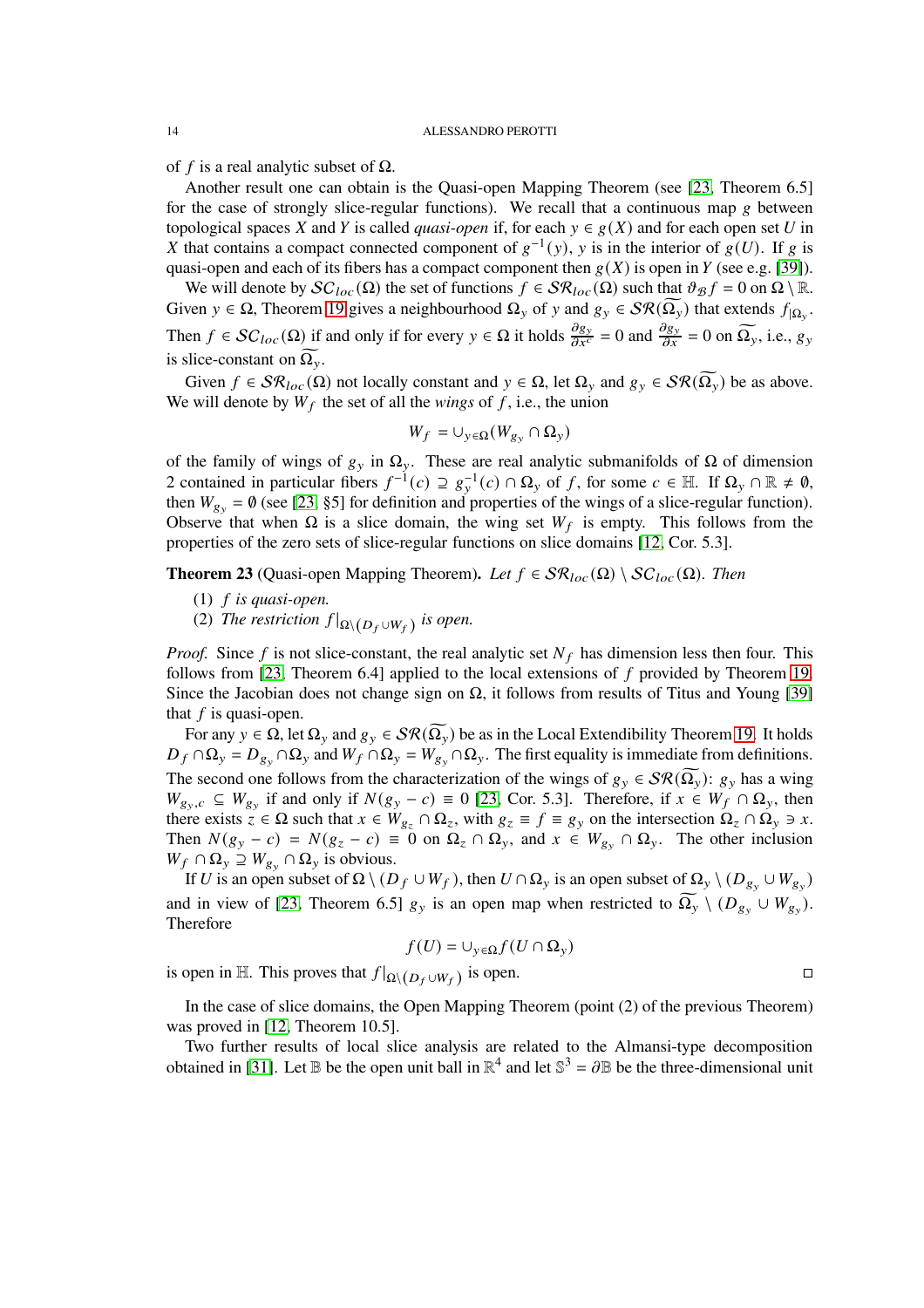sphere. Let  $\sigma$  denote the normalized rotation-invariant surface-area measure on the unit sphere  $\mathbb{S}^3$  of  $\mathbb{H} \simeq \mathbb{R}^4$ , such that  $\sigma(\mathbb{S}^3) = 1$ .

**Corollary 24** (Mean value formula). Let  $f \in \mathcal{SR}_{loc}(\Omega)$ . Assume that the open ball  $B(a, r)$  with *centre*  $a \in \Omega$  *and radius r has closure*  $\overline{B(a,r)}$  *contained in*  $\Omega$ *. Then* 

<span id="page-14-1"></span>(11) 
$$
f(a) = \int_{\mathbb{S}^3} f(a+r\zeta) d\sigma(\zeta) - r \int_{\mathbb{S}^3} \overline{\zeta} \, \overline{\partial} f(a+r\zeta) d\sigma(\zeta).
$$

*Proof.* Let  $r' > r$  such that  $\overline{B(a,r)} \subset B(a,r') \subset \Omega$ . In view of Remark [18,](#page-11-1) it holds  $f \in$  $\mathcal{SR}_{loc}(B(a,r')) = \mathcal{SR}^+(B(a,r'))$ . Let  $\widetilde{f}$  be the slice-regular extension of  $f_{|B(a,r')}$  on  $\widetilde{B(a,r')}$ provided by Theorem [16.](#page-10-2) Since it holds  $(\tilde{f})'_{s} = -\overline{\partial} \tilde{f} = -\overline{\partial} f$  on  $B(a, r')$ , formula [\(11\)](#page-14-1) follows from [\[31,](#page-33-4) Prop. 2] applied to  $\tilde{f}$ .

Let  $P(x, \zeta) = (1 - |x|^2)/|x - \zeta|^4$  be the Poisson kernel of the unit ball  $\mathbb B$  in  $\mathbb R^4$ .

**Corollary 25** (Poisson formula). Let  $f \in \mathcal{SR}_{loc}(\Omega)$ . Assume that the open ball  $B(a, r)$  with *centre*  $a \in \Omega$  *and radius r has closure*  $\overline{B(a,r)}$  *contained in*  $\Omega$ *. Then, for every*  $x \in \mathbb{B}$ *, it holds* 

$$
f(a+rx) = \int_{\mathbb{S}^3} f(a+r\zeta)P(x,\zeta)d\sigma(\zeta) - r \int_{\mathbb{S}^3} (\overline{\zeta}-\overline{x}) \overline{\partial} f(a+r\zeta)P(x,\zeta)d\sigma(\zeta).
$$

*Proof.* We can argue as in the preceding proof. The formula follows from [\[31,](#page-33-4) Prop. 3] applied to the extension  $\widetilde{f} \in \mathcal{SR}(B(a,r'))$ .  $\Box$ ).

<span id="page-14-0"></span>When the centre *a* is a real point, the ball  $B(a, r)$  is an axially symmetric set. In this case we can obtain two formulas in which  $\overline{\partial} f$  does not appear, as in [\[31,](#page-33-4) Cor. 2].

## 5. Polyharmonicity properties of slice-regular functions

5.1. **The action of the Laplacian on slice-regular functions.** Let  $\Omega_D$  be an axially symmetric open subset of  $Q_A$  and M an hypercomplex subspace of A. Let  $\Omega = \Omega_D \cap M$  be an axially symmetric open subset of M. Let  $f = I(F)$  be a slice-regular function on  $\Omega_D$ , with  $F = F_1 + iF_2$  a holomorphic stem function with components  $F_1, F_2$ . The functions  $F_1$  and  $F_2$  have harmonic real components with respect to the two-dimensional Laplacian  $\Delta_2$  of the plane. Since  $F(\overline{z}) = \overline{F(z)}$ for every  $z = \alpha + i\beta$ , the functions  $F_1, F_2 : D \subseteq \mathbb{C} \rightarrow A$  are, respectively, even and odd functions with respect to the variable  $\beta$ . Therefore there exist real analytic functions  $G_1, G_2 : \widetilde{D} \to A$  such that for every  $\alpha + i\beta \in D \setminus \mathbb{R}$ , it holds

<span id="page-14-3"></span>(12) 
$$
F_1(\alpha, \beta) = G_1(\alpha, \beta^2), \quad F_2(\alpha, \beta) = \beta G_2(\alpha, \beta^2),
$$

where  $\widetilde{D} = \{z = \alpha + i\beta^2 \in \mathbb{C} \mid \alpha + i\beta \in D, \beta > 0\}$ . If  $x = \alpha + \beta J \in \Omega_D \setminus \mathbb{R}, z = \alpha + i\beta \in D \setminus \mathbb{R}$ , then

<span id="page-14-2"></span>(13) 
$$
f'_{s}(x) = G_{2}(\alpha, \beta^{2}) = G_{2}(\text{Re}(x), ||\text{Im}(x)||^{2}).
$$

In the following, the symbol  $\partial_u G_j(u, v)$  stands for the partial derivative  $\frac{\partial G_j}{\partial u}(u, v)$  and  $\partial_v G_j(u, v)$ for the partial derivative  $\frac{\partial G_j}{\partial v}(u, v)$  for  $j = 1, 2$ . The functions  $G_1$  and  $G_2$  are useful in the computation of the Laplacian of the spherical derivative of a slice regular function. Here we generalize results proved in [\[30\]](#page-33-3) in the setting of Clifford algebras.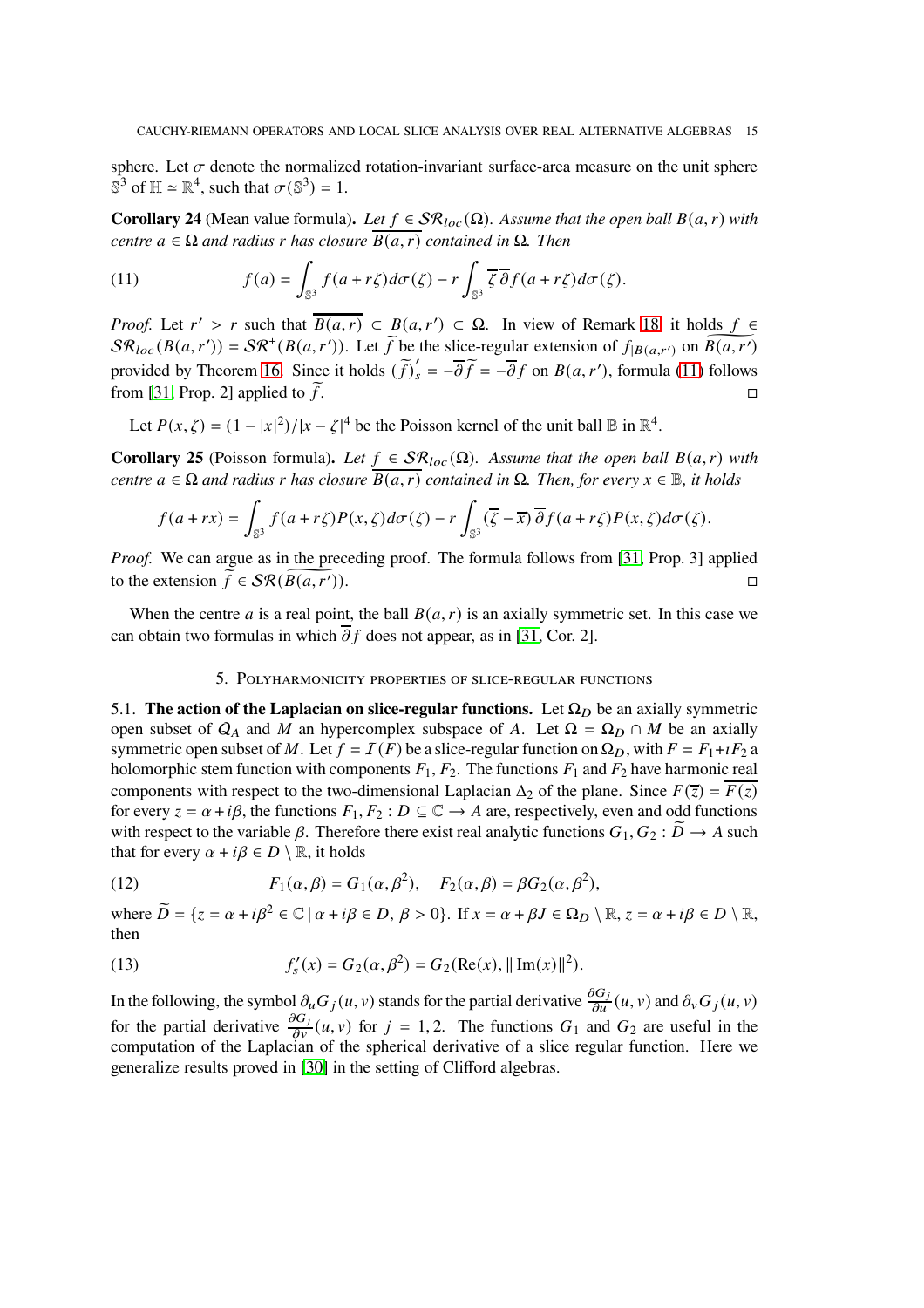<span id="page-15-1"></span>**Proposition 26.** *Let*  $\Omega = \Omega_D \cap M$  *be an axially symmetric open subset of* M. Let  $f = I(F)$ :  $\Omega \to A$  *be slice-regular. Let*  $f'_s(x) = G_2(\text{Re}(x), ||\text{Im}(x)||^2)$  *as in* [\(13\)](#page-14-2) *and*  $m = \text{dim}(M) - 1$ *. Then it holds:*

(a) *For every*  $x \in \Omega \setminus \mathbb{R}$ ,

$$
\Delta_{\mathcal{B}} f_s'(x) = 2(m-3) \, \partial_v G_2(\text{Re}(x), ||\, \text{Im}(x)||^2).
$$

(b) *For each*  $k = 1, 2, ..., \left[\frac{m-1}{2}\right]$  *and every*  $x \in \Omega \setminus \mathbb{R}$ ,

<span id="page-15-2"></span>
$$
\Delta_{\mathcal{B}}^{k} f'_{s}(x) = 2^{k} (m-3) (m-5) \cdots (m-2k-1) \partial_{v}^{k} G_{2}(\text{Re}(x), ||\text{Im}(x)||^{2}).
$$

In particular, the functions  $\Delta^k_{\mathcal{B}} f'_s(x)$  do not depend on the basis  $\mathcal B$  of M.

*Proof.* We can follow the lines of the proof given in [\[30,](#page-33-3) Theorem 4.1]. Let  $x_0 = \text{Re}(x)$ ,  $r = ||Im(x)||$ . By direct computation, from [\(12\)](#page-14-3) and [\(13\)](#page-14-2) we get

(14) 
$$
\Delta_2 F_2(\alpha, \beta) = \beta \left( \partial_u^2 + 4\beta^2 \partial_v^2 + 6\partial_v \right) G_2(\alpha, \beta^2)
$$

and

<span id="page-15-0"></span>(15) 
$$
\Delta_{\mathcal{B}}G_2(x_0,r^2) = \partial_0^2 G_2(x_0,r^2) + \sum_{i=1}^m \partial_i^2 G_2(x_0,r^2) = \left(\partial_u^2 + 4r^2 \partial_v^2 + 2m \partial_v\right) G_2(x_0,r^2).
$$

Since  $\Delta_2 F_2 = 0$  on D, we get  $\Delta_{\mathcal{B}} f'_s(x) = \Delta_{\mathcal{B}} G_2(x_0, r^2) = (2m - 6) \partial_v G_2(x_0, r^2)$ . This proves (a). To obtain (b) we use induction on k, starting from the case  $k = 1$  given by (a). For every k with  $1 < k \leq \left[\frac{m-1}{2}\right] - 1$ , using equation [\(15\)](#page-15-0) with the function  $\partial_{\nu}^{\bar{k}} G_2(x_0, r^2)$  in place of  $G_2(x_0, r^2)$  and again  $\Delta_2 F_2 = 0$  we get

$$
\Delta_{\mathcal{B}} \partial_{\nu}^{k} G_{2}(x_{0}, r^{2}) = \left( \partial_{u}^{2} \partial_{\nu}^{k} + 4r^{2} \partial_{\nu}^{k+2} + 2m \partial_{\nu}^{k+1} \right) G_{2}(x_{0}, r^{2})
$$
  
=  $\left( \partial_{\nu}^{k} \left( \partial_{u}^{2} + 4r^{2} \partial_{\nu}^{2} + 2m \partial_{\nu} \right) - 4k \partial_{\nu}^{k+1} \right) G_{2}(x_{0}, r^{2})$   
=  $\left( \partial_{\nu}^{k} \left( -6 \partial_{\nu} + 2m \partial_{\nu} \right) - 4k \partial_{\nu}^{k+1} \right) G_{2}(x_{0}, r^{2})$   
=  $2(m - 2k - 3) \partial_{\nu}^{k+1} G_{2}(x_{0}, r^{2}).$ 

By the induction hypothesis

$$
\Delta_{\mathcal{B}}^{k+1} f_s'(x) = 2^k (m-3)(m-5) \cdots (m-2k-1) \Delta_{\mathcal{B}} \partial_{\nu}^k G_2(x_0, r^2)
$$
  
= 2<sup>k</sup> (m-3)(m-5) \cdots (m-2k-1) 2(m-2k-3) \partial\_{\nu}^{k+1} G\_2(x\_0, r^2)

and (b) is proved.  $\square$ 

Using the previous computations, we are now able to prove some harmonicity properties of slice-regular functions. In particular, we give a version of the Fueter-Sce-Qian Theorem (see e.g.  $[2, §1.1.3]$  and references therein) for the hypercomplex subspace M of A. In the case of Clifford algebras  $\mathbb{R}_n$  with *n* odd and  $M = \mathbb{R}^{n+1}$ , these results were proven in [\[30,](#page-33-3) Corollaries 4.2] and 4.4]. The case of Clifford algebras  $\mathbb{R}_n$  with *n* even was proved in [\[2,](#page-32-19) Lemma 4.4] by means of the definition of the fractional Laplacian via Fourier transform, the approach already used by Qian in [\[34\]](#page-33-7). Here we adopt a different definition of the fractional Laplacian  $(-\Delta)^{1/2}$ , the one based on the *harmonic extension problem* introduced by Caffarelli and Silvestre [\[6\]](#page-32-20) on  $\mathbb{R}^N$  and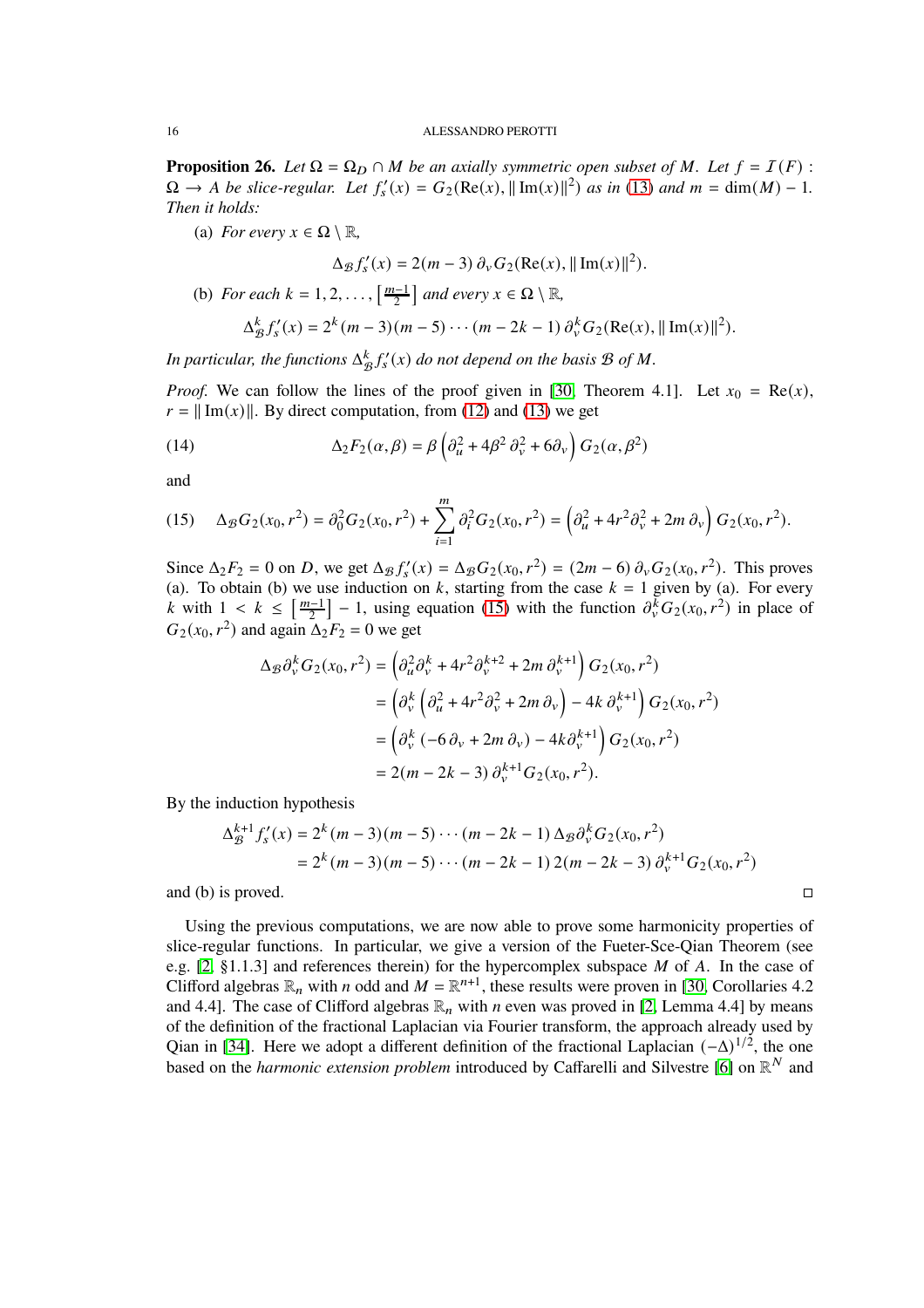generalized to open subsets U of  $\mathbb{R}^N$  in [\[37\]](#page-33-8). We briefly recall this approach. Under suitable regularity conditions for  $g: U \to \mathbb{R}$ , if the function  $u(x, y): U \times \mathbb{R}^+ \to \mathbb{R}$  solves the problem

$$
\begin{cases} \Delta_x u(x, y) + \frac{\partial^2 u}{\partial y^2}(x, y) = 0 & \text{on } U \times \mathbb{R}^+, \\ u(x, 0) = g(x) & \text{on } U, \\ \frac{\partial u}{\partial y}(x, 0) = h(x) & \text{on } U, \end{cases}
$$

then it holds  $(-\Delta)^{1/2}g = h$  on U.

<span id="page-16-0"></span>**Theorem 27.** *Let*  $d = \dim(A)$  *and let*  $f : \Omega \subseteq M \rightarrow A$  *be slice-regular.* 

*If*  $m = \dim(M) - 1 \geq 3$  *is odd, then it holds:* 

- (a) If  $m = 3$ ,  $\Delta_{\mathcal{B}} f'_s = 0$ , *i.e.*, the *d* real components of the spherical derivative  $f'_s$  are  $\Delta$ <sub>*B</sub>*-harmonic on  $\Omega \setminus \mathbb{R}$ .</sub>
- (b) If  $m > 3$ ,  $(\Delta_{\mathcal{B}})^{\frac{m-1}{2}} f'_{s} = 0$ , *i.e.*,  $f'_{s}$  is polyharmonic of order  $\frac{m-1}{2}$  on  $\Omega \setminus \mathbb{R}$ .

*If A is not associative, assume also that f is M*-*admissible. It holds:* 

- (c)  $\overline{\partial}_{\mathcal{B}}(\Delta_{\mathcal{B}})^{\frac{m-1}{2}}f = (\Delta_{\mathcal{B}})^{\frac{m-1}{2}}\overline{\partial}_{\mathcal{B}}f = 0$  on  $\Omega$ .
- (d)  $(\Delta_{\mathcal{B}})^{\frac{m+1}{2}}f = 0$  *on*  $\Omega$ *, i.e., f is polyharmonic of order*  $\frac{m+1}{2}$  *on*  $\Omega$ *.*
- *If*  $m = \dim(M) 1 \geq 2$  *is even, then it holds:*
- (a') If  $m = 2$ ,  $(-\Delta_B)^{1/2} f_s' = 0$ , *i.e.*, the *d* real components of the spherical derivative  $f_s'$  are in the kernel of the fractional Laplacian  $(-\Delta_{\mathcal{B}})^{1/2}$  on  $\Omega \setminus \mathbb{R}$ .

(b') If 
$$
m > 2
$$
,  $(-\Delta_{\mathcal{B}})^{1/2}((\Delta_{\mathcal{B}})^{\frac{m-2}{2}}f'_{s}) = 0$  on  $\Omega \setminus \mathbb{R}$ .

*If* A is not associative, assume also that f is M-admissible. It holds:

(c') 
$$
(-\Delta_{\mathcal{B}})^{1/2} (\Delta_{\mathcal{B}})^{\frac{m-2}{2}} \overline{\partial}_{\mathcal{B}} f = 0
$$
 on  $\Omega$ .

(d')  $(-\Delta_{\mathcal{B}})^{1/2}(\Delta_{\mathcal{B}})^{\frac{m}{2}}f = 0$  on  $\Omega$ .

*Proof.* Assume *m* odd. Points (a) and (b) are immediate from Proposition [26.](#page-15-1) Point (c) is a consequence of Proposition [26](#page-15-1) and Proposition [9\(](#page-7-1)b). Statement (d) comes from the factorization  $\Delta_{\mathcal{B}} = 4\partial_{\mathcal{B}}\overline{\partial}_{\mathcal{B}}$  and point (c). Since  $c_m f'_{s} = \overline{\partial}_{\mathcal{B}} f$  on  $\Omega \setminus \mathbb{R}$ , the spherical derivative  $f'_{s}$  extends real analytically to  $Ω$ . Therefore (c) and (d) hold on the whole  $Ω$ .

Now assume  $m \ge 2$  even. Since  $\mathbb{S}_A \neq \emptyset$  and every  $J \in \mathbb{S}_A$  defines a complex structure on A by left multiplication by J, the dimension d of A is even. Therefore  $M \neq A$ . Let  $\mathcal{B}' = \mathcal{B} \cup \{v_{m+1}\} = \{1, v_1, \ldots, v_m, v_{m+1}\}\$  be an orthonormal set w.r.t. the norm  $\| \cdot \|$  in A and let  $M' := \text{span}(\mathcal{B}') \simeq \mathbb{R}^{m+2}$ . Notice that M' is not necessarily contained in the quadratic cone  $Q_A$ . Let  $\Delta_{\mathcal{B}'}$  be the Laplacian operator on M' associated with  $\mathcal{B}'$ . If we denote by  $x_0, x_1, \ldots, x_m, x_{m+1}$ the coordinates of M' w.r.t.  $\mathcal{B}'$ , given an open subset  $\Omega'$  of M',  $\Delta_{\mathcal{B}'}$  acts on functions of class  $C^2(\Omega', A)$  as

$$
\Delta_{\mathcal{B}'}h:=\Delta_{\mathcal{B}}h+\partial_{m+1}^2h
$$

where the operator  $\partial_{m+1}^2$ :  $C^2(\Omega', A) \to C^0(\Omega', A)$  is defined by  $\partial_{m+1}^2 h = L \circ \frac{\partial^2 (L^{-1} \circ h \circ L)}{\partial x^2}$  $rac{L^{-1} \circ h \circ L}{\partial x_{m+1}^2} \circ L^{-1},$ as in Definition [2.](#page-5-0)

Let  $f'_s(x) = G_2(\alpha, \beta^2) = G_2(\text{Re}(x), ||\text{Im}(x)||^2)$  for  $x \in \Omega \setminus \mathbb{R}$  as in [\(13\)](#page-14-2). From Proposition [26\(](#page-15-1)b), it follows that

$$
g(x) := \Delta_{\mathcal{B}}^{(m-2)/2} f'_{s}(x) = a_m \, \partial_{v}^{(m-2)/2} G_2(x_0, r^2),
$$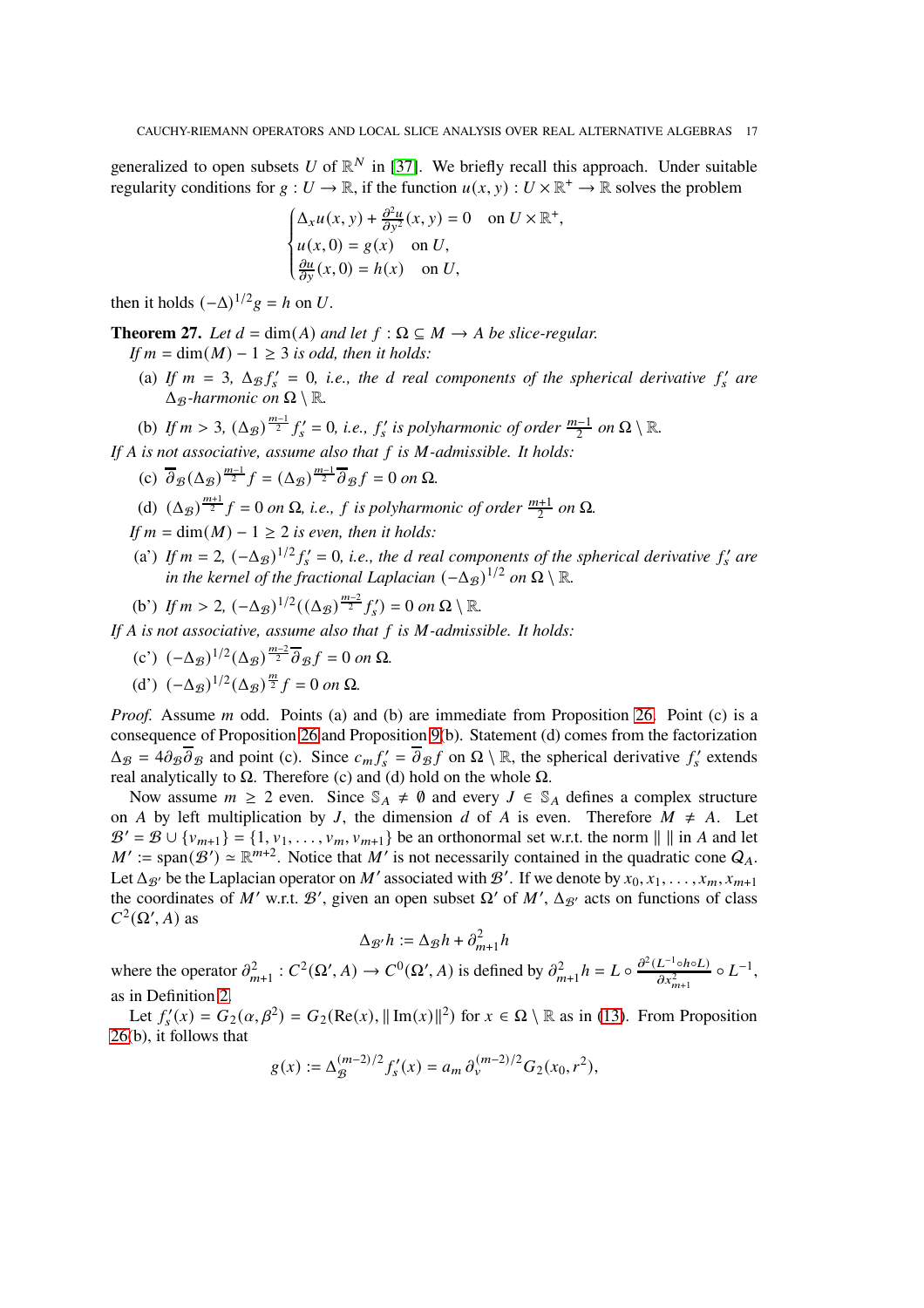where  $r^2 = \sum_{i=1}^m x_i^2$  and  $a_m := 2^{(m-2)/2} (m-3)!!$  for  $m \ge 4$ ,  $a_2 := 1$ . Let  $\tilde{r} := \sqrt{r^2 + x_{m+1}^2}$ . The function g can be extended smoothly for  $x = \sum_{i=0}^{m+1} x_i v_i \in \Omega' = \Omega \times \text{span}(v_{m+1}) \subset M'$  as

$$
\tilde{g}(x) := a_m \, \partial_v^{(m-2)/2} G_2(x_0, \tilde{r}^2) = a_m \, \partial_v^{(m-2)/2} G_2(x_0, r^2 + x_{m+1}^2).
$$

Then it holds

$$
\partial_{m+1}\tilde{g}(x) = 2a_m x_{m+1} \partial_v^{m/2} G_2(x_0, \tilde{r}^2)
$$

and

$$
\partial_{m+1}^2 \tilde{g}(x) = 2a_m \left( \partial_v^{m/2} G_2(x_0, \tilde{r}^2) + 2x_{m+1}^2 \partial_v^{(m+2)/2} G_2(x_0, \tilde{r}^2) \right).
$$

As seen in equation [\(14\)](#page-15-2),  $\Delta_2 F_2(\alpha, \beta) = 0$  on D implies that

$$
\left(\partial_u^2 + 4\beta^2 \partial_v^2 + 6\partial_v\right) G_2(\alpha, \beta^2) = 0 \quad \text{for } \beta \neq 0.
$$

Therefore when  $m = 2$ ,

$$
\Delta_{\mathcal{B}'}\tilde{g} = \left(\partial_{u}^{2} + 4r^{2} \partial_{v}^{2} + 4\partial_{v}\right) G_{2}(x_{0}, \tilde{r}^{2}) + 2\left(\partial_{v} G_{2}(x_{0}, \tilde{r}^{2}) + 2x_{3}^{2} \partial_{v}^{2} G_{2}(x_{0}, \tilde{r}^{2})\right)
$$

$$
= \left(\partial_{u}^{2} + 4\tilde{r}^{2} \partial_{v}^{2} + 6\partial_{v}\right) G_{2}(x_{0}, \tilde{r}^{2}) = 0 \quad \text{for } \tilde{r} \neq 0,
$$

and when  $m \geq 4$ ,

$$
\Delta_{\mathcal{B}'}\tilde{g} = a_m \left( \partial_u^2 \partial_v^{(m-2)/2} + 4r^2 \partial_v^{(m+2)/2} + 2m \partial_v^{m/2} \right) G_2(x_0, \tilde{r}^2)
$$
  
+ 
$$
2a_m \left( \partial_v^{m/2} G_2(x_0, \tilde{r}^2) + 2x_{m+1}^2 \partial_v^{(m+2)/2} G_2(x_0, \tilde{r}^2) \right)
$$
  
= 
$$
a_m \left( \partial_v^{(m-2)/2} \left( \partial_u^2 + 4\tilde{r}^2 \partial_v^2 - 4x_{m+1}^2 \partial_v^2 + 2m \partial_v \right) - 2(m-2) \partial_v^{m/2} \right) G_2(x_0, \tilde{r}^2)
$$
  
+ 
$$
2a_m \left( \partial_v^{m/2} G_2(x_0, \tilde{r}^2) + 2x_{m+1}^2 \partial_v^{(m+2)/2} G_2(x_0, \tilde{r}^2) \right)
$$
  
= 
$$
a_m \left( \partial_v^{(m-2)/2} \left( -6 \partial_v - 4x_{m+1}^2 \partial_v^2 + 2m \partial_v \right) - 2(m-2) \partial_v^{m/2} \right) G_2(x_0, \tilde{r}^2)
$$
  
+ 
$$
2a_m \left( \partial_v^{m/2} G_2(x_0, \tilde{r}^2) + 2x_{m+1}^2 \partial_v^{(m+2)/2} G_2(x_0, \tilde{r}^2) \right) = 0 \quad \text{for } \tilde{r} \neq 0.
$$

Therefore, for every  $m$  it holds:

$$
\begin{cases} \Delta_{\mathcal{B}'}\tilde{g} = 0 & \text{on } \Omega' \setminus \mathbb{R}, \\ \partial_{m+1}\tilde{g} = 0 & \text{when } x_{m+1} = 0. \end{cases}
$$

This means that  $(-\Delta)^{1/2}g = 0$  on  $\Omega \setminus \mathbb{R}$  and proves points (a') and (b'). The equality of statement (c') on  $\Omega \setminus \mathbb{R}$  is a consequence of (a'), (b') and Proposition [9\(](#page-7-1)b). Since the operators  $\overline{\partial}_B$ ,  $\Delta_B$ and  $(-\Delta_{\mathcal{B}})^{1/2}$  commute with each other, statement (d') on  $\Omega \setminus \mathbb{R}$  follows from the factorization  $\Delta_{\mathcal{B}} = 4\partial_{\mathcal{B}}\overline{\partial}_{\mathcal{B}}$  and point (c'). By continuity, (c') and (d') hold on the whole  $\Omega$ .

Given any  $n \in \mathbb{Q}$  such that  $2n \in \mathbb{N}$ , we will say that an A-valued function f is *n-polyharmonic* if it belongs to the kernel of the operator  $(\Delta_{\mathcal{B}})^n$  when  $n \in \mathbb{N}$ , and to the kernel of the operator  $(-\Delta_{\mathcal{B}})^{1/2}(\Delta_{\mathcal{B}})^{2n-1}$  when 2n is odd. Theorem [27](#page-16-0) shows that for any slice-regular function f on *M*, the spherical derivative  $f'_s$  is  $\frac{m-1}{2}$ -polyharmonic, while f is  $\frac{m+1}{2}$ -polyharmonic, where  $m = \dim(M) - 1$ . In view of Theorem [19,](#page-11-0) the same holds for any locally slice-regular function on M.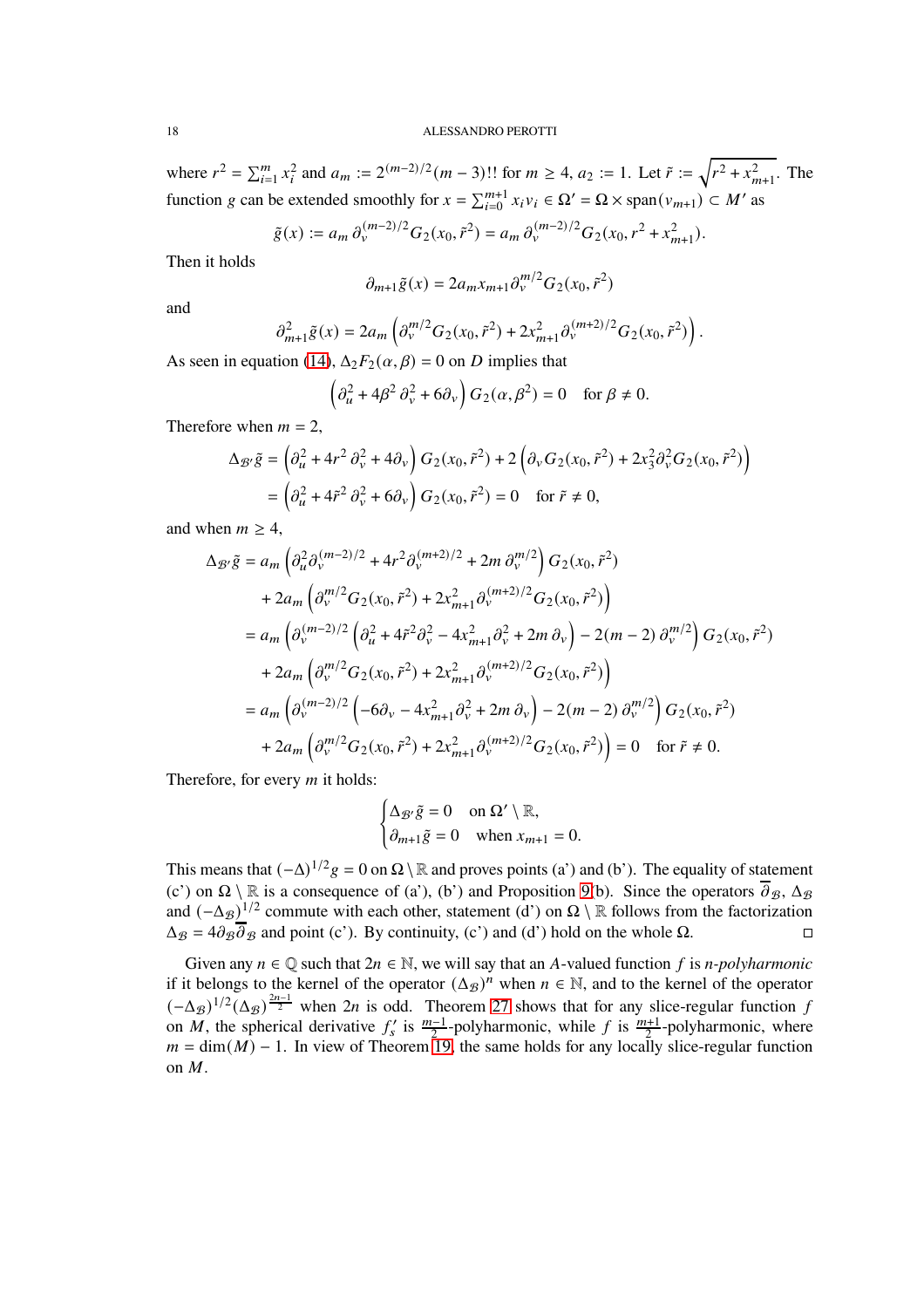**Corollary 28.** Let f be a locally slice-regular function on an open set  $\Omega \subseteq M$ . If A is *not associative, assume also that*  $f$  *is M-admissible. Then*  $f$  *is*  $\frac{m+1}{2}$ -polyharmonic, where  $m = \dim(M) - 1.$ 

Table 1 summarizes the particular cases when  $M$  is one of the three real division algebras  $\mathbb{C}, \mathbb{H}$  or  $\mathbb{O}$ . These are the unique cases where M can taken to be the whole algebra A ([\[20,](#page-32-6) Prop. 1(7)]). In the table the symbol  $\Delta_{2k}$  denotes the Euclidean Laplacian of  $\mathbb{R}^{2k}$  for  $k = 1, 2, 4$ . We recall that quaternionic and octonionic slice-regular functions are sense-preserving, i.e., their Jacobian determinant is always non-negative (see [\[23\]](#page-32-18) and [\[25\]](#page-32-21)), as it holds for every complex holomorphic map.

|                                       |  | Real division algebras |                                    |                          |
|---------------------------------------|--|------------------------|------------------------------------|--------------------------|
| f locally slice-regular $\Rightarrow$ |  |                        |                                    |                          |
|                                       |  | $\Delta_2^1 f = 0$     | $\Delta_4^2 f = 0$                 | $\Delta_{\rm o}^4 f = 0$ |
|                                       |  |                        | harmonic   biharmonic   4-harmonic |                          |
|                                       |  | (sense-preserving)     |                                    |                          |

TABLE 1.  $M = \mathbb{C}$ , H or  $\mathbb{O}$ .

As an application of Theorem [27,](#page-16-0) we can refine Corollary [11](#page-9-2) and generalize to every hypercomplex subspace the Almansi type decompositions obtained in [\[31,](#page-33-4) [32\]](#page-33-5) in the setting of quaternions and Clifford algebras.

<span id="page-18-1"></span>**Corollary 29** (Polyharmonic Zonal Decomposition). Let  $f \in \mathcal{SR}(\Omega)$ , with  $\Omega$  an axially sym*metric open subset of M. If A is not associative, assume that f and xf are M-admissible. Let*  $m = \dim(M) - 1 \ge 2$ *. Then there exist two uniquely determined A-valued zonal and*  $\frac{m-1}{2}$ -polyharmonic functions h<sub>1</sub>, h<sub>2</sub> on Ω such that

$$
f(x) = h_1(x) - x^c h_2(x)
$$

*for every*  $x \in \Omega$ . The same result holds locally for every locally slice-regular function. The *function*  $f$  *is slice-preserving if and only if*  $h_1$  *and*  $h_2$  *are real-valued.* 

5.2. **The**  $\overline{\partial}$ Δ**-decomposition and the**  $\overline{\partial}$ Δ**-Fueter mapping.** Let *M* be an hypercomplex subspace of A of dimension  $m+1$ . When  $m=3$ , any slice-regular function on subsets of M is biharmonic. When  *is odd and greater than 3, we can combine Corollary [29](#page-18-1) with the classical Almansi's* Theorem on polyharmonic functions (see [\[1,](#page-32-22) [3\]](#page-32-23)) to obtain a decomposition of any slice-regular function in terms of biharmonic slice functions, more precisely with components in the kernel of the third order operator  $\overline{\partial}_{\mathcal{B}} \Delta_{\mathcal{B}}$ .

<span id="page-18-0"></span>**Theorem 30** ( $\overline{\partial}$ Δ-decomposition). Let  $f \in \mathcal{SR}(\Omega)$ , with  $\Omega$  an axially symmetric open subset of M. Assume that  $\Omega = \Omega_D \cap M$  is a star-like domain with centre 0. If A is not associative, assume *that*  $f$  *and*  $xf$  *are*  $M$ -*admissible. Let*  $m = \dim(M) - 1 \geq 3$  *be odd. Then there exist* A-*valued slice functions*  $f_0, \ldots, f_{(m-3)/2}$  *on*  $\Omega$  *in the kernel of the operator*  $\overline{\partial}_B \Delta_B$  *such that* 

$$
f(x) = f_0(x) + ||x||^2 f_1(x) + \dots + ||x||^{m-3} f_{\frac{m-3}{2}}(x) \quad \forall x \in \Omega.
$$

*In particular, the functions*  $f_0, \ldots, f_{(m-3)/2}$  *are biharmonic. The function*  $f$  *is slice-preserving if and only if*  $f_0, \ldots, f_{(m-3)/2}$  *are slice-preserving.*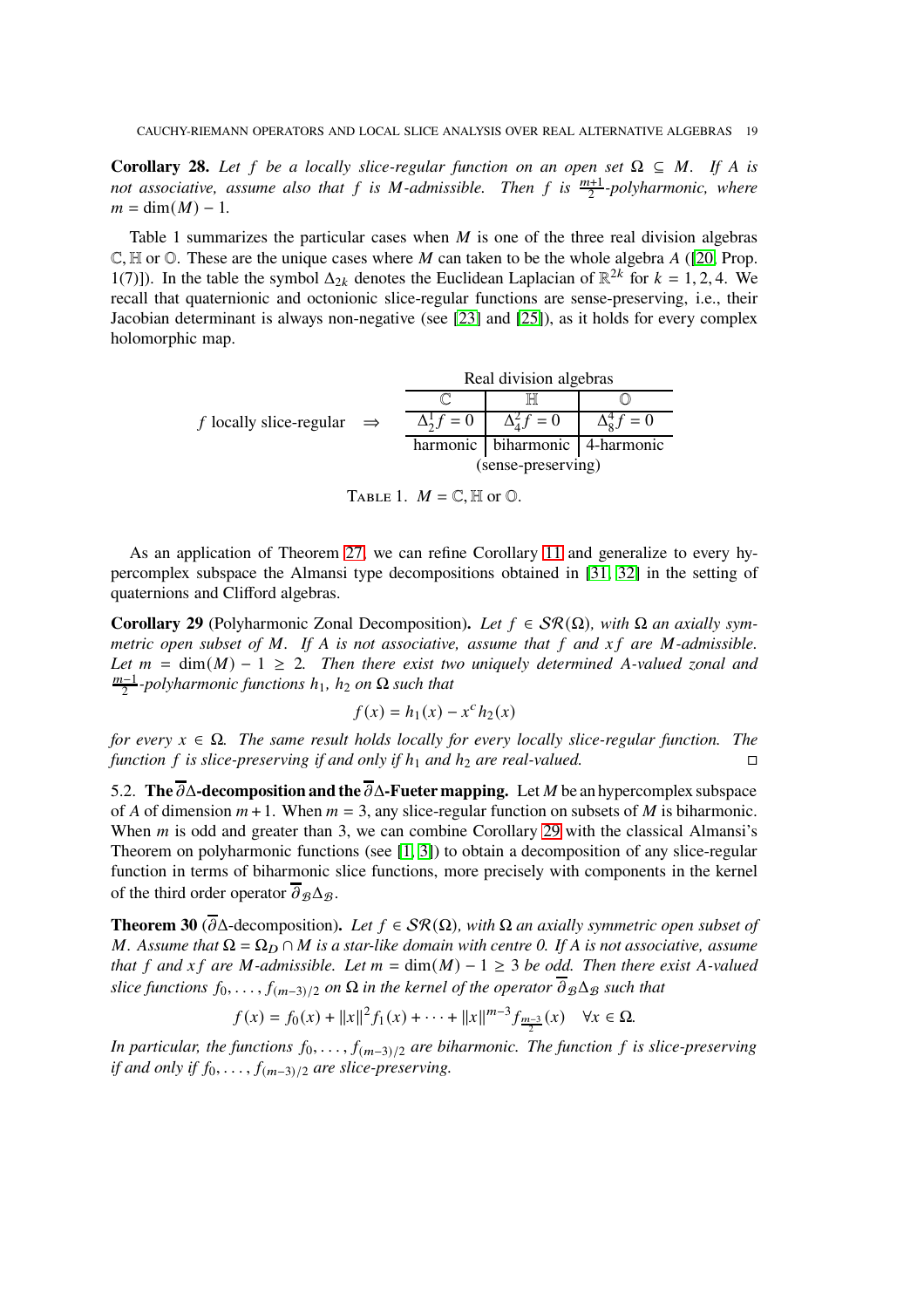*Proof.* Let  $f = h_1 - x^c h_2$  be the decomposition given in Corollary [29.](#page-18-1) We recall that  $h_1 = (xf)'_s$ and  $h_2 = f'_s$ . We identify as usual M with  $\mathbb{R}^{m+1}$  by means of the coordinates  $x_0, \ldots, x_m$  w.r.t. the basis B. Then for every  $x \in M$ ,  $||x||$  coincides with the Euclidean norm of  $\mathbb{R}^{m+1}$ .

Let  $(e_0, e_1, \ldots, e_{d-1})$  be a real basis of A. If h is any slice function on  $\Omega_D$ , the decomposition  $h(x) = \sum_{i=0}^{d-1} h^i(x) e_i$  defines d real-valued functions  $h^0, \ldots, h^{d-1}$ . We show that the  $h^i$  are slice functions on  $\Omega_D$ , using the characterization of sliceness given in [\[22,](#page-32-11) Lemma 3.2]. Since h is slice, the functions

$$
h(x) + h(x^{c}) = \sum_{i=0}^{d-1} (h^{i}(x) + h^{i}(x^{c}))e_{i} \text{ and } \text{Im}(x)(h(x) - h(x^{c})) = \sum_{i=0}^{d-1} \text{Im}(x)(h^{i}(x) - h^{i}(x^{c}))e_{i},
$$

are constant on a fixed sphere  $\mathbb{S}_{v}$ . Therefore also the real component functions

$$
h^{i}(x) + h^{i}(x^{c})
$$
 and  $Im(x)(h^{i}(x) - h^{i}(x^{c}))$ ,  $i = 0, ..., d - 1$ ,

are constant on  $\mathbb{S}_y$ . This implies that every  $h^i$  is a slice function on  $\Omega_D$ . Applying this argument to  $h_1$  and  $h_2$ , we get that the d real components of  $h_1$  and  $h_2$  are slice functions on  $\Omega_D$ . Now we apply Almansi's Theorem to these real components, which are  $\frac{m-1}{2}$ -polyharmonic on Ω. We get A-valued harmonic functions  $u_0, \ldots, u_{(m-3)/2}$  and  $v_0, \ldots, v_{(m-3)/2}$  such that

<span id="page-19-0"></span>
$$
h_1(x) = \sum_{k=0}^{(m-3)/2} ||x||^{2k} u_k(x) \text{ and } h_2(x) = \sum_{k=0}^{(m-3)/2} ||x||^{2k} v_k(x).
$$

The proof of Almansi's Theorem given, e.g., in [\[3,](#page-32-23) Prop. 1.3], shows that also the functions  $u_k$ ,  $v_k$  are slice functions on  $\Omega$ . This follows from the fact that given a slice function  $g : \Omega \to \mathbb{R}$ , the function defined for an integer  $k \geq 1$  by

(16) 
$$
x \mapsto \int_0^1 \tau^{k-2+(m+1)/2} g(\tau x) d\tau
$$

is again slice on  $Ω$ . This can be seen using again the sliceness criterion recalled above. Formula [\(16\)](#page-19-0) is the basic step in the iterative procedure used in the construction of the harmonic components in the Almansi decomposition.

Let  $f_k := u_k - x^c v_k$  for  $k = 0, ..., (m-3)/2$ . Then the  $f_k$ 's are slice functions on  $\Omega$ , such that

$$
f(x) = h_1(x) - x^c h_2(x) = \sum_{k=0}^{(m-3)/2} ||x||^{2k} (u_k(x) - x^c v_k(x)) = \sum_{k=0}^{(m-3)/2} ||x||^{2k} f_k(x).
$$

To prove the last statement of the thesis, we observe that for every A-valued function  $u$ , a direct computation gives  $\Delta_{\mathcal{B}} (x^c u) = 4 \partial_{\mathcal{B}} u + x^c \Delta_{\mathcal{B}} u$ . Therefore  $\Delta_{\mathcal{B}} f_k = \Delta_{\mathcal{B}} (-x^c v_k) = -4 \partial_{\mathcal{B}} v_k$  and then  $\overline{\partial}_{\beta} \Delta_{\beta} f_k = -4 \overline{\partial}_{\beta} \partial_{\beta} v_k = -4 \Delta_{\beta} v_k = 0$ . In particular, the slice functions  $f_k$  are biharmonic:  $\Delta_{\mathcal{B}}\Delta_{\mathcal{B}}f_k = 4\partial_{\mathcal{B}}(\overline{\partial}_{\mathcal{B}}\Delta_{\mathcal{B}}f_k) = 0.$ 

If f is slice-preserving, then  $h_1$  and  $h_2$  are real-valued (Corollary [29\)](#page-18-1). Therefore also the  $u_k$ 's and  $v_k$ 's are real-valued and  $f_k = u_k - x^c v_k$  sends any slice  $\Omega \cap \mathbb{C}_J$  into  $\mathbb{C}_J$ , i.e., it is slice-preserving. Conversely, if  $f_k(\Omega \cap \mathbb{C}_J) \subseteq \mathbb{C}_J$  for every k and every  $J \in S$ , then the same holds for  $f = \sum_k ||x||^{2k}$  $f_k$ .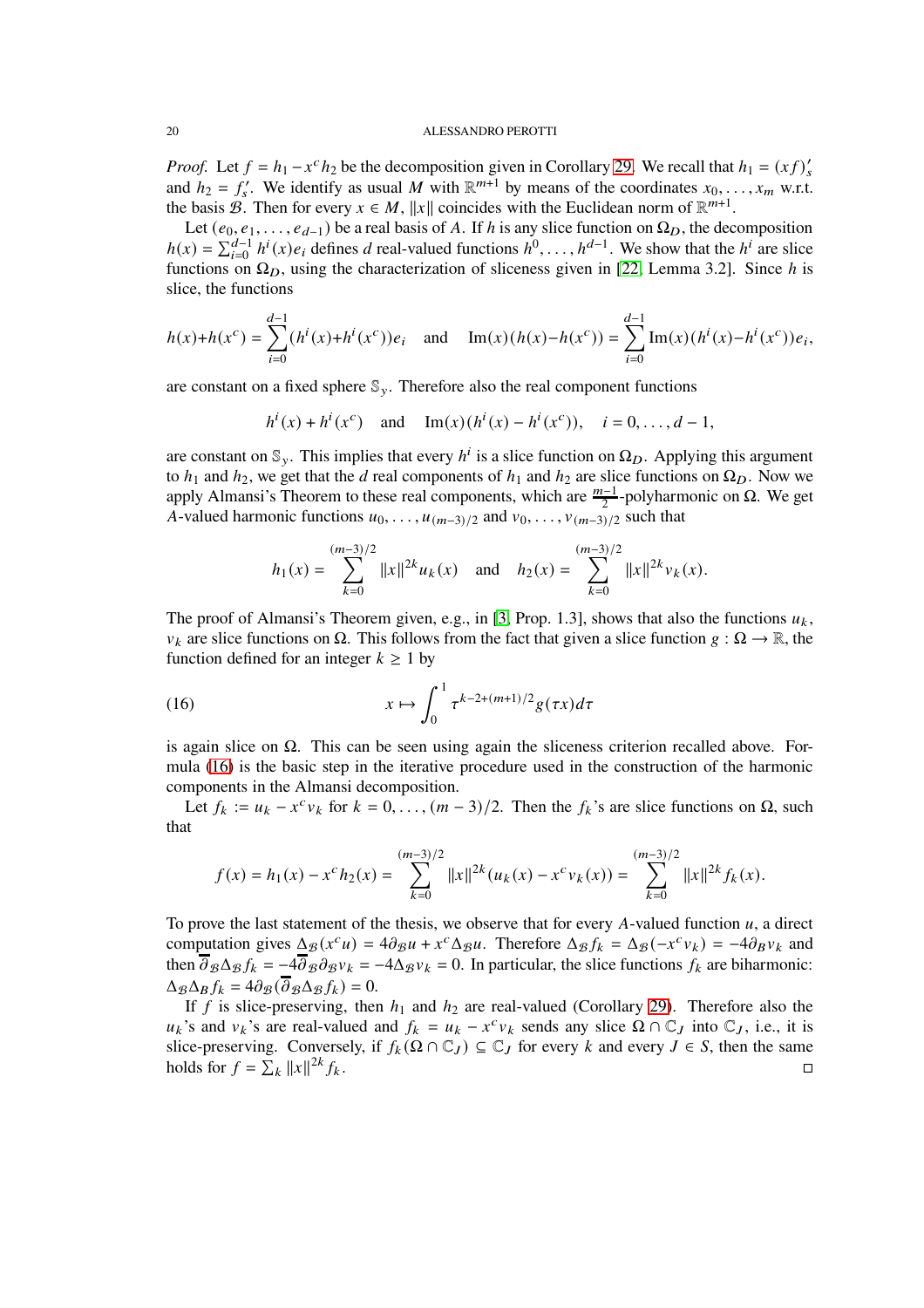**Remark 31.** If  $\Omega$  contains the closure of the unit ball  $B := B_0(1)$  in M, and  $f = \sum_{k=0}^{(m-3)/2} ||x||^{2k} f_k$ is the  $\overline{\partial}$  $\Delta$ -decomposition of  $f \in \mathcal{SR}(\Omega)$ , then the A-valued slice function

<span id="page-20-1"></span>
$$
g := f_0 + f_1 + \cdots + f_{\frac{m-3}{2}}
$$

is a solution of the boundary value problem

(17) 
$$
\begin{cases} \overline{\partial}_{\mathcal{B}} \Delta_{\mathcal{B}} g = 0 & \text{on } B, \\ g_{|\mathbb{S}^m} = f_{|\mathbb{S}^m}, \end{cases}
$$

where  $\mathbb{S}^m = \partial B$  is the *m*-dimensional unit sphere in *M*. If  $v := v_0 + v_1 + \cdots + v_{(m-3)/2}$ , with the harmonic functions  $v_k$  defined as in the proof of Theorem [30,](#page-18-0) then  $\Delta_g f_k = -4\partial_g v_k$  for every k, and therefore  $\Delta_{\mathcal{B}}g = -4\partial_{\mathcal{B}}y$ . This means that the pair of slice functions  $(g, v)$  is the unique solution of the boundary value problem

<span id="page-20-0"></span>(18)  
\n
$$
\begin{cases}\n\Delta_{\mathcal{B}}g + 4\partial_{\mathcal{B}}v = 0 & \text{on } B, \\
\Delta_{\mathcal{B}}v = 0 & \text{on } B, \\
g_{|\mathbb{S}^m} = f_{|\mathbb{S}^m}, \\
v_{|\mathbb{S}^m} = (f'_s)|_{\mathbb{S}^m}.\n\end{cases}
$$

 $\ddot{\phantom{a}}$ Uniqueness for the solution of [\(18\)](#page-20-0) can seen as follows. If  $f \equiv 0$ , then (18) implies that  $v \equiv 0$ since it is harmonic on B and vanishing on  $\mathbb{S}^m$ . Then also g is harmonic and therefore  $g \equiv 0$ . Note that if  $(g, y)$  solves [\(18\)](#page-20-0), then g solves also [\(17\)](#page-20-1).

Given  $f \in \mathcal{SR}(\Omega)$ , the procedure described in the proof of the preceding theorem gives a unique  $\frac{m-1}{2}$ -tuple  $(f_0, \ldots, f_{(m-3)/2})$  of slice functions. This follows from the uniqueness of the pair  $(h_1, \bar{h}_2)$  in Corollary [29](#page-18-1) and the uniqueness part of Almansi's Theorem. In the following we will refer to these functions  $f_0, \ldots, f_{(m-3)/2}$  as the components of the  $\overline{\partial}\Delta$ *-decomposition* of f. More precisely, the correspondence  $f \mapsto (f_0, \ldots, f_{(m-3)/2})$  defines an injective R-linear map

$$
\mathcal{D}_{\overline{\partial}\Delta}: \mathcal{SR}(\Omega) \to \left(\ker(\overline{\partial}_{\mathcal{B}}\Delta_{\mathcal{B}})\right)^{\frac{m-1}{2}}
$$

.

If we compose  $\mathcal{D}_{\overline{A}}$  with the operator  $\Delta_{\mathcal{B}}$  acting on every components of  $(f_0, \ldots, f_{(m-3)/2})$ , we get a R-linear map (we call it the  $\overline{\partial}\Delta$ *-Fueter mapping*)

$$
\mathcal{F}_{\overline{\partial}\Delta}:\mathcal{SR}(\Omega)\to (\mathcal{AM}(\Omega))^{\tfrac{m-1}{2}},
$$

where  $\mathcal{AM}(\Omega)$  is the class of *axially monogenic functions*, i.e., of slice functions on  $\Omega$  in the kernel of  $\overline{\partial}_{\mathcal{B}}$ :

$$
\mathcal{AM}(\Omega) = \{ f \in \mathcal{S}^1(\Omega) \mid \overline{\partial}_{\mathcal{B}} f = 0 \}.
$$

When  $m = 3$ , the previous theorem reduces to point (c) of Theorem [27](#page-16-0) (in this case  $\mathcal{D}_{\overline{\partial}\Delta}$  is simply the inclusion operator and  $\mathcal{F}_{\overline{\partial}\Delta} = \Delta_{\mathcal{B}}$ ). This means that Theorem [30](#page-18-0) can be considered as a different generalization of the quaternionic Fueter Theorem, valid on any hypercomplex subspace M of A. When M is the paravector subspace  $\mathbb{R}^{m+1}$  of  $\mathbb{R}_m$ , then the Sce's generalization [\[36\]](#page-33-1) of Fueter's Theorem provides a mapping  $\Delta^{(m-1)/2}$  from  $\mathcal{SR}(\Omega)$  to  $\mathcal{AM}(\Omega)$  (usually called *Fueter mapping*). This operator has as a ever larger kernel as m increases. On the contrary, we show that the  $\overline{\partial}\Delta$ -Fueter mapping  $\mathcal{F}_{\overline{\partial}\Delta}$  has a small kernel for every  $m \geq 3$ . In a subsequent paper we will study a characterization of the image of the  $\mathcal{F}_{\overline{\partial}\Delta}$ -Fueter mapping in  $(\mathcal{AM}(\Omega))^{\frac{m-1}{2}}$ .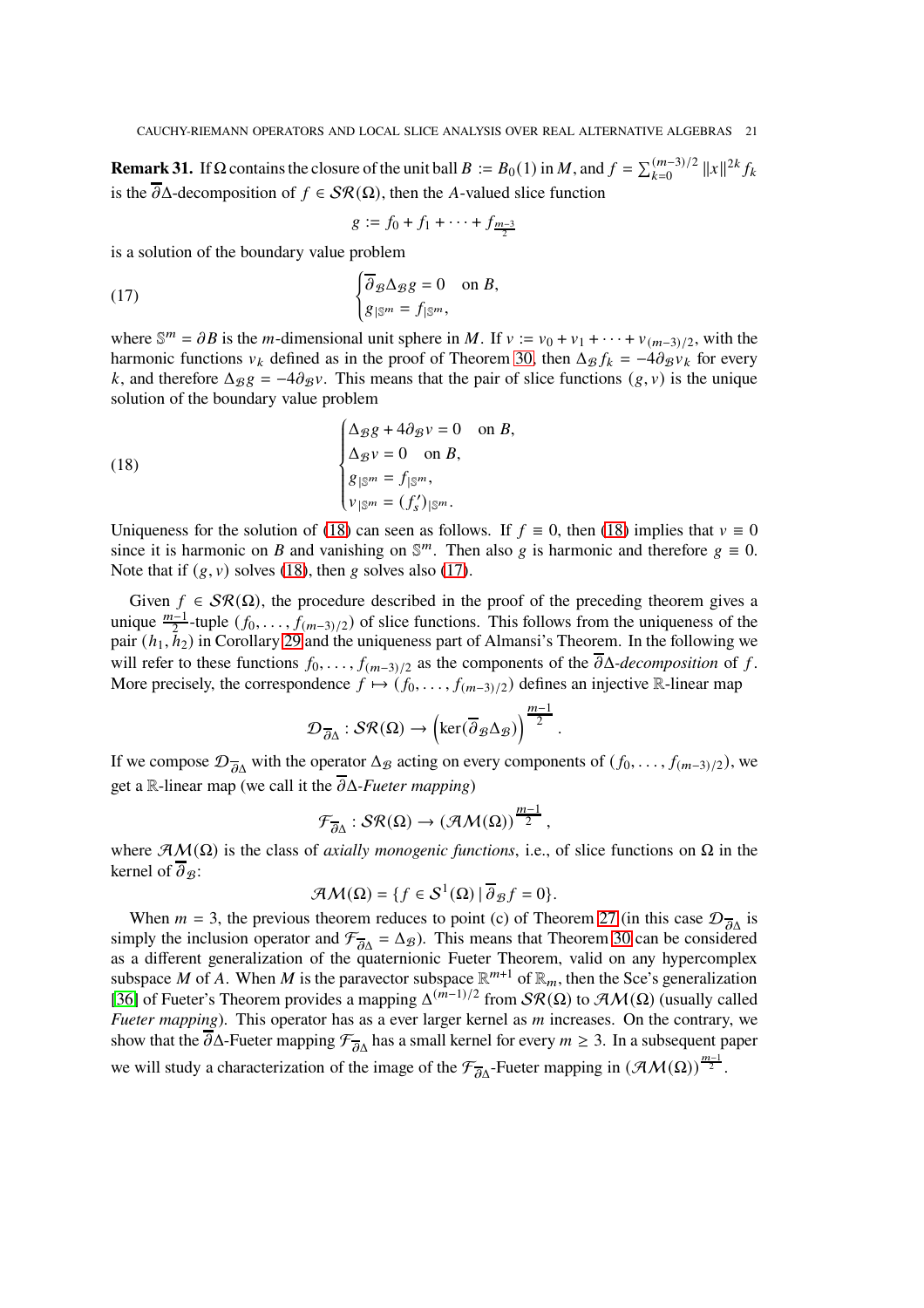<span id="page-21-0"></span>**Proposition 32.** Let  $f \in \mathcal{SR}(\Omega)$ , with  $\Omega$  an axially symmetric domain of M. Assume that  $\Omega = \Omega_D \cap M$  *is a star-like domain with centre 0. If* A *is not associative, assume that* f and  $xf$  are M-admissible. Let  $m = \dim(M) - 1 \ge 3$  be odd. If  $f \in \text{ker}(\mathcal{F}_{\overline{\partial}\Delta})$ , then f is an affine *function, namely, there exist*  $a, b \in A$  *such that*  $f(x) = xa + b$ .

*Proof.* We adopt the same notation used in the proof of Theorem [30.](#page-18-0) The functions  $u_k$ ,  $v_k$  have the same axial symmetry properties as the functions  $h_1 = (xf)'_s$ ,  $h_2 = f'_s$ , which are zonal with pole 1. This follows from the uniqueness of the Almansi decomposition. Given any orthogonal transformation T of  $M \simeq \mathbb{R}^{m+1}$  that fixes the real points, also  $h_1 \circ T$  is  $\frac{m-1}{2}$ -polyharmonic and  $u_k \circ T$  is harmonic. Since

$$
h_1(T(x)) = \sum_{k=0}^{(m-3)/2} ||x||^{2k} u_k(T(x)) = h_1(x),
$$

it must be  $u_k(T(x)) = u_k(x)$  for every k. Similarly for  $h_2$  and the  $v_k$ 's. It follows that  $v_k = (f_k)'_s$ , since

$$
(f_k)'_s = (x - x^c)^{-1} (f_k(x) - f_k(x^c)) = (x - x^c)^{-1} (u_k(x) - x^c v_k(x) - u_k(x^c) + x v_k(x^c))
$$
  
=  $v_k(x)$ .

If  $\mathcal{F}_{\overline{\partial}\Delta}(f) = 0$ , then  $\Delta_{\mathcal{B}} f_k = 0$  for every  $k = 0, \ldots, (m-3)/2$ . Since  $f_k = u_k - x^c v_k$ , it holds  $0 = \Delta_{\mathcal{B}} f_k = -4 \partial_{\mathcal{B}} v_k$ . From points (c) of Proposition [9](#page-7-1) we deduce that  $\frac{\partial v_k}{\partial x} = -c_m((f_k)'_s)'_s = 0$ and from point (g) of the same Proposition we infer that  $v_k$  must be a constant  $a_k \in A$  on  $\Omega$ . Therefore

$$
f_s'(x) = h_2(x) = \sum_{k=0}^{(m-3)/2} ||x||^{2k} a_k = I\left(\sum_{k=0}^{(m-3)/2} |z|^{2k} a_k\right) \text{ for every } x \in \Omega \setminus \mathbb{R}.
$$

Let  $\beta = ||Im(x)||$  and  $z = \alpha + i\beta \in D \subset \mathbb{C}$ . Since  $f = I(F_1 + iF_2)$  is slice-regular and  $f'_s =$  $I(\beta^{-1}F_2)$ , the function  $F_2(z) = \beta \sum_{k=0}^{(m-3)/2} (\alpha^2 + \beta^2)^k a_k$  must have harmonic real components in  $D$ . A direct computation shows that

$$
0=\Delta_2F_2(z)=4\beta\left(\textstyle\sum\limits_{k=1}^{(m-3)/2}(k^2+k)|z|^{2k-2}a_k\right)
$$

from which we deduce that  $a_k = 0$  for every  $k \ge 1$ . Then  $F_2 = \beta a$  with  $a = a_0 \in A$ . Since F is holomorphic, it follows that  $F(z) = \alpha a + b + i\beta a = z a + b$ , and  $f = I(F) = x a + b$ , with  $b \in A$ .

As a first corollary of Theorem [30,](#page-18-0) we obtain a local version of the  $\overline{\partial}$  $\Delta$ -decomposition, valid for all local slice-regular functions.

<span id="page-21-1"></span>**Corollary 33** (Local  $\overline{\partial}$ Δ-decomposition). Let  $\Omega \subseteq M$  be open and let  $f \in \mathcal{SR}_{loc}(\Omega)$ . If A *is not associative, we assume that*  $f$  *and*  $xf$  *are*  $M$ -*admissible. Let*  $m = \dim(M) - 1 \ge 3$  *be odd. For every*  $y \in \Omega$ , there exist an open ball  $B_y \subseteq \Omega$  centred at y and A-valued functions  $f_0, \ldots, f_{(m-3)/2}$  *on*  $B_y$  *in the kernel of the operator*  $\overline{\partial}_B \Delta_B$ *, such that* 

$$
f(x) = f_0(x) + ||x - y||^2 f_1(x) + \dots + ||x - y||^{m-3} f_{\frac{m-3}{2}}(x) \quad \forall x \in B_y.
$$

*Proof.* By Theorem [19,](#page-11-0) there exists an open neighbourhood  $\Omega_y \subseteq \Omega$  of y and a slice-regular function  $g \in \mathcal{SR}(\Omega_y)$  that extends the restriction  $f_{|\Omega_y}$ . On  $\Omega_y$  we can write (Corollary [29\)](#page-18-1)  $g = h_1 - x^c h_2$ , with  $h_1$  and  $h_2 \frac{m-1}{2}$ -polyharmonic functions.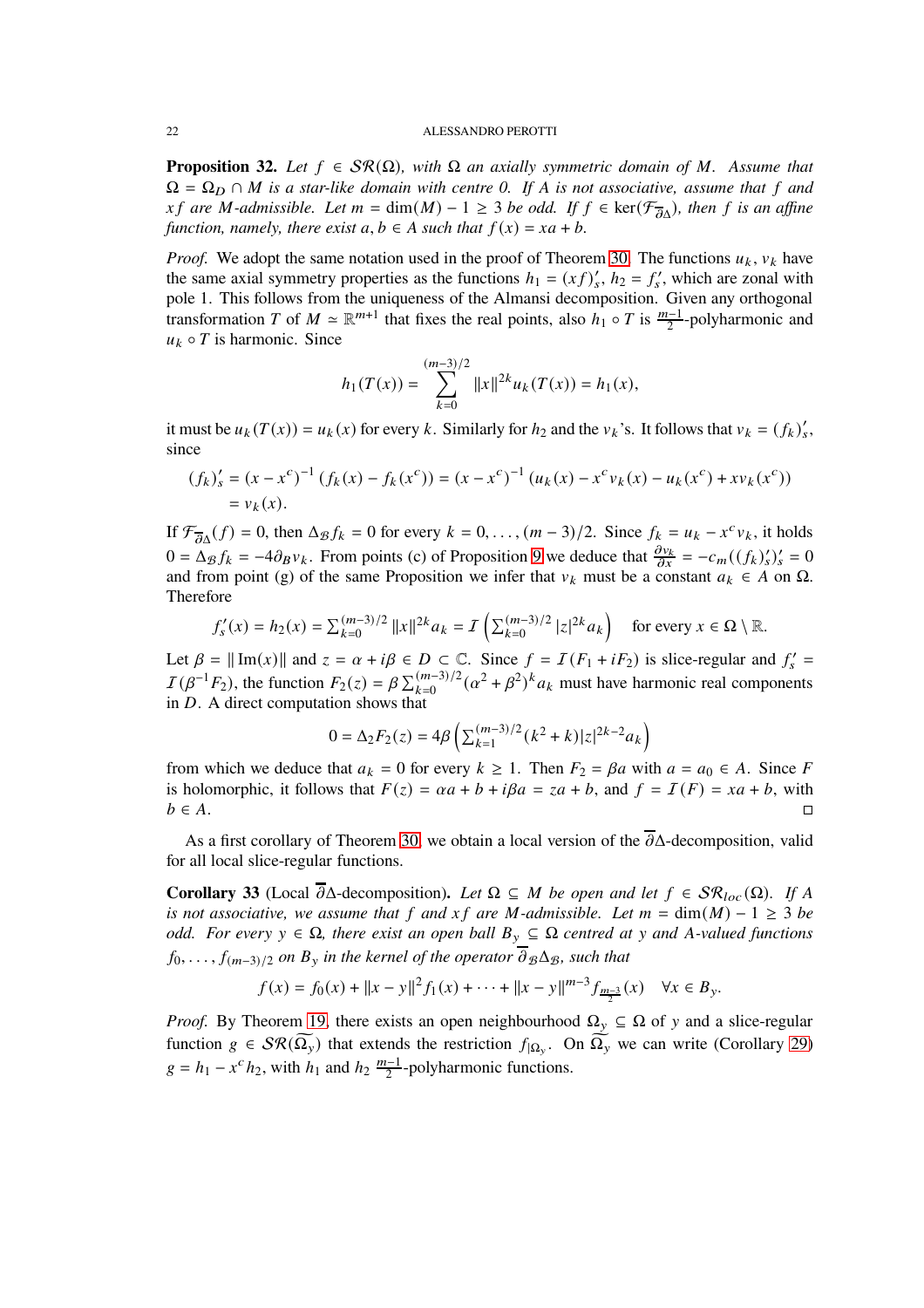Let  $B_{y} \subseteq \Omega_{y}$  be an open ball centred at y. Then  $B_{0} := B_{y} - y$  is a ball centred at 0, where we can apply Almansi's Theorem to the d real components of  $\tilde{h}_1(x') := h_1(x' + y)$  and  $\tilde{h}_2(x') := h_2(x'+y)$ , which are  $\frac{m-1}{2}$ -polyharmonic w.r.t.  $x' \in B_0$ . We get A-valued harmonic functions  $u_k$  and  $v_k$  ( $k = 0, \ldots, (m-3)/2$ ) on  $B_0$  such that

$$
\tilde{h}_1(x') = \sum_{k=0}^{(m-3)/2} ||x'||^{2k} u_k(x') \quad \text{and} \quad \tilde{h}_2(x') = \sum_{k=0}^{(m-3)/2} ||x'||^{2k} v_k(x').
$$

Then, for every  $x = x' + y \in B_y$ , it holds

$$
h_1(x) = \sum_{k=0}^{(m-3)/2} ||x - y||^{2k} u_k(x - y) \quad \text{and} \quad h_2(x) = \sum_{k=0}^{(m-3)/2} ||x - y||^{2k} v_k(x - y).
$$

The functions  $\tilde{u}_k(x) := u_k(x - y)$  and  $\tilde{v}_k(x) := v_k(x - y)$  are harmonic on  $B_y$ . Let  $f_k(x) :=$  $\tilde{u}_k(x) - x^c \tilde{v}_k(x)$  for  $x \in B_y$ . Then on  $B_y$  we can expand f as

$$
f(x) = g(x) = h_1(x) - x^c h_2(x) = \sum_{k=0}^{(m-3)/2} ||x - y||^{2k} f_k(x),
$$
  
 
$$
f(x) = \sum_{k=0}^{(m-3)/2} ||x - y||^{2k} f_k(x),
$$

with  $\Delta_{\mathcal{B}} f_k = \Delta_{\mathcal{B}} (-x^c \tilde{v}_k) = -4 \partial_{\mathcal{B}} \tilde{v}_k$  and then  $\overline{\partial}_{\mathcal{B}} \Delta_{\mathcal{B}} f_k = -4 \overline{\partial}_{\mathcal{B}} \partial_{\mathcal{B}} \tilde{v}_k = -4 \Delta_{\mathcal{B}} \tilde{v}_k = 0.$ 

Observe that the functions  $f_k$ 's in the expansion of Corollary [33,](#page-21-1) differently from what happens in the global case, are not necessarily slice functions or restrictions of slice functions to the ball  $B_{\nu}$ .

As a second corollary of Theorem [30](#page-18-0) we give an explicit formula the  $\overline{\partial} \Delta$ -decomposition for slice-regular polynomials. In the case of homogeneous polynomials, the Almansi decomposition reduces to what in the literature is called the *Gauss* (or *canonical*) *decomposition* of polynomials (see e.g. [\[40,](#page-33-9) Ch.9]). If  $p_n$  is a homogeneous polynomial of degree n in  $m+1$  variables  $x_0, \ldots, x_m$ , then there exist harmonic homogeneous polynomials  $q_{n-2k}$  of degree  $n-2k$  if  $q_{n-2k} \neq 0$ , for  $k = 0, \ldots, s$ , with  $s = \lfloor n/2 \rfloor$ , such that

$$
p_n = q_n + ||x||^2 q_{n-2} + \cdots + ||x||^{2s} q_{n-2s}.
$$

The harmonic component  $\Pi_k(p_n) := q_{n-2k}$  of degree  $n-2k$  of  $p_n$  can be computed by means of the following formula (see e.g. [\[4\]](#page-32-24)): (19)

<span id="page-22-0"></span>
$$
\Pi_k(p_n) = \frac{(m+2n-4k-1)!!}{(2k)!!(m+2n-2k-1)!!} \sum_{j=0}^{\lfloor n/2-k \rfloor} \frac{(-1)^j(m+2n-4k-2j-3)!!}{(2j)!!(m+2n-4k-3)!!} ||x||^{2j} \Delta_{\mathcal{B}}^{j+k} p_n.
$$

We extend the projection operator  $\Pi_k$  to any polynomial  $p \in A[x_0, \ldots, x_m]$  by additivity, after writing  $p$  as the sum of its homogeneous components.

<span id="page-22-2"></span>**Corollary 34** (Polynomial  $\overline{\partial}$ Δ-decomposition). Let  $f = \sum_{n=0}^{N} x^n a_n \in A[x]$ . If A is not associa*tive, assume that*  $f$  *and*  $xf$  *are*  $M$ -admissible. Let  $m = \dim(M) - 1 \geq 3$  be odd. Define

(20) 
$$
f_k := -\frac{2}{m-1} \left( \Pi_k(\overline{\partial}_{\mathcal{B}}(xf)) - x^c \Pi_k(\overline{\partial}_{\mathcal{B}}f) \right) \text{ for } k = 0, \ldots, \frac{m-3}{2}.
$$

*Then every*  $f_k \in A[x_0, \ldots, x_m]$  *is an A-valued polynomial slice function in the kernel of the operator*  $\overline{\partial}_{\mathcal{B}} \Delta_{\mathcal{B}}$ *, such that* 

<span id="page-22-1"></span>
$$
f(x) = f_0(x) + ||x||^2 f_1(x) + \dots + ||x||^{m-3} f_{\frac{m-3}{2}}(x) \quad \forall x \in M.
$$

*If* deg(  $f$ ) =  $N$ , then deg(  $f_k$ ) =  $N - 2k$  or  $f_k \equiv 0$ . The  $\overline{\partial} \Delta$ *-Fueter mapping sends*  $f$  to the sequence  $\mathcal{F}_{\overline{\partial}\Delta}(f) = (g_0, \ldots, g_{(m-3)/2})$ , where

$$
g_k := \frac{8}{m-1} \, \partial_{\mathcal{B}} \Pi_k(\overline{\partial}_{\mathcal{B}} f) = -4 \, \partial_{\mathcal{B}} \Pi_k(f'_s)
$$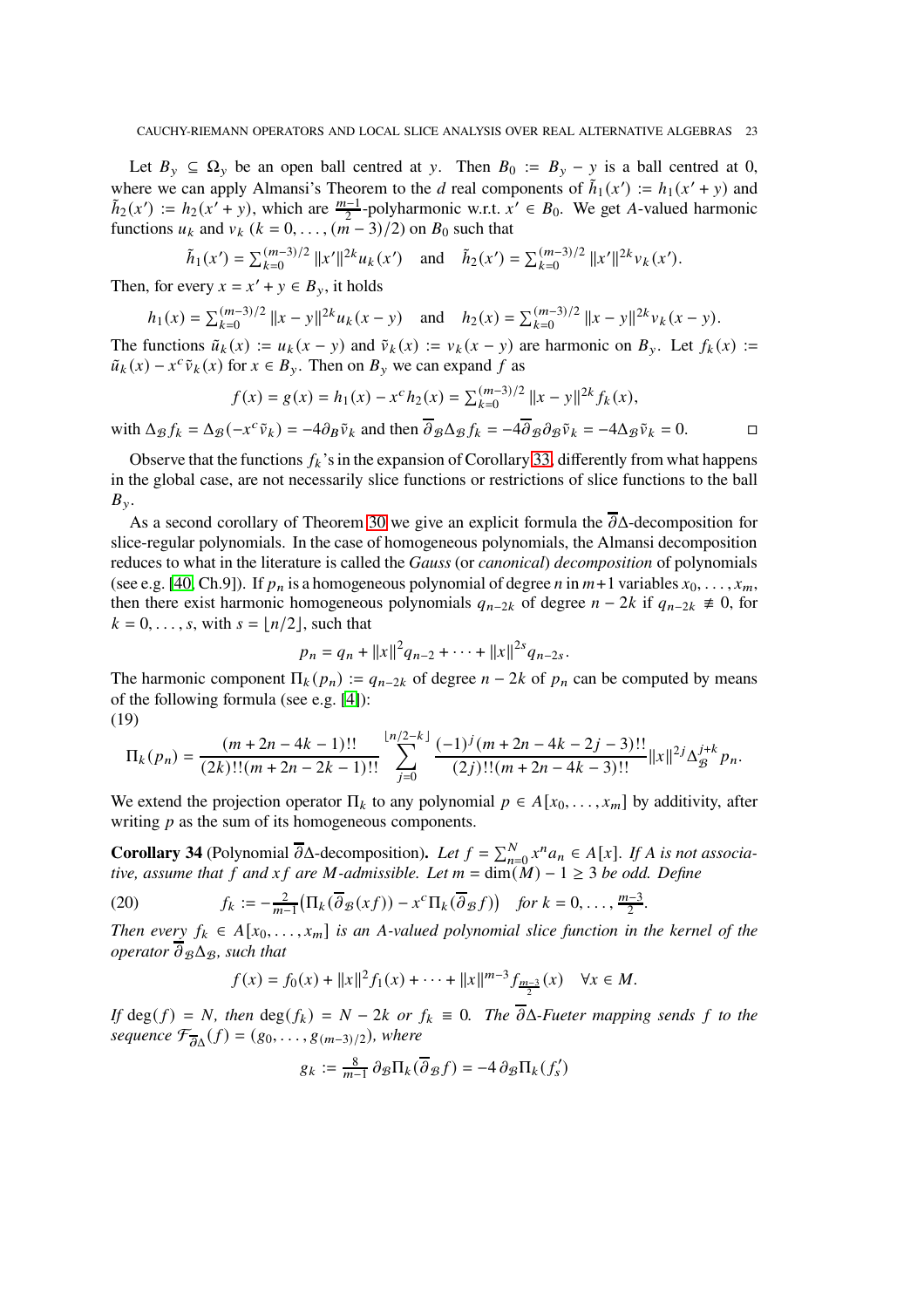*is an axially monogenic polynomial of degree*  $N - 2k - 2$  *(if*  $g_k \neq 0$ ), for  $k = 0, \ldots, (m-3)/2$ .

*Proof.* Let  $f = h_1 - x^c h_2$  be the decomposition of Corollary [29,](#page-18-1) with  $h_1 = (xf)_s' = c_m^{-1} \overline{\partial}_B(xf)$ and  $h_2 = f'_s = c_m^{-1} \overline{\partial}_B f$ . Since  $h_1$  and  $h_2$  are  $\frac{m-1}{2}$ -polyharmonic, it holds  $\Delta_B^k h_j = 0$  for  $j = 1, 2$ and  $k > (m-3)/2$ . Then formula [\(19\)](#page-22-0) implies that the operator  $\Pi_k$  vanishes on  $h_1$  and  $h_2$  for every  $k > (m-3)/2$ . Therefore the harmonic functions  $u_k = \prod_k(h_1)$  and  $v_k = \prod_k(h_2)$  give the Almansi decomposition of  $h_1$  and  $h_2$ :

$$
h_1(x) = \sum_{k=0}^{(m-3)/2} ||x||^{2k} u_k(x)
$$
 and  $h_2(x) = \sum_{k=0}^{(m-3)/2} ||x||^{2k} v_k(x)$ .

From Theorem [30,](#page-18-0) we have  $f_k = u_k - x^c v_k = \prod_k (h_1) - x^c \prod_k (h_2)$ , and this concludes the proof of [\(20\)](#page-22-1). The last statement is a consequence of the equality  $\Delta f_k = -4\partial g v_k = -4\partial g \prod_k (h_2)$  and Proposition [9\(](#page-7-1)d).  $\Box$ 

<span id="page-23-0"></span>5.3. **A second polyharmonic decomposition of slice-regular functions.** In the case of quaternions ( $M = H, m = \dim M - 1 = 3$ ), an axially monogenic decomposition for slice-regular functions was proved in [\[33,](#page-33-10) Theorem 8]: a slice-regular function  $f$  can be written uniquely as  $f(x) = g_1(x) - \overline{x}g_2(x)$ , where  $g_1$  and  $g_2$  are quaternionic axially monogenic functions. This result provides another bridge between the slice-regular function theory on one side and the one of Fueter-regular functions on the other side. We now generalize this result to any hypercomplex subspace M of A. In the following we call a function  $g \in \mathcal{SR}(\Omega)$  a *slice-regular primitive* of  $f \in \mathcal{SR}(\Omega)$  w.r.t. the slice derivative  $\frac{\partial}{\partial x}$  if it holds  $\frac{\partial g}{\partial x} = f$ .

<span id="page-23-1"></span>**Proposition 35.** *Let*  $f \in \mathcal{SR}(\Omega)$ *, with*  $\Omega$  *an axially symmetric open subset of*  $M$ *. Assume that*  $\Omega = \Omega_D \cap M$ , and that every connected component of D is simply connected. If A is not *associative, assume that*  $f$  *and*  $xf$  *are*  $M$ -*admissible. Let*  $m = \dim(M) - 1 \geq 2$ *. Then there exist two* A-valued slice functions  $g_1$ ,  $g_2$  on  $\Omega$  such that

$$
f(x) = g_1(x) - x^c g_2(x)
$$

*for every*  $x \in \Omega$ *, and with* 

<span id="page-23-2"></span>(21) 
$$
(-\Delta_{\mathcal{B}})^{1/2}g_{j} = 0 \text{ for } j = 1, 2 \text{ if } m = 2,
$$

$$
\overline{\partial}_{\mathcal{B}}(\Delta_{\mathcal{B}})^{\frac{m-3}{2}}g_{j} = (\Delta_{\mathcal{B}})^{\frac{m-3}{2}}\overline{\partial}_{\mathcal{B}}g_{j} = 0 \text{ for } j = 1, 2 \text{ if } m \ge 3 \text{ is odd,}
$$

$$
(-\Delta_{\mathcal{B}})^{1/2}(\Delta_{\mathcal{B}})^{\frac{m-4}{2}}\overline{\partial}_{\mathcal{B}}g_{j} = 0 \text{ for } j = 1, 2 \text{ if } m \ge 4 \text{ is even.}
$$

*The functions*  $g_1, g_2$  *can be obtained by a slice-regular primitive* g of f by means of the formulas

(22) 
$$
g_1 := (4c_m)^{-1} \Delta_{\mathcal{B}}(xg), \quad g_2 = (4c_m)^{-1} \Delta_{\mathcal{B}}g.
$$

*The result holds locally for every locally slice-regular function. In this case no topological assumption on D is needed.* 

Before proving the Proposition, we give a result about the existence of slice-regular primitives of slice-regular functions.

**Lemma 36.** Let  $\Omega$  be an axially symmetric open subset of M. Assume that  $\Omega = \Omega_D \cap M$ , *and that every connected component of D is simply connected. Then every*  $f \in \mathcal{SR}(\Omega)$  *has a slice-regular primitive w.r.t. the slice derivative*  $\frac{\partial}{\partial x}$ *, namely there exists*  $g \in \mathcal{SR}(\Omega)$  *such that*  $\frac{\partial g}{\partial x} = f$ . The primitive is unique up to the addition of a slice-constant function.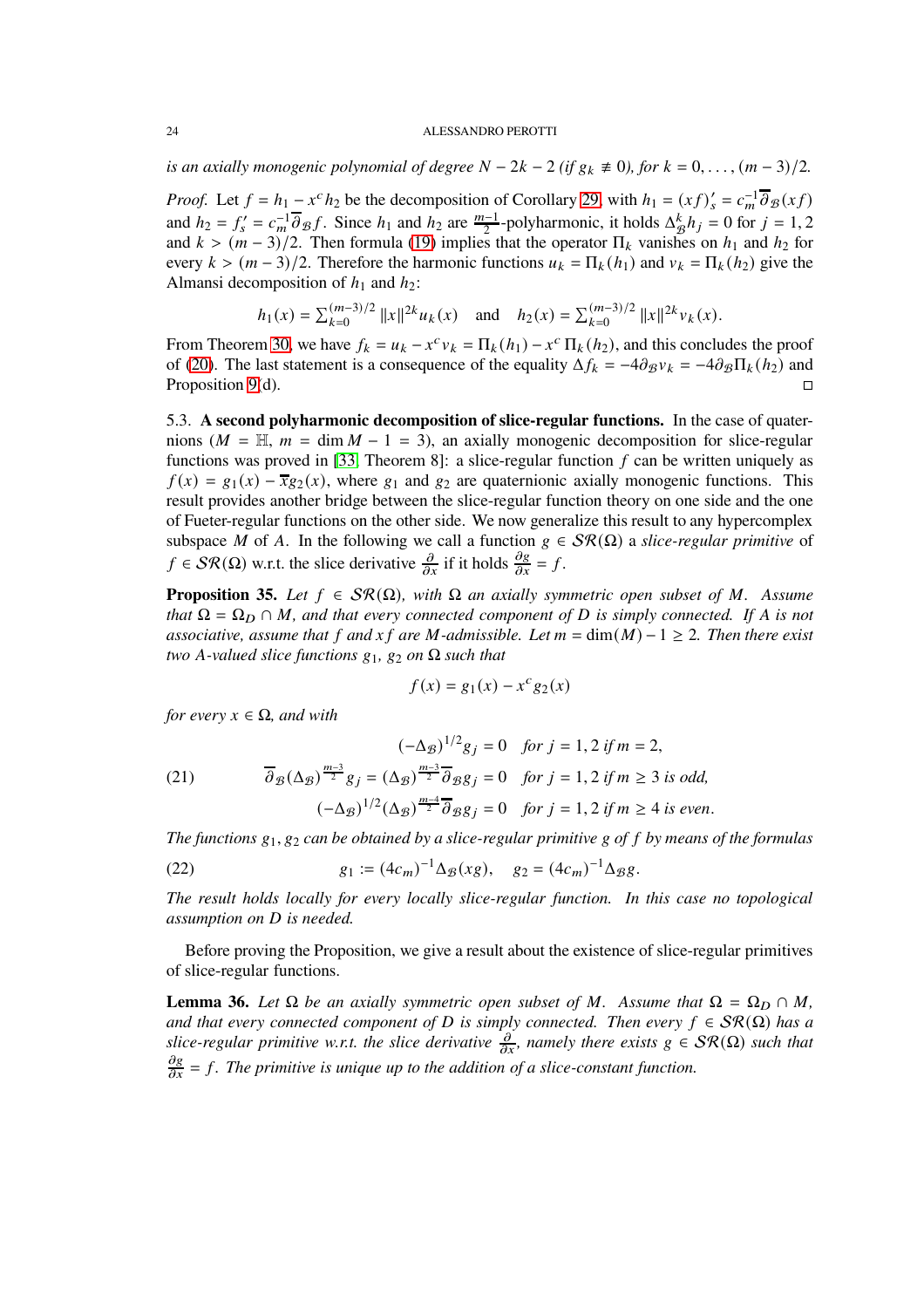*Proof.* Since any axially symmetric open set is union of a family of slice domains or product domains, we can assume that  $\Omega$  is a domain of one of these types. We can adapt the proof given in [\[33,](#page-33-10) Theorem 8] for the case of quaternions. Let  $(e_0, e_1, \ldots, e_{d-1})$  be a real basis of A. If  $f = I(F)$ , the decomposition  $F = \sum_{i=0}^{d-1} F^i e_i$  defines d holomorphic stem functions  $F^i: D \to \mathbb{R} \otimes \mathbb{C} \simeq \mathbb{C}.$ 

If  $\Omega = \Omega_D$  is a slice domain, then D is a simply connected subset of  $\mathbb{C}$ . Given a holomorphic primitive  $G^i : D \to \mathbb{C}$  of  $F^i$ , for  $i = 0, 1, ..., d-1$ , let  $\tilde{G}^i(z) := \frac{1}{2}$  $\frac{1}{2}(G^i(z)+\overline{G^i(\overline{z})})$  on D. Then  $\tilde{G}^i$ is a holomorphic stem function on D such that  $\frac{\partial \tilde{G}^i}{\partial z} = F^i$ . The slice function  $g = I(\sum_{i=0}^{d-1} \tilde{G}^i e_i)$ is then a slice-regular primitive of  $f$ .

If  $\Omega = \Omega_D$  is a product domain, then  $D^+ := D \cap \mathbb{C}^+$  is simply connected. Then there exist holomorphic primitives  $G^i_+ : D^+ \to \mathbb{C}$  of  $F^i$ , for  $i = 0, 1, ..., d-1$ . Define  $G^i_-$  on  $D^- := D \cap \mathbb{C}^$ by  $G^i_-(z) := G^i_+(\overline{z})$ . Then the function  $G^i$  defined as  $G^i_+$  on  $D^+$  and as  $G^i_-$  on  $D^-$  is a holomorphic stem function on D with  $\frac{\partial G^i}{\partial z} = F^i$ . We conclude observing that the sum  $\sum_{i=0}^{d-1} G^i e_i$  induces a slice-regular primitive of  $f$ .

If g and h are two slice-regular primitives of f, then  $\frac{\partial(g-h)}{\partial x} = \frac{\partial(g-h)}{\partial x^c} = 0$ . Therefore  $g - h \in SC(\Omega)$ , i.e., it is induced by a locally constant stem function.

Observe that when  $\Omega$  is a slice domain, then a slice-constant function on  $\Omega$  is a constant.

An open subset  $\Omega_D$  such that every connected component of D is simply connected is sometimes called a *basic domain* in the literature (see e.g. [\[11\]](#page-32-25)).

*Proof of Proposition* [35.](#page-23-1) Let  $g$  a slice-regular primitive of  $f$  on  $\Omega$ . Then, using the Leibniz-type formula for the spherical derivative and value (see [\[20,](#page-32-6)  $\S$ 5]) and Proposition [9\(](#page-7-1)e), we get

$$
f = \frac{\partial g}{\partial x} = \frac{\partial}{\partial x} (g_s^\circ + \text{Im}(x)g_s') = \frac{\partial}{\partial x} (g_s^\circ + (x_0 - x^c)g_s') = \frac{\partial}{\partial x} (g_s^\circ + x_0g_s') - x^c \frac{\partial (g_s')}{\partial x}
$$

$$
= \frac{\partial ((xg)_s')}{\partial x} - x^c \frac{\partial (g_s')}{\partial x} = (4c_m)^{-1} (\Delta g(xg) - x^c \Delta g g).
$$

Setting

$$
g_1 := (4c_m)^{-1} \Delta_{\mathcal{B}}(xg), \quad g_2 = (4c_m)^{-1} \Delta_{\mathcal{B}}g,
$$

we get  $f = g_1 - x^c g_2$ . Since g and xg are slice-regular, for  $m \ge 3$  the validity of [\(21\)](#page-23-2) follows immediately from points (c) and (c') of Theorem [27.](#page-16-0) If  $m = 2$ , it follows from point (d') of the same Theorem.

If f is only locally slice-regular, near any point  $x = \alpha + J\beta \in \Omega$  one can take an axially symmetric domain satisfying the topological assumption, to which  $f$  extends slice-regularly. The previous argument then gives the local result.

The functions  $g_1$  and  $g_2$  are in particular  $\frac{m-1}{2}$ -polyharmonic. Therefore Proposition [35](#page-23-1) refines Corollary [29.](#page-18-1) Observe however that now the functions are slice but not zonal in general.

5.4. **Examples: Clifford algebras, octonions, reduced quaternions.** In the quaternionic case with  $M = H$  (and then  $m = 3$ ), the decomposition of Section [5.3](#page-23-0) is already known (see [\[31,](#page-33-4) [33\]](#page-33-10)) and the result proved in Theorem [30](#page-18-0) reduces to Fueter's Theorem. We then give some examples in other hypercomplex subspaces.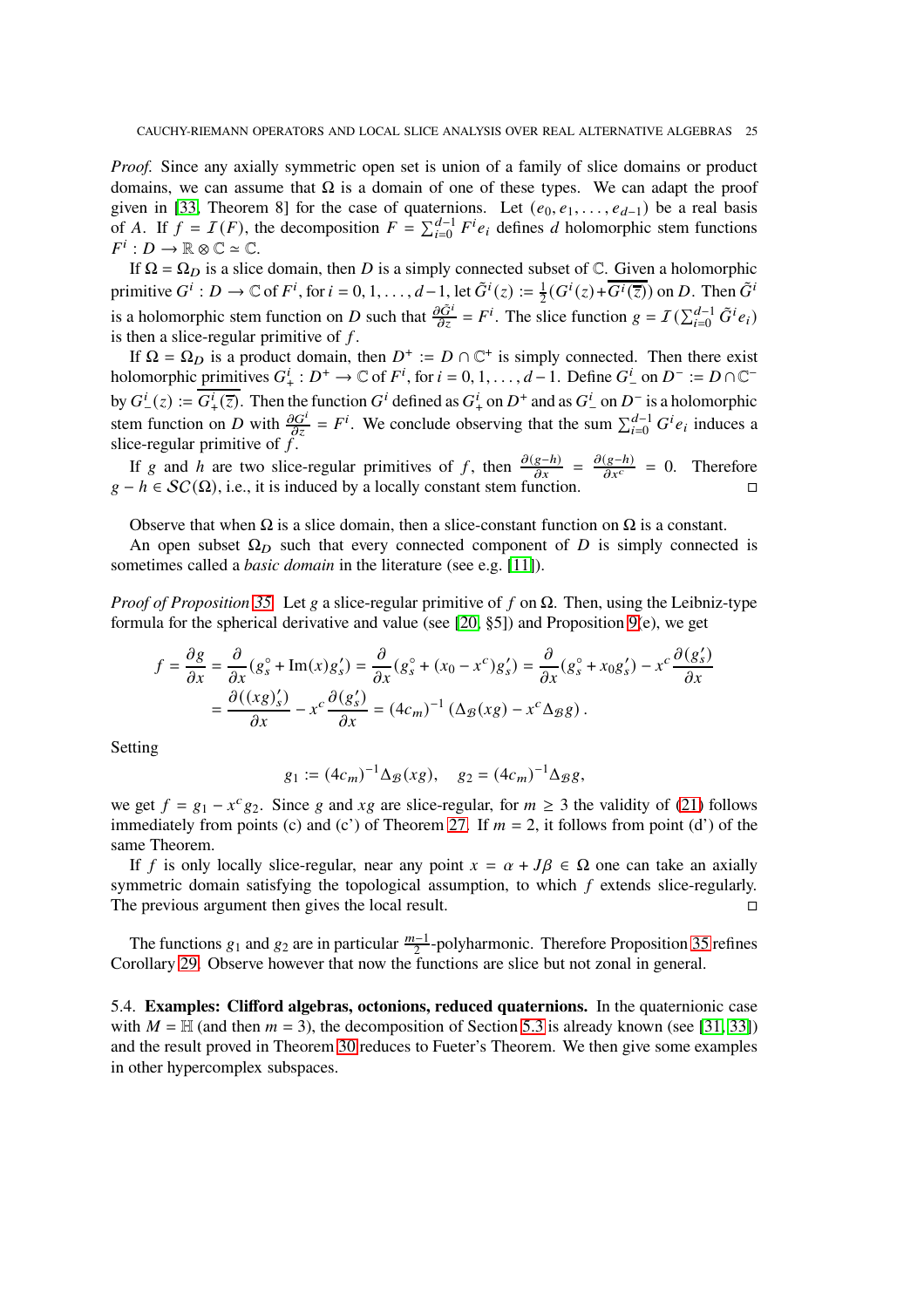*Clifford algebras*  $\mathbb{R}_m$ . Let  $M = \mathbb{R}^{m+1} \subseteq \mathbb{R}_m$  be the paravector subspace of the Clifford algebra  $\mathbb{R}_m = \mathbb{R}_{0,m}$  and  $\mathcal{B} = (1, e_1, \dots, e_m)$ . Then  $\overline{\partial}_{\mathcal{B}}$  is the Cauchy-Riemann operator

$$
\overline{\partial} = \frac{1}{2} \left( \frac{\partial}{\partial x_0} + e_1 \frac{\partial}{\partial x_1} + \dots + e_n \frac{\partial}{\partial x_n} \right)
$$

of  $\mathbb{R}_n$  and  $\Delta_B$  is the Euclidean Laplacian  $\Delta_{m+1}$  of  $\mathbb{R}^{m+1}$ .

**Example 37.** Let  $M = \mathbb{R}^6 \subseteq \mathbb{R}_5$  be the paravector subspace of the Clifford algebra  $\mathbb{R}_5$ . Since  $m = 5$ , it holds  $c_m = -2$ . Consider for example the power  $x^3$  of the Clifford variable restricted *to* R 6 *. The biharmonic decomposition of Corollary [29](#page-18-1) is*

$$
x^3 = h_1(x) - x^c h_2(x) \quad \forall x \in \mathbb{R}^6 \subseteq \mathbb{R}_5,
$$

*with zonal biharmonics* ℎ1, ℎ<sup>2</sup> *in* R 6 *, given by*

$$
h_1(x) = -\frac{1}{2}\overline{\partial}(x^4) = 4x_0(x_0^2 - |\operatorname{Im}(x)|^2), \text{ and}
$$
  

$$
h_2(x) = -\frac{1}{2}\overline{\partial}(x^3) = 3x_0^2 - |\operatorname{Im}(x)|^2.
$$

*Theorem* [30](#page-18-0) permits to refine the decomposition with functions  $f_0$ ,  $f_1$  in the kernel of the operator  $\overline{\partial}\Delta$ *, where*  $\Delta = \Delta_6$ *. It holds*  $x^3 = f_0 + |x|^2 f_1$ *, with* 

$$
f_0(x) = \frac{1}{3} \left( 5x_0^3 - 7x_0 |\operatorname{Im}(x)|^2 + 10x_0^2 \operatorname{Im}(x) - 2|\operatorname{Im}(x)|^2 \operatorname{Im}(x) \right),
$$
  

$$
f_1(x) = -\frac{1}{3} (2x_0 + \operatorname{Im}(x)).
$$

*These polynomials that can be computed applying formula* [\(19\)](#page-22-0)*.*

Proposition [35](#page-23-1) applied to the powers  $x^k$  of the Clifford variable restricted to the paravectors, gives the next Corollary, valid for every Clifford algebra  $\mathbb{R}_m$ .

<span id="page-25-0"></span>**Corollary 38.** For every integer  $k \geq 0$  and every  $x \in \mathbb{R}^{m+1}$ , it holds

$$
x^{k} = -\frac{1}{2(m-1)(k+1)} \left( \Delta_{m+1}(x^{k+2}) - x^{c} \Delta_{m+1}(x^{k+1}) \right).
$$

*The same formula holds for negative integers*  $k \leq -2$  *and*  $x \in \mathbb{R}^{m+1} \setminus \{0\}$ *.* 

**Example 39.** Let again  $M = \mathbb{R}^6 \subseteq \mathbb{R}_5$  and  $f(x) = x^3$ . The decomposition of Proposition [35](#page-23-1) (or *Corollary [38\)](#page-25-0) is*

$$
x^3 = g_1(x) - x^c g_2(x),
$$

*with*

$$
g_1(x) = -\frac{1}{32}\Delta(x^5) = \frac{5}{2}\left(x_0^3 - x_0|\operatorname{Im}(x)|^2 + x_0^2 \operatorname{Im}(x)\right) - \frac{1}{2}|\operatorname{Im}(x)|^2 \operatorname{Im}(x), \quad \text{and}
$$
  
\n
$$
g_2(x) = -\frac{1}{32}\Delta(x^4) = \frac{1}{2}\left(3x_0^2 - |\operatorname{Im}(x)|^2 + 2x_0 \operatorname{Im}(x)\right).
$$

*It holds*  $\overline{\partial}g_1 = -5x_0^2 + |\text{Im}(x)|^2$ ,  $\overline{\partial}g_2 = -2x_0$ , and  $\overline{\partial}\Delta g_j = \Delta\overline{\partial}g_j = 0$  for  $j = 1, 2$ , as expected.

<span id="page-25-1"></span>**Example 40.** Let  $M = \mathbb{R}^8 \subseteq \mathbb{R}_7$  be the paravector subspace of the Clifford algebra  $\mathbb{R}_7$ . It holds  $c_m = -3$ . Consider the slice-regular power  $f(x) = x^4$  of the Clifford variable restricted to  $\mathbb{R}^8$ . *The 3-harmonic decomposition of Corollary [29](#page-18-1) is*

$$
x^4 = h_1(x) - x^c h_2(x) \quad \forall x \in \mathbb{R}^8 \subseteq \mathbb{R}_7,
$$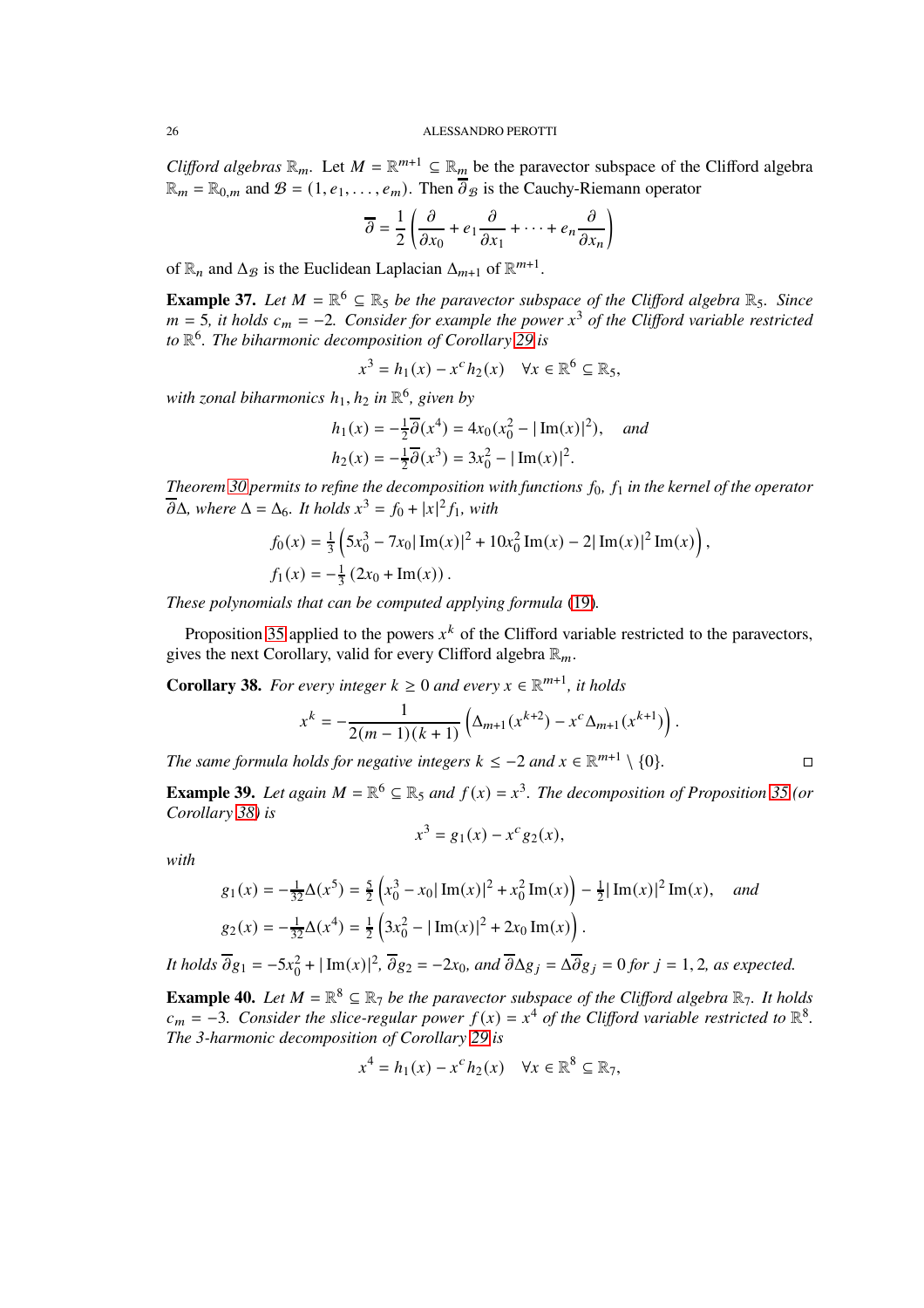*with zonal 3-harmonics*

$$
h_1(x) = -\frac{1}{3}\overline{\partial}(x^4) = 5x_0^4 - 10x_0^2 |\operatorname{Im}(x)|^2 + |\operatorname{Im}(x)|^4,
$$
  

$$
h_2(x) = -\frac{1}{3}\overline{\partial}(x^3) = 4x_0(x_0^2 - |\operatorname{Im}(x)|^2).
$$

in  $\mathbb{R}^8$ . The decomposition of Theorem [30](#page-18-0) is  $x^4 = f_0 + |x|^2 f_1 + |x|^4 f_2$ , with

$$
f_0(x) = \frac{2}{5} \left( 7x_0^4 - 12x_0^2 |\operatorname{Im}(x)|^2 + |\operatorname{Im}(x)|^4 + 14x_0^3 \operatorname{Im}(x) - 6x_0 |\operatorname{Im}(x)|^2 \operatorname{Im}(x) \right),
$$
  
\n
$$
f_1(x) = \frac{1}{10} \left( -19x_0^2 + 5|\operatorname{Im}(x)|^2 - 16x_0 \operatorname{Im}(x) \right),
$$
  
\n
$$
f_2(x) = \frac{1}{10}
$$

*satisfying*  $\overline{\partial} \Delta f_k = 0$  *for*  $k = 0, 1, 2$ *. Here*  $\Delta = \Delta_8$ *. The function*  $g = f_0 + f_1 + f_2$  *solves* [\(17\)](#page-20-1)*, while the pair*  $(g, v)$ *, with*  $v = v_0 + v_1 + v_2 = \frac{4}{5}$  $\frac{4}{5}x_0(7x_0^3 - 3|\text{Im}(x)|^2 - 2),$  is the unique solution *of the boundary problem* [\(18\)](#page-20-0). The  $\overline{\partial}\Delta$ -Fueter mapping  $\mathcal{F}_{\overline{\partial}\Delta}$  sends f to the triple of monogenic *functions*

$$
\mathcal{F}_{\overline{\partial}\Delta}(f) = (\Delta f_0, \Delta f_1, \Delta f_2) = \left(-\frac{24}{5}(7x_0^2 - |\operatorname{Im}(x)|^2 + 2x_0 \operatorname{Im}(x)), \frac{16}{5}, 0\right).
$$

*Observe that* f, and then also the  $f_k$ 's and  $\Delta(f_k)$ 's, are slice-preserving. In particular, all *non-paravector components vanish on* M. In the general case, these functions can have all the 2 7 *real components different from zero.*

*Octonions.* Let  $A = M = \mathbb{O}$  be the algebra of octonions. We adopt here the algebra isomorphism  $\mathbb{O} \simeq \mathbb{H} \oplus \mathbb{H}$  given by the Cayley-Dickson construction, with multiplication  $(q_1, q'_1)(q_2, q'_2) =$  $(q_1q_2 - \overline{q'_2}q'_1, q'_2q_1 + q'_1\overline{q_2})$  and conjugation  $(q, q')^c = (\overline{q}, -q')$ . If  $x = (q_1, q'_1) \in \mathbb{O}$ , we can take  $|x| = (xx^c)^{1/2} = (|q_1|^2 + |q'_1|^2)^{1/2}$  as the norm  $||x||$  on  $\odot$ .

As in [\[8\]](#page-32-26), let B be the orthonormal basis of  $\mathbb{O} \simeq \mathbb{R}^8$  formed by elements  $e_h = (i_h, 0)$  for  $h = 0, 1, 2, 3$  and  $e_h = (0, i_{4-h})$  for  $h = 4, 5, 6, 7$ , where  $(i_0 = 1, i_1, i_2, i_3)$  is the standard basis of H. In particular,  $e_0 = 1$  is the unity of the algebra. Then the operator  $\overline{\partial}_{\mathcal{B}}$  is the octonionic Cauchy-Riemann operator (firstly introduced under the name *Fueter-Moisil operator* by Dentoni and Sce in [\[8\]](#page-32-26))

$$
\overline{\partial} = \frac{1}{2} \left( \frac{\partial}{\partial x_0} + e_1 \frac{\partial}{\partial x_1} + \dots + e_7 \frac{\partial}{\partial x_7} \right),
$$

where  $x_0, \ldots, x_7$  are the real coordinates w.r.t. B, and  $\Delta g$  is the Euclidean Laplacian  $\Delta = \Delta_8$ of  $\mathbb{R}^8$ . Octonionic slice-regular functions were introduced in [\[17\]](#page-32-5). We refer to that paper for definitions and properties. Theorem [30](#page-18-0) and Corollary [34](#page-22-2) in this setting take the following form.

**Theorem 41** (Octonionic  $\overline{\partial} \Delta$ -decomposition). Let  $f \in \mathcal{SR}(\Omega)$ , with  $\Omega$  an axially symmetric *open subset of* O*. Assume that* Ω *is a star-like domain with centre 0. Then there exist three octonionic slice functions*  $f_0, f_1, f_2$  *on*  $\Omega$  *in the kernel of the operator*  $\overline{\partial} \Delta$  *such that* 

$$
f(x) = f_0(x) + |x|^2 f_1(x) + |x|^4 f_2(x) \quad \forall x \in \Omega.
$$

In particular, if  $f = \sum_{n=0}^{N} x^n a_n \in \mathbb{O}[x]$  is a polynomial with octonionic coefficients, then

$$
f_k := -\frac{1}{4} \big( \Pi_k(\overline{\partial}(xf)) - \overline{x} \Pi_k(\overline{\partial}f) \big) \quad \text{for } k = 0, 1, 2
$$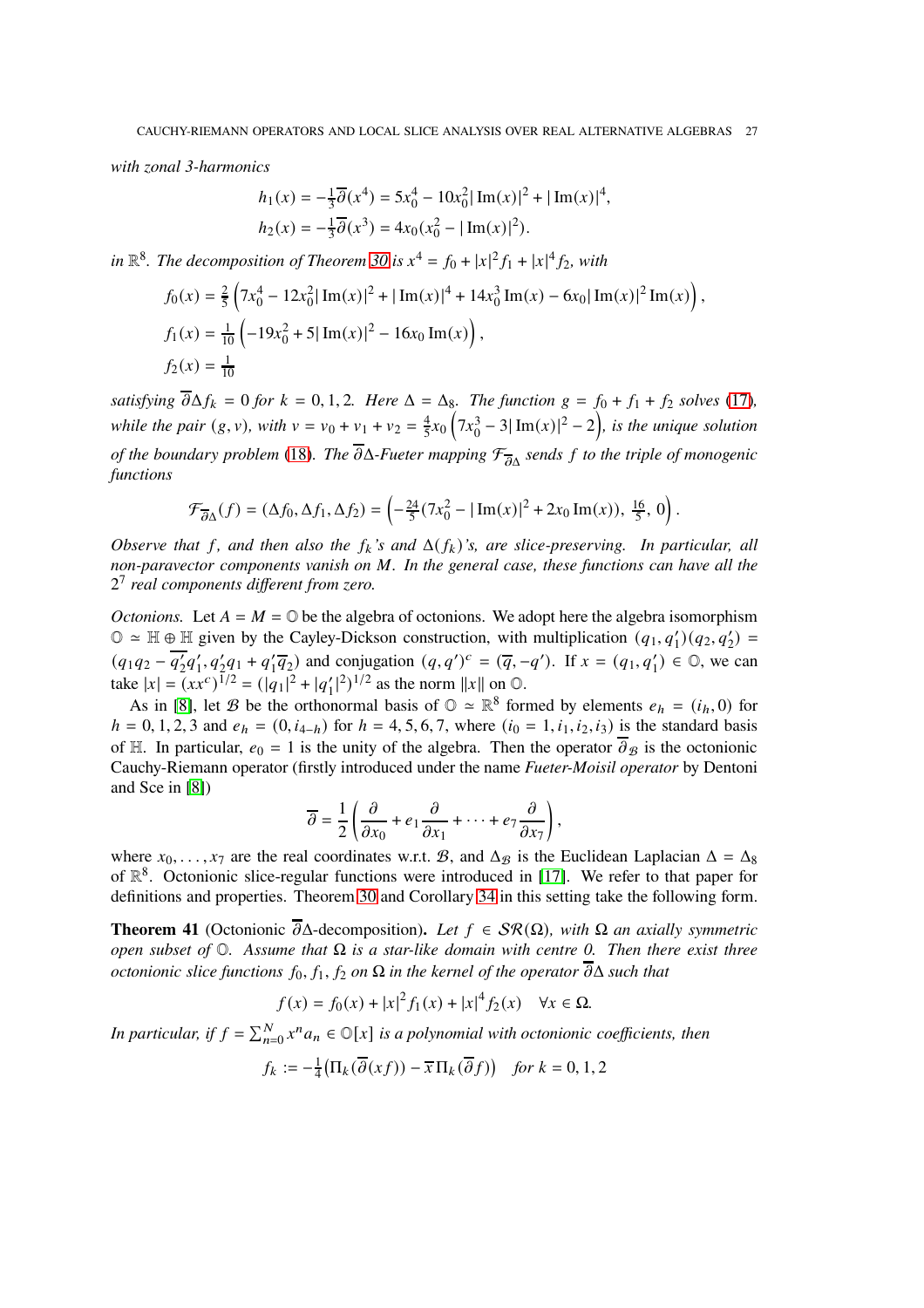*is an octonionic polynomial slice function in*  $x_0, \ldots, x_7$  *such that*  $\overline{\partial} \Delta f_k = 0$  *and* 

$$
f(x) = f_0(x) + |x|^2 f_1(x) + |x|^4 f_2(x) \quad \forall x \in \mathbb{Q}.
$$

*If* deg( $f$ ) =  $N$ *, then for*  $k = 0, 1, 2$  *it holds* deg( $f_k$ ) =  $N - 2k$  *or*  $f_k \equiv 0$ *. The*  $\overline{\partial} \Delta$ *-Fueter mapping sends* f to the sequence of axially left-monogenic polynomial functions  $\mathcal{F}_{\overline{\partial}\Delta}(f) = (g_0, g_1, g_2)$ , *with*  $g_k = \frac{4}{3}$  $\frac{4}{3} \frac{\partial \Pi_k(\overline{\partial} f)}{\partial f} = -4 \frac{\partial \mathcal{B}}{\partial k} (f'_s) \in \ker \overline{\partial} \text{ for } k = 0, 1, 2.$ 

**Example 42.** *For*  $i = 1, \ldots, 7$ , let  $Z_i = x_i - x_0 e_i$  be the octonionic Fueter polynomials, and *consider the axially left-monogenic polynomial*

$$
g_0(x) = \sum_{i=1}^7 Z_i^2 = -7x_0^2 + x_1^2 + \dots + x_7^2 - 2x_0(x_1e_1 + \dots + x_7e_7)
$$

(an example taken from [\[27\]](#page-32-27)). The function  $g_0$  is the slice function on  $\mathbb O$  *induced by the stem function*  $G_0(z) = G_0(\alpha + i\beta) = -7\alpha^2 + \beta^2 - 2i\alpha\beta$ . A direct computation using formula [\(19\)](#page-22-0) shows *that the triple*  $(g_0, g_1, g_2)$ *, where*  $g_1(x) = 2/3$  *and*  $g_2(x) = 0$ *, is in the image of the*  $\overline{\partial}$  $\Delta$ *-Fueter mapping, namely,*

$$
\mathcal{F}_{\overline{\partial}\Delta}\left(\frac{5}{24}x^4\right) = (g_0, g_1, g_2).
$$

*Since*  $\odot$  *has the same dimension of the paravector space of*  $\mathbb{R}$ <sub>7</sub> *(m = 7 in both cases) and the function* 𝑥 4 *is slice-preserving, the* 𝜕Δ*-decomposition of* 𝑥 <sup>4</sup> *has the same form as the one obtained in the case of the Clifford algebra*  $\mathbb{R}_7$  *(see the previous Example [40\)](#page-25-1).* 

*Reduced quaternions.* Let  $M = \mathbb{R}^3 \subseteq \mathbb{R}_2$  be the paravector subspace of the Clifford algebra  $\mathbb{R}_2 \simeq \mathbb{H}$ . *M* can be identified with the set of *reduced quaternions*, i.e., the quaternions of the form  $x = x_0 + ix_1 + jx_2$ , with  $x_0, x_1, x_2 \in \mathbb{R}$ . If  $\mathcal{B} = (1, i, j)$ , the operator  $\overline{\partial}_{\mathcal{B}}$  is the Cauchy-Riemann operator of  $\mathbb{R}_2$ 

$$
\overline{\partial} = \frac{1}{2} \left( \frac{\partial}{\partial x_0} + i \frac{\partial}{\partial x_1} + j \frac{\partial}{\partial x_2} \right)
$$

and  $\Delta_{\mathcal{B}}$  is the Euclidean Laplacian  $\Delta_3$  of  $\mathbb{R}^3$ .

**Example 43.** *Since*  $m = 2$ , *it holds*  $c_m = -1/2$ *. Consider again the power*  $x^3$  *of the Clifford* (or reduced quaternion) variable  $x = x_0 + x_1e_1 + x_2e_2$  on  $\mathbb{R}^3$ . Corollary [11](#page-9-2) gives the zonal *decomposition*

$$
x^3 = h_1(x) - \overline{x}h_2(x) \quad \forall x \in \mathbb{R}^3,
$$

*with*  $h_1$ ,  $h_2$  *given by* 

$$
h_1(x) = -2\overline{\partial}(x^4) = 4x_0(x_0^2 - x_1^2 - x_2^2), \text{ and}
$$
  

$$
h_2(x) = -2\overline{\partial}(x^3) = 3x_0^2 - x_1^2 - x_2^2,
$$

*while the decomposition*  $x^3 = g_1(x) - \overline{x}g_2(x)$  *of Proposition* [35](#page-23-1) *has components* 

$$
g_1(x) = -\frac{1}{8}\Delta(x^5) = \frac{5}{2}\left(x_0^3 - x_0(x_1^2 + x_2^2) + x_0^2(x_1e_1 + x_2e_2)\right) - \frac{1}{2}(x_1^2 + x_2^2)(x_1e_1 + x_2e_2), \quad \text{and}
$$
  
\n
$$
g_2(x) = -\frac{1}{8}\Delta(x^4) = \frac{1}{2}\left(3x_0^2 - x_1^2 - x_2^2 + 2x_0(x_1e_1 + x_2e_2)\right),
$$

*where*  $\Delta = \Delta_3$ *. Note that in the exceptional case* ( $m = 2$ ) both decompositions give functions in *the kernel of the fractional Laplacian*  $(-\Delta)^{1/2}$  *on*  $\mathbb{R}^3$ *.*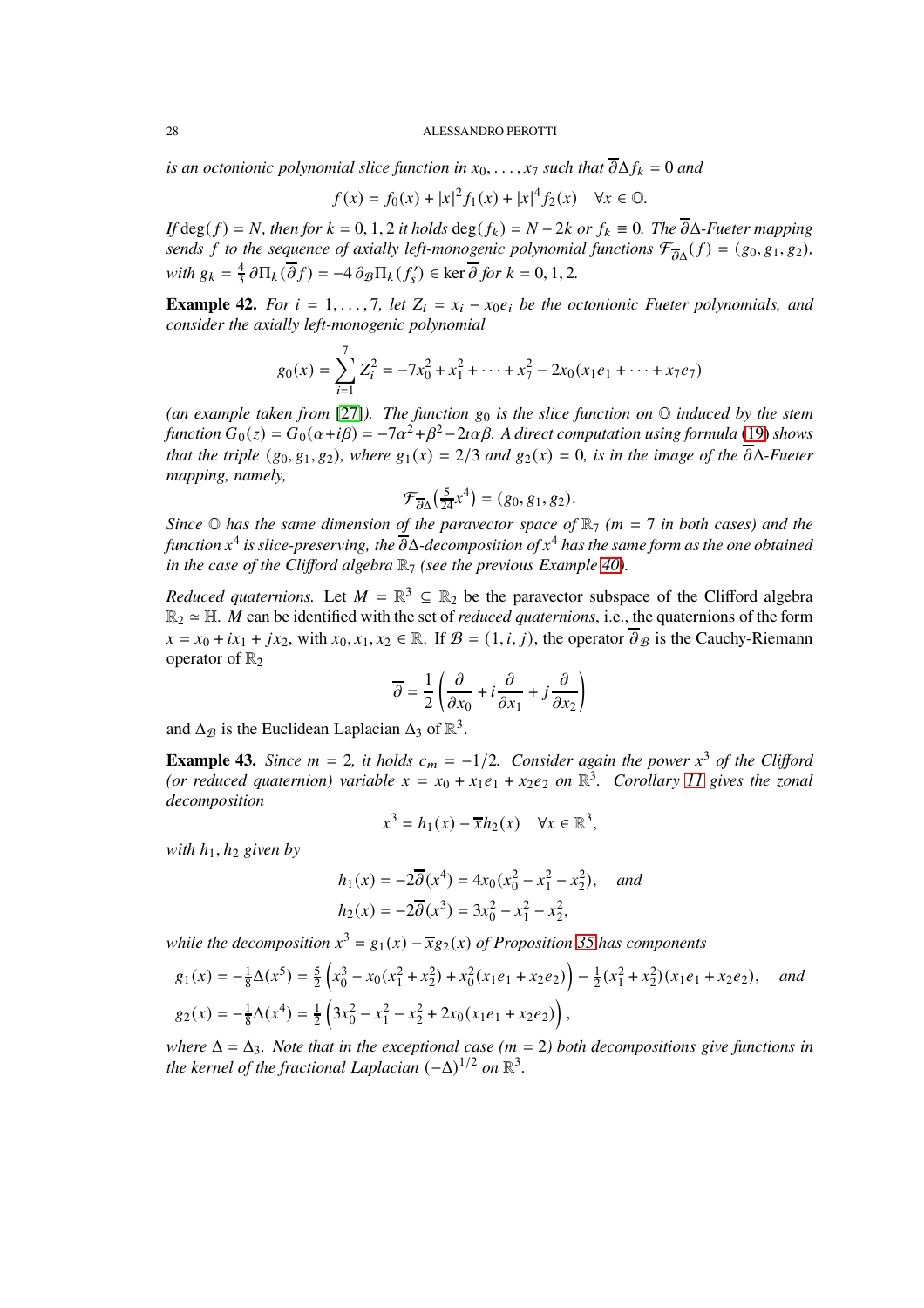If one takes instead the hypercomplex subspace  $M'$  of  $H$  generated by  $1, j, k$ , with basis  $C = (1, -k, j)$ , then  $\overline{\partial}_C = \frac{1}{2}$  $\frac{1}{2}$  ( $\partial_0 - k \partial_1 + j \partial_2$ ) is a multiple of the *Moisil-Teodorescu operator* [\[29\]](#page-32-28) in the variables  $x_0, x_1, x_2$ 

$$
\mathcal{D}_{MT} = i\frac{\partial}{\partial x_0} + j\frac{\partial}{\partial x_1} + k\frac{\partial}{\partial x_2} = 2i\overline{\partial}_C.
$$

APPENDIX: PROOFS OF PROPOSITIONS [5,](#page-6-0) [7](#page-6-1) AND THEOREM [8](#page-7-0)

*Proof of Proposition* [5.](#page-6-0) We prove (a) by induction on *n*. For  $n = 0, 1$  the equality is true, since  $x'_{s} = 1$ . Assume that (a) holds for the power  $x^{n-1}$ , with  $n \ge 2$ . Then

$$
2\overline{\partial}_{\mathcal{B}}(x^n) = \sum_{i} v_i \partial_i x^n = \sum_{i} v_i \left( (\partial_i x^{n-1}) x + x^{n-1} (\partial_i x) \right)
$$
  
= 
$$
\left( \sum_{i} v_i \partial_i x^{n-1} \right) x + \sum_{i} v_i \left( x^{n-1} (\partial_i x) \right) = 2(\overline{\partial}_{\mathcal{B}}(x^{n-1})) x + \sum_{i} v_i \left( x^{n-1} v_i \right),
$$

where we used Artin's Theorem to get  $v_i((\partial_i x^{n-1})x) = (v_i \partial_i x^{n-1})x$ , since  $\partial_i x^{n-1} \in \mathbb{C}$  for every  $x \in \mathbb{C}_I$ . By the inductive hypothesis,

$$
2\overline{\partial}_{\mathcal{B}}(x^n) = (1-m)(x^{n-1})_s' x + x^{n-1} + \sum_{i=1}^m v_i x^{n-1} v_i.
$$

Since  $(x^{n-1})_s^{\circ}$  $\int_{s}^{\infty}$  and  $(x^{n-1})'_{s}$  $\zeta$  are real-valued, the last term is equal to

$$
\sum_{i=1}^{m} v_i x^{n-1} v_i = \sum_{i=1}^{m} v_i \left( (x^{n-1})_s^\circ + \text{Im}(x) (x^{n-1})_s' \right) v_i = -m (x^{n-1})_s^\circ + (x^{n-1})_s' \sum_{i=1}^{m} v_i \text{Im}(x) v_i
$$
  
=  $-m (x^{n-1})_s^\circ + (x^{n-1})_s' (m-2) \text{Im}(x)$ 

for every  $x = x_0 + x_1v_1 + \cdots + x_mv_m \in M$ . Therefore

 $\boldsymbol{m}$ 

$$
2\overline{\partial}_{\mathcal{B}}(x^n) = (1-m)(x^{n-1})_s' x + x^{n-1} - m(x^{n-1})_s^{\circ} + (x^{n-1})_s' (m-2) \operatorname{Im}(x)
$$
  
=  $(1-m) \left( (x^{n-1})_s' x + (x^{n-1})_s^{\circ} - (x^{n-1})_s' \operatorname{Im}(x) \right).$ 

On the other hand,  $(x^n)'_s = (x^{n-1})'_s$  $'_{s}(x)_{s}^{\circ} + (x^{n-1})_{s}^{\circ}$  $S(s)_{s}^{\circ} = (x^{n-1})_{s}^{\circ}$  $\int_{s}^{\prime} x_0 + (x^{n-1})_s^{\circ} = (x^{n-1})_s^{\prime}$  $\int_s' x (x^{n-1})'$  $\int_{s}^{t} \text{Im}(x) + (x^{n-1})_s^{\circ}$  $\int_{s}^{\infty}$  and the first equality in (a) is proved. The second equality is immediate from the definition of  $(x^n)'_s$  as  $(2 \text{Im}(x))^{-1} (x^n - (x^c)^n) = (x - x^c)^{-1} (x^n - (x^c)^n)$ .

We now prove (b). Since A is alternative and  $v_i v_j + v_j v_i = 0$  for all  $1 \le i, j \le m, i \ne j$ , then  $v_i \partial_i (v_j \partial_j f) + v_j (v_i (\partial_i \partial_j f)) + v_j (v_i (\partial_j \partial_i f)) = -(v_i, v_j, \partial_i \partial_j f) - (v_j, v_i, \partial_i \partial_j f) = 0.$ 

Moreover,  $\partial_0 (v_i \partial_i f) - v_i (\partial_i \partial_0 f) = 0$  for every  $i \ge 1$ . It follows that

$$
4\partial_{\mathcal{B}}\overline{\partial}_{\mathcal{B}} = 4\overline{\partial}_{\mathcal{B}}\partial_{\mathcal{B}} = \partial_0(\partial_0 f) - \sum_{i=1}^m v_i \partial_i(v_i \partial_i f) = \sum_{i=0}^m \partial_i(\partial_i f) = \Delta_{\mathcal{B}} f,
$$

 $\overline{\Box}$ 

*Proof of Proposition [7.](#page-6-1)* To prove point (a) of the Proposition, we compute

$$
\Gamma_{\mathcal{B}}(x) = -\frac{1}{2} \sum_{i,j=1}^{n} v_i (v_j (x_i v_j - x_j v_i)) = \frac{1}{2} \sum_{i \neq j} x_i v_i + \frac{1}{2} \sum_{i \neq j} x_j v_j = (m-1) \operatorname{Im}(x),
$$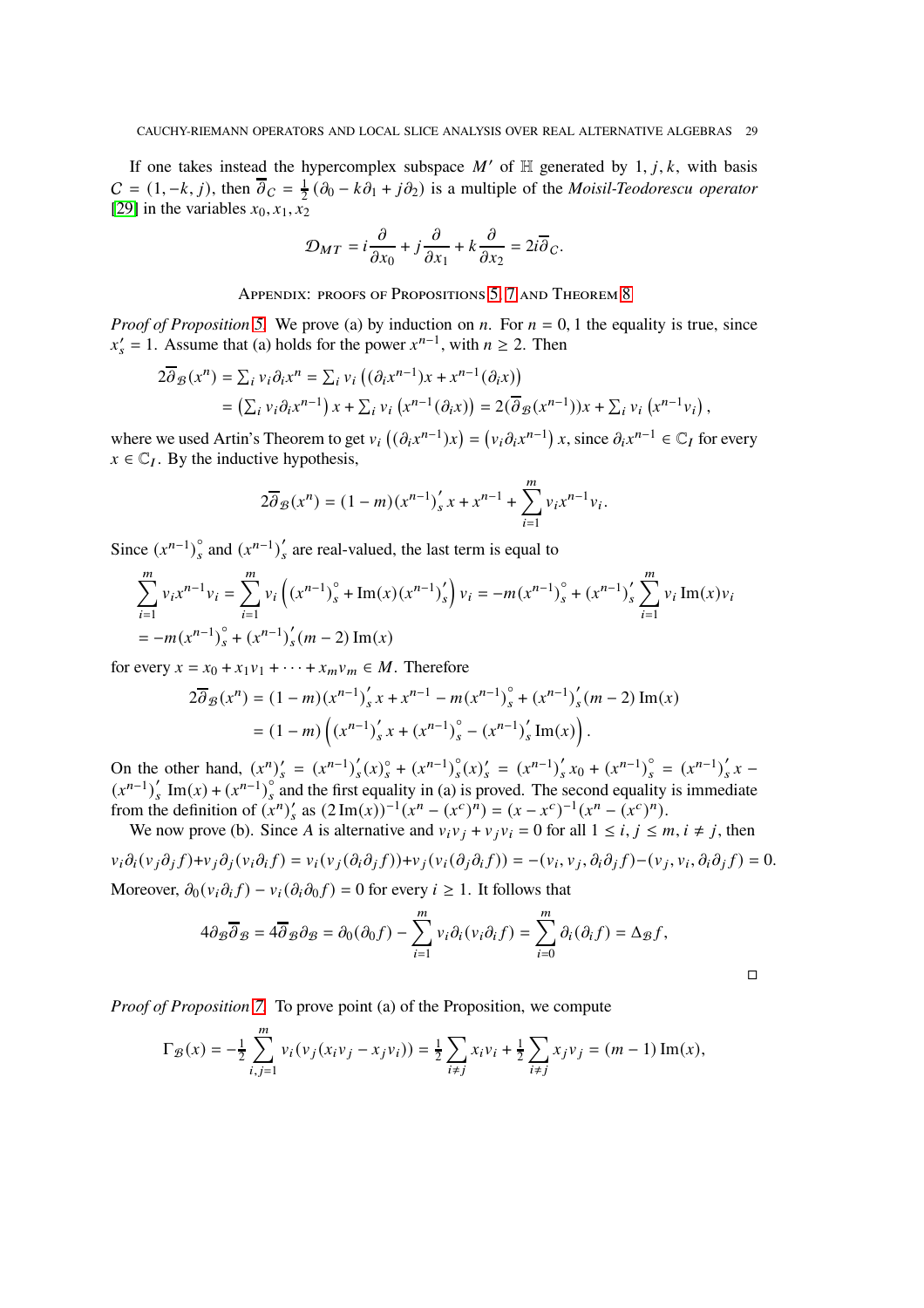where we used Artin's Theorem. We now prove point (b). A direct computation shows that the equalities

$$
(23) \qquad \qquad L_{ij}(xf) = (L_{ij}x)f + xL_{ij}f
$$

hold true on  $M$  for every  $i, j$  and every  $f$ . This implies that on  $M$ 

<span id="page-29-2"></span>(24) 
$$
\Gamma_{\mathcal{B}}(xf) = -\frac{1}{2} \sum_{i,j} v_i(v_j L_{ij}(xf)) = -\frac{1}{2} \sum_{i,j} v_i(v_j((L_{ij}x)f(x))) - \frac{1}{2} \sum_{i,j} v_i(v_j(x L_{ij}f)).
$$

Since  $L_{ij}x = x_i v_j - x_j v_i$ , using the first Moufang identity [\(1\)](#page-2-1) and (a) we get that the first sum in the last term of [\(24\)](#page-29-2) is equal to

$$
-\frac{1}{2}\sum_{i,j}v_i(v_j((x_iv_j-x_jv_i)))f(x)=\Gamma_{\mathcal{B}}(x)f(x)=(m-1)\operatorname{Im}(x)f(x).
$$

Now we consider the second sum in last term of [\(24\)](#page-29-2). We have

$$
\frac{1}{2} \sum_{i,j} v_i(v_j(xL_{ij}f)) + x^c \Gamma_{\mathcal{B}} f
$$
\n
$$
= \frac{1}{2} \sum_{i,j} v_i(v_j((x_0 + \sum_{k=1}^m x_k v_k)(x_i \partial_j f - x_j \partial_i f))) - (x_0 - \sum_{k=1}^m x_k v_k) \frac{1}{2} \sum_{i,j} v_i(v_j(x_i \partial_j f - x_j \partial_i f))
$$
\n
$$
= \frac{1}{2} \sum_{i \neq j} \sum_{k=1}^m v_i(v_j((x_k v_k)(x_i \partial_j f - x_j \partial_i f))) + \frac{1}{2} \sum_{k=1}^m x_k v_k \sum_{i,j} v_i(v_j(x_i \partial_j f - x_j \partial_i f)).
$$

In the last expression we can assume that the index  $k$  is different from  $i$  and  $j$ , since from Artin's Theorem and the first Moufang identity [\(1\)](#page-2-1), it follows that for every  $i \neq j$  and every  $a \in A$ , it holds

<span id="page-29-0"></span>(25) 
$$
v_i(v_j(v_ia)) = (v_iv_jv_i)a = v_ja = -v_i(v_i(v_ja))
$$

and

<span id="page-29-1"></span>(26) 
$$
v_i(v_j(v_ja)) = -v_ia = -(v_jv_iv_j)a = -v_j(v_i(v_ja)).
$$

Therefore

$$
\frac{1}{2} \sum_{i,j} v_i(v_j(xL_{ij}f)) + x^c \Gamma_{\mathcal{B}} f
$$
\n
$$
= \frac{1}{2} \sum_{k} x_k v_i(v_j(v_k(x_i \partial_j f))) - \frac{1}{2} \sum_{k} x_k v_i(v_j(v_k(x_j \partial_i f)))
$$
\n
$$
+ \frac{1}{2} \sum_{k} x_k v_k(v_i(v_j(x_i \partial_j f))) - \frac{1}{2} \sum_{k} x_k v_k(v_i(v_j(x_j \partial_i f)))
$$
\n(27)\n
$$
= \frac{1}{2} \sum_{k} x_k v_k(v_i(v_j(v_k \partial_j f)) - v_j(v_i(v_k \partial_j f)) + v_k(v_i(v_j \partial_j f)) - v_k(v_j(v_i \partial_j f)))
$$

<span id="page-29-3"></span>where the symbol  $\sum'$  indicates that the sum is made over three mutually different indices i, j, k in the set  $\{1, \ldots, m\}$ . If A is associative, the terms in [\(27\)](#page-29-3) are all equal and the sum reduces to

$$
2\sum' x_i x_k v_k v_i v_j \partial_j f
$$

which is zero by antisymmetry w.r.t. the indices  $i$  and  $k$ .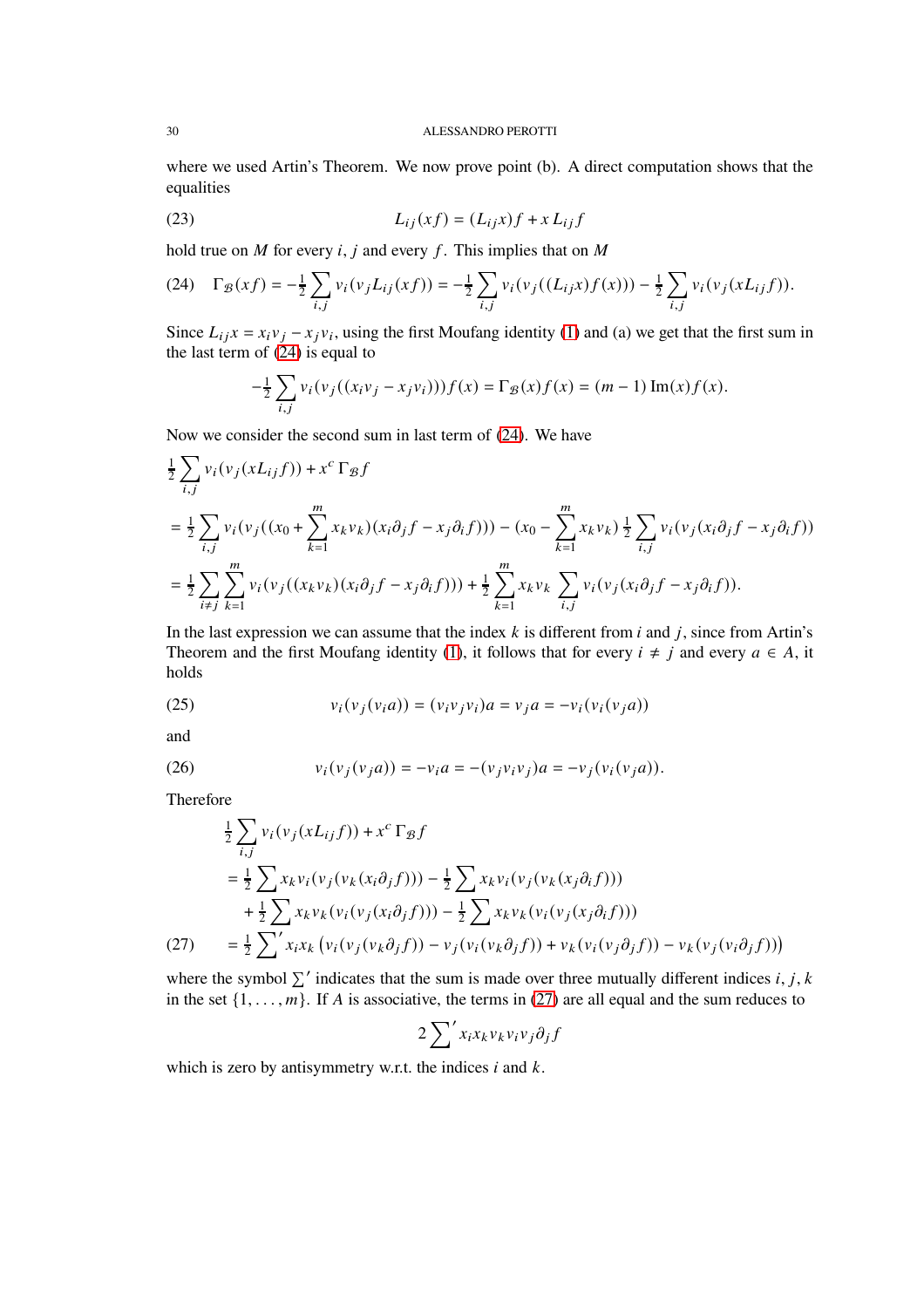We now consider the general case. The first and the last terms in  $(27)$  cancel out in the sum, since they are symmetric w.r.t. the indices  $i$  and  $k$ . In order to show that also the other terms vanish, we first prove that for every  $x \in M$ , it holds

(28) 
$$
v_i(v_k x) = -v_k(v_i x) \quad \text{if } 1 \le i, k \le m, i \ne k.
$$

Let  $x = x' + x''$ , with  $x' \in \text{span}(v_i, v_k)$ ,  $x'' \in \text{span}(v_i, v_k)^\perp \cap M$ . Then

<span id="page-30-0"></span>
$$
v_i(v_kx') = -x'(v_iv_k) = x'(v_kv_i) = -v_k(v_ix')
$$

thanks to Artin's Theorem, as in [\(25\)](#page-29-0) and [\(26\)](#page-29-1) with  $a = 1$ . Since span $(v_i, v_k)^\perp \cap M$  is generated as a real vector subspace by  $\{1, v_1, \ldots, v_m\} \setminus \{v_i, v_k\}$ , it suffices to prove that

$$
v_i(v_k v_j) = -v_k(v_i v_j)
$$

for every  $j \in \{1, \ldots, m\}, j \neq i, k, i \neq k$ . Using the alternating property of the associator  $(a, b, c) = (ab)c - a(bc)$  in A, we get

$$
v_i(v_k v_j) + v_k(v_i v_j) = (v_i v_k)v_j - (v_i, v_k, v_j) + (v_k v_i)v_j - (v_k, v_i, v_j) = 0.
$$

Since  $\partial_j f(x) \in M$  for every j, from [\(28\)](#page-30-0) it follows that also the second sum in [\(27\)](#page-29-3) vanishes. It remains to consider the third sum in [\(27\)](#page-29-3), i.e.,

<span id="page-30-1"></span>
$$
(29) \qquad \frac{1}{2}\sum_{i\neq k}x_ix_kv_k(v_i(\sum_{\substack{j=1\\j\neq i,k}}^mv_j\partial_jf))=\sum_{i\neq k}x_ix_kv_k(v_i(\overline{\partial}_{\mathcal{B}}f-\frac{1}{2}\partial_0f-\frac{1}{2}v_i\partial_if-\frac{1}{2}v_k\partial_kf)).
$$

In view of [\(28\)](#page-30-0), since by assumption  $\overline{\partial}_{\mathcal{B}} f(x)$  and  $\partial_{0} f(x)$  belong to M for every  $x \in \Omega$ , the sum

$$
\sum_{i \neq k} x_i x_k v_k (v_i(\overline{\partial}_{\mathcal{B}} f - \frac{1}{2}\partial_0 f))
$$

vanishes. Moreover, using again [\(25\)](#page-29-0) and [\(26\)](#page-29-1), we get

$$
\sum_{i\neq k}x_ix_kv_k(v_i(v_i\partial_if+v_k\partial_kf))=\sum_{i\neq k}x_ix_k(-v_k\partial_if+v_i\partial_kf)=0
$$

and this concludes the proof of (b) also in the non-associative case.  $\Box$ 

We now come to the proof of Theorem [8:](#page-7-0)

*Proof of Theorem [8.](#page-7-0)* From definitions, on  $\Omega \setminus \mathbb{R}$  it holds

$$
2(\overline{\partial}_\mathcal{B} f - \overline{\partial}_\mathcal{B} f) = \sum_{i=1}^m v_i \partial_i f - \frac{\text{Im}(x)}{n(\text{Im}(x))} \sum_{i=1}^m x_i \partial_i f.
$$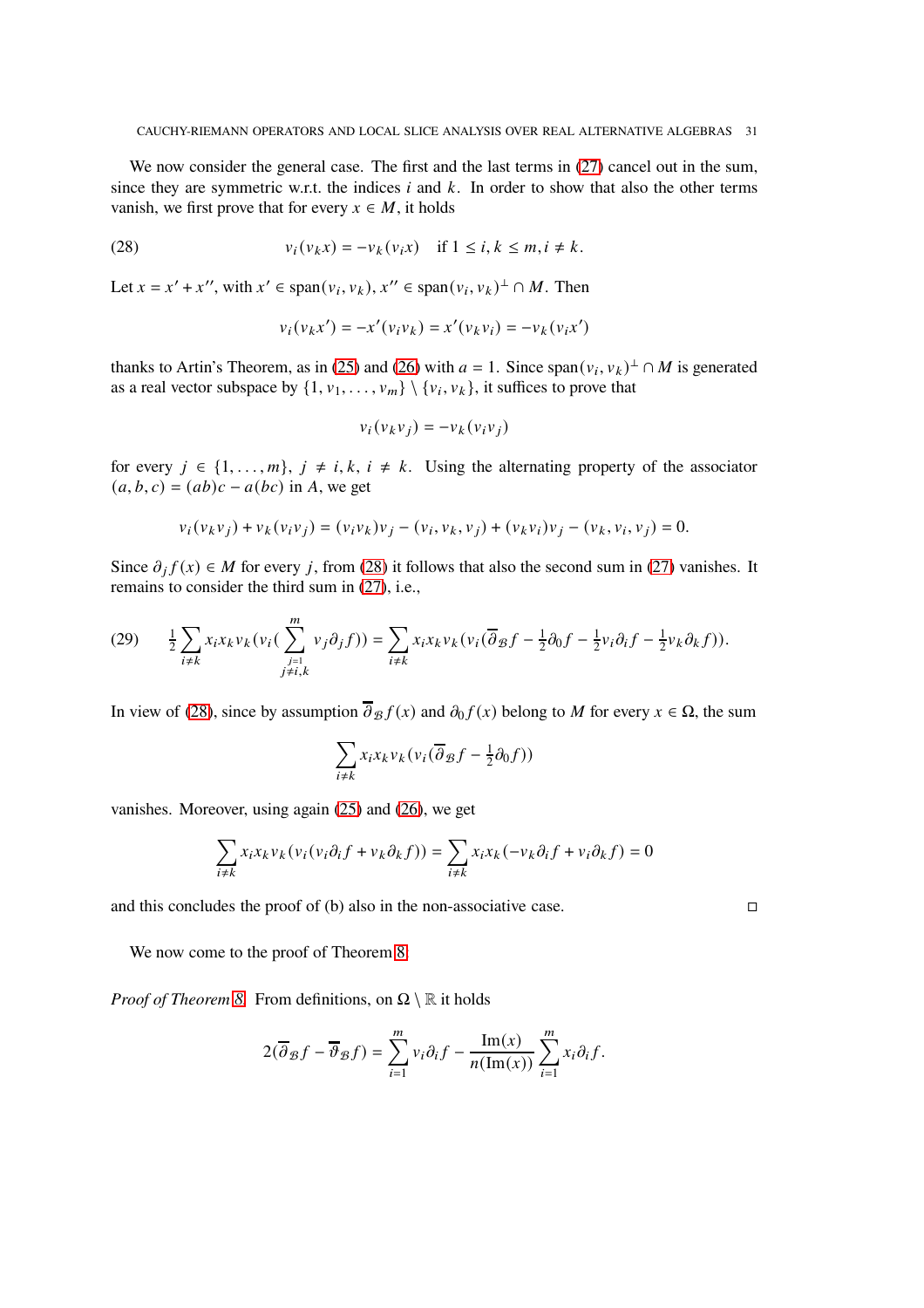We compute

$$
\begin{split}\n&\text{Im}(x)\left(\sum_{i=1}^{m}x_{i}\partial_{i}f+\Gamma_{\mathcal{B}}f\right)=\sum_{k=1}^{m}x_{k}v_{k}\sum_{i=1}^{m}x_{i}\partial_{i}f-\frac{1}{2}\sum_{k=1}^{m}x_{k}v_{k}\sum_{i,j}v_{i}(v_{j}(L_{ij}f)) \\
&=\sum_{i,k}x_{k}x_{i}v_{k}\partial_{i}f-\frac{1}{2}\sum_{i,j,k}x_{k}x_{i}v_{k}(v_{i}(v_{j}\partial_{j}f))+\frac{1}{2}\sum_{i,j,k}x_{k}x_{j}v_{k}(v_{i}(v_{j}\partial_{i}f)) \\
&=\sum_{i,k}x_{k}x_{i}v_{k}\partial_{i}f+\frac{1}{2}\sum_{k,j}x_{k}^{2}v_{j}\partial_{j}f+\frac{1}{2}\sum_{i,j,k}x_{k}x_{j}v_{k}(v_{i}(v_{j}\partial_{i}f))-\frac{1}{2}\sum_{i,k}x_{k}x_{i}v_{k}\partial_{i}f \\
&=\sum_{i,k}x_{k}x_{i}v_{k}\partial_{i}f+\frac{1}{2}\sum_{k}x_{k}^{2}\sum_{j}v_{j}\partial_{j}f+\frac{1}{2}\sum_{i,j,k}x_{k}x_{j}v_{k}(v_{i}(v_{j}\partial_{i}f))+\frac{1}{2}\sum_{i,k}x_{k}^{2}v_{k}(v_{i}(v_{k}\partial_{i}f)) \\
&-\frac{1}{2}\sum_{i,k}x_{k}x_{i}v_{k}\partial_{i}f \\
&=\sum_{i,k}x_{k}x_{i}v_{k}\partial_{i}f+\frac{1}{2}\sum_{k}x_{k}^{2}\sum_{j}v_{j}\partial_{j}f+\frac{1}{2}\sum_{i}x_{k}x_{j}v_{k}(v_{i}(v_{j}\partial_{i}f))+\frac{1}{2}\sum_{i\neq j}x_{i}x_{j}v_{i}(v_{i}(v_{j}\partial_{i}f)) \\
&+\frac{1}{2}\sum_{i,k}x_{k}v_{i}\partial_{i}f+\frac{1}{2}\sum_{i,k}x_{k}v_{k}\partial_{i}f \\
&=\frac{1}{2}\sum_{i,k}x_{k}v_{i}\partial_{i}f-\frac{1}{2}\sum_{i,k}x_{k}v_{k}\partial_{i}f \\
&=\frac{1}{2}\
$$

where the symbol  $\sum'$  denotes a sum over all distinct indices *i*, *j*, *k* in the set {1, ..., *n*}.

If A is associative, then the sum  $\sum' x_k x_j v_k (v_j(v_i \partial_i f))$  vanishes, since it is antisymmetric w.r.t. the indices  $j$  and  $k$ . In the general case, the vanishing of this sum follows from the same arguments used in Proposition [7](#page-6-1) when it was proved that the sum [\(29\)](#page-30-1) is zero. Therefore we have

$$
\frac{\operatorname{Im}(x)}{n(\operatorname{Im}(x))} \left( \sum_{i=1}^{m} x_i \partial_i f + \Gamma_{\mathcal{B}} f \right) = \sum_{j=1}^{m} v_j \partial_j f \quad \text{on } \Omega \setminus \mathbb{R}
$$

and the thesis

$$
2(\overline{\partial}_{\mathcal{B}}f - \overline{\partial}_{\mathcal{B}}f) = \sum_{i=1}^{m} v_i \partial_i f - \frac{\text{Im}(x)}{n(\text{Im}(x))} \sum_{i=1}^{m} x_i \partial_i f = \frac{\text{Im}(x)}{n(\text{Im}(x))} \Gamma_{\mathcal{B}}f = (\text{Im}(x))^{-1} \Gamma_{\mathcal{B}}f.
$$

# **AKNOWLEDGMENTS**

The author is a member the INdAM Research group GNSAGA and was supported by the grants "Progetto di Ricerca INdAM, Teoria delle funzioni ipercomplesse e applicazioni", and PRIN "Real and Complex Manifolds: Topology, Geometry and holomorphic dynamics".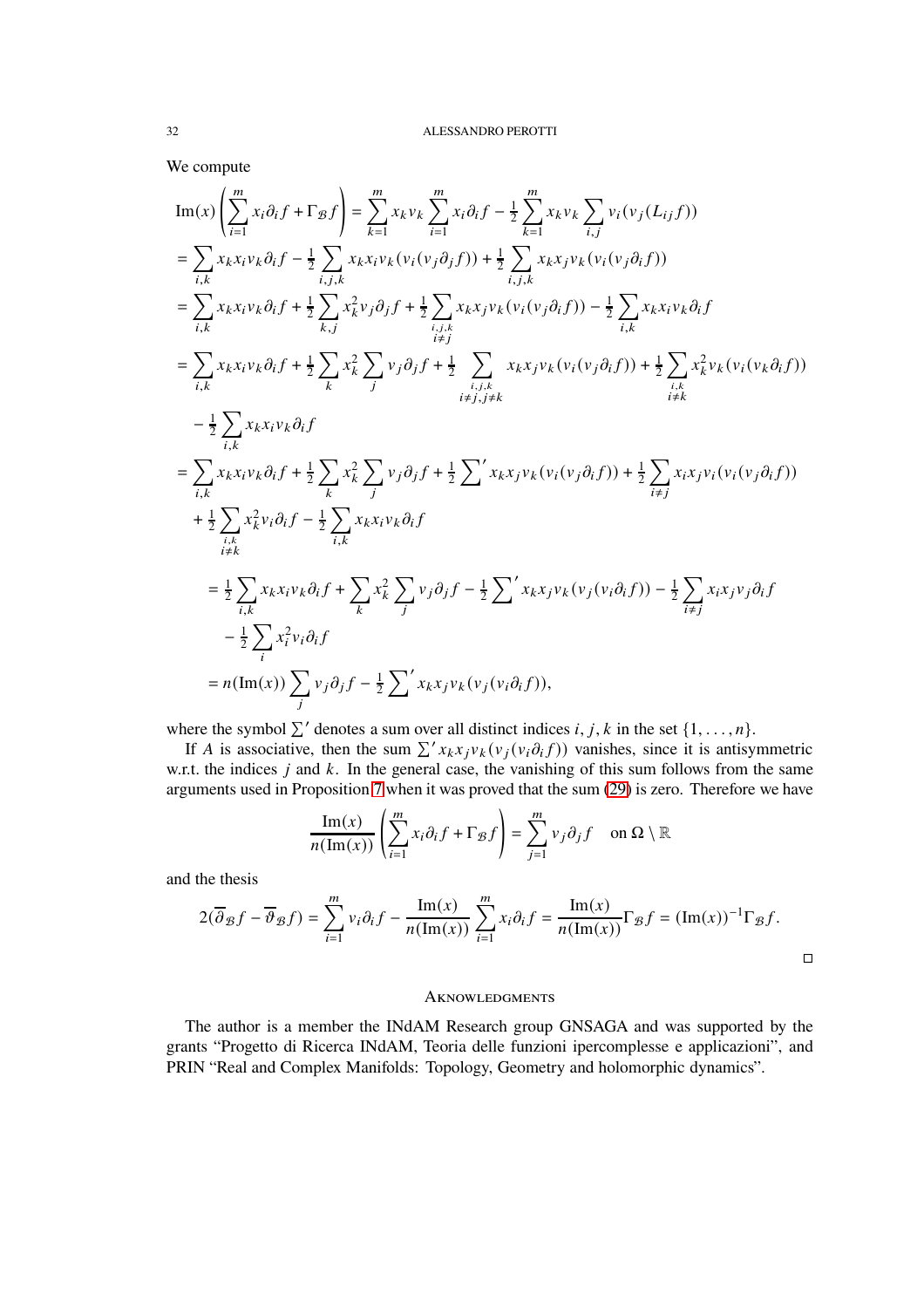### **REFERENCES**

- <span id="page-32-22"></span><span id="page-32-19"></span>[1] E. Almansi. Sull'integrazione dell'equazione differenziale  $\Delta^{2n} = 0$ . *Annali di Mat.* (3), 2:1–51, 1899.
- [2] A. Altavilla, H. De Bie, and M. Wutzig. Implementing zonal harmonics with the Fueter principle. *Journal of Mathematical Analysis and Applications*, 495(2):124764, 2021.
- <span id="page-32-23"></span>[3] N. Aronszajn, T. M. Creese, and L. J. Lipkin. *Polyharmonic functions*. Oxford Mathematical Monographs. The Clarendon Press, Oxford University Press, New York, 1983.
- <span id="page-32-24"></span>[4] J. Avery. *Hyperspherical harmonics*. Reidel Texts in the Mathematical Sciences. Kluwer Academic Publishers Group, Dordrecht, 1989. Applications in quantum theory.
- <span id="page-32-0"></span>[5] F. Brackx, R. Delanghe, and F. Sommen. *Clifford analysis*, volume 76 of *Research Notes in Mathematics*. Pitman (Advanced Publishing Program), Boston, MA, 1982.
- <span id="page-32-20"></span>[6] L. Caffarelli and L. Silvestre. An extension problem related to the fractional Laplacian.*Comm. Partial Differential Equations*, 32(7-9):1245–1260, 2007.
- <span id="page-32-26"></span><span id="page-32-4"></span>[7] F. Colombo, I. Sabadini, and D. C. Struppa. Slice monogenic functions. *Israel J. Math.*, 171:385–403, 2009.
- [8] P. Dentoni and M. Sce. Funzioni regolari nell'algebra di Cayley. *Rend. Sem. Mat. Univ. Padova*, 50:251–267 (1974), 1973.
- <span id="page-32-15"></span><span id="page-32-14"></span>[9] X. Dou and G. Ren. Riemann slice-domains over quaternions I. *[arXiv:1808.06994](http://arxiv.org/abs/1808.06994)*, 2018.
- [10] X. Dou, G. Ren, and I. Sabadini. Extension theorem and representation formula in non-axially symmetric domains for slice regular functions. *[arXiv:2003.10487](http://arxiv.org/abs/2003.10487)*, 2020.
- <span id="page-32-25"></span>[11] G. Gentili, J. Prezelj, and F. Vlacci. On a definition of logarithm of quaternionic functions. 2021. [http://arxiv.org/abs//2108.08595.](http://arxiv.org/abs//2108.08595)
- <span id="page-32-16"></span>[12] G. Gentili and C. Stoppato. Geometric function theory over quaternionic slice domains. *Journal of Mathematical Analysis and Applications*, 495(2):124780, 2021.
- <span id="page-32-17"></span>[13] G. Gentili and C. Stoppato. A local representation formula for quaternionic slice regular functions. *Proc. Amer. Math. Soc.*, 149(5):2025–2034, 2021.
- <span id="page-32-7"></span>[14] G. Gentili, C. Stoppato, and D. C. Struppa. *Regular Functions of a Quaternionic Variable*. Springer Monographs in Mathematics. Springer, 2013.
- <span id="page-32-2"></span>[15] G. Gentili and D. C. Struppa. A new approach to Cullen-regular functions of a quaternionic variable. *C. R. Math. Acad. Sci. Paris*, 342(10):741–744, 2006.
- <span id="page-32-3"></span>[16] G. Gentili and D. C. Struppa. A new theory of regular functions of a quaternionic variable. *Adv. Math.*, 216(1):279–301, 2007.
- <span id="page-32-5"></span>[17] G. Gentili and D. C. Struppa. Regular functions on the space of Cayley numbers. *Rocky Mountain J. Math.*, 40(1):225–241, 2010.
- <span id="page-32-12"></span><span id="page-32-8"></span>[18] R. Ghiloni. Slice Fueter-regular functions. *J. Geom. Anal.*, 31(12):11988–12033, 2021.
- [19] R. Ghiloni and A. Perotti. A new approach to slice regularity on real algebras. In *Hypercomplex analysis and applications*, Trends Math., pages 109–123. Birkhäuser/Springer Basel AG, Basel, 2011.
- <span id="page-32-10"></span><span id="page-32-6"></span>[20] R. Ghiloni and A. Perotti. Slice regular functions on real alternative algebras. *Adv. Math.*, 226(2):1662–1691, 2011.
- [21] R. Ghiloni and A. Perotti. Volume Cauchy formulas for slice functions on real associative \*-algebras. *Complex Var. Elliptic Equ.*, 58(12):1701–1714, 2013.
- <span id="page-32-18"></span><span id="page-32-11"></span>[22] R. Ghiloni and A. Perotti. Global differential equations for slice regular functions. *Math. Nachr.*, 287, 2014.
- [23] R. Ghiloni and A. Perotti. On a class of orientation-preserving maps of  $\mathbb{R}^4$ . *J. Geom. Anal.*, 31(3):2383-2415, 2021.
- <span id="page-32-9"></span>[24] R. Ghiloni, A. Perotti, and C. Stoppato. The algebra of slice functions. *Trans. Amer. Math. Soc.*, 369(7):4725– 4762, 2017.
- <span id="page-32-21"></span>[25] R. Ghiloni, A. Perotti, and C. Stoppato. Slice regular functions and orthogonal complex structures over  $\mathbb{R}^8$ . *Journal of Noncommutative Geometry*, in press.
- <span id="page-32-1"></span>[26] K. Gürlebeck, K. Habetha, and W. Sprößig. *Holomorphic functions in the plane and n-dimensional space*. Birkhäuser Verlag, Basel, 2008.
- <span id="page-32-27"></span>[27] R. S. Krausshar. Differential topological aspects in octonionic monogenic function theory. *Adv. Appl. Clifford Algebr.*, 30(4):Paper No. 51, 25, 2020.
- <span id="page-32-13"></span>[28] R. S. Krausshar and A. Perotti. Eigenvalue problems for slice functions. 2021. <http://arxiv.org/abs/2103.14868>, submitted.
- <span id="page-32-28"></span>[29] G. C. Moisil and N. Theodoresco. Fonctions holomorphes dans l'espace. *Mathematica, Cluj*, 5:142–159, 1931.